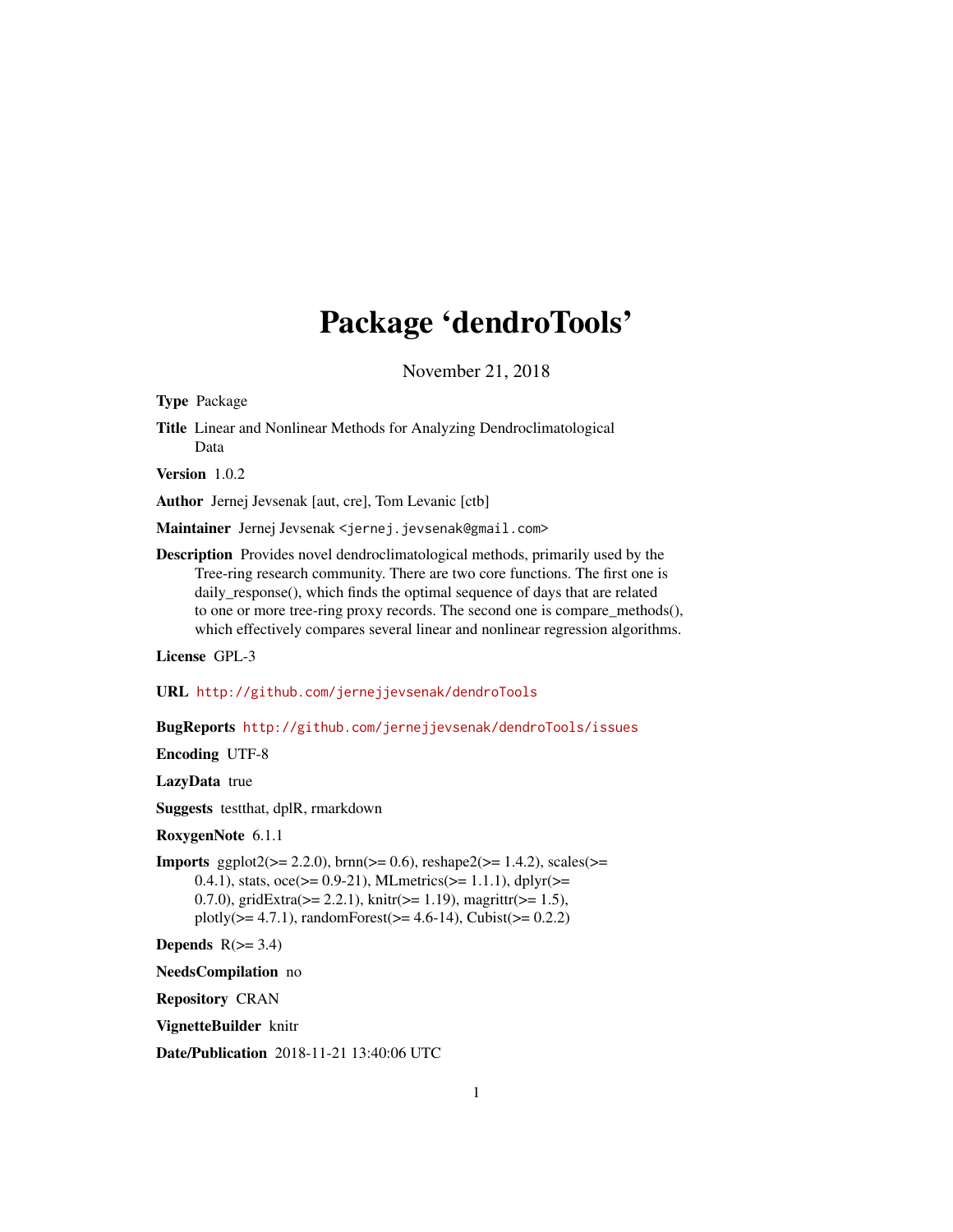# <span id="page-1-0"></span>R topics documented:

| Index | 44 |  |
|-------|----|--|
|       |    |  |

calculate\_metrics *calculate\_metrics*

# Description

Calculates performance metrics for train and test data. Calculated performance metrics are correlation coefficient (r), root mean squared error (RMSE), root relative squared error (RSSE), index of agreement (d), reduction of error (RE), coefficient of efficiency (CE), detrended efficiency (DE) and bias.

# Usage

```
calculate_metrics(train_predicted, test_predicted, train_observed,
  test_observed, digits = 4, formula, test)
```
# Arguments

```
train_predicted
```

|               | a vector indicating predicted data for training set               |
|---------------|-------------------------------------------------------------------|
|               | test_predicted a vector indicating predicted data for testing set |
|               | train_observed a vector indicating observed data for training set |
| test_observed | a vector indicating observed data for training set                |
| digits        | integer of number of digits to be displayed                       |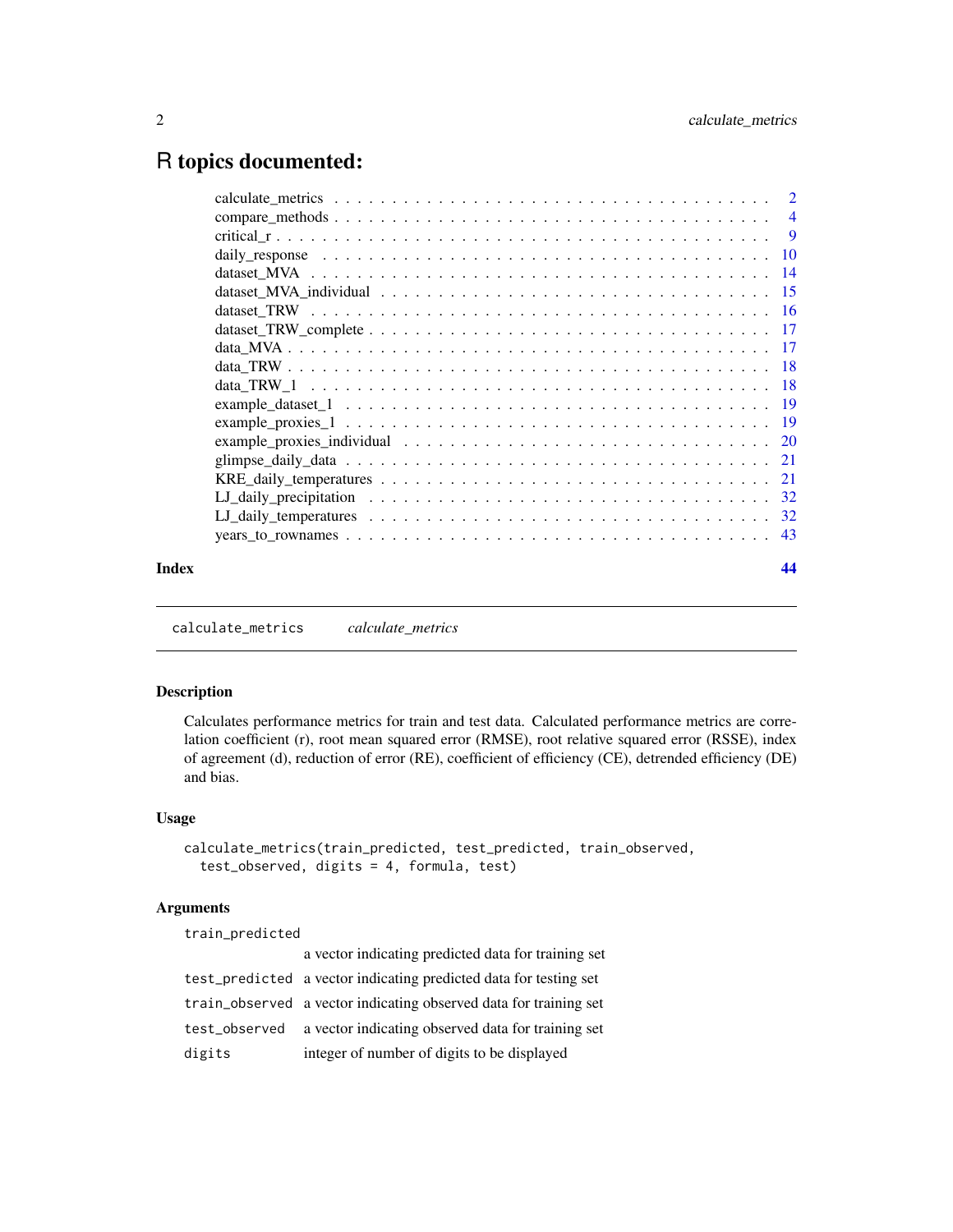| formula | an object of class "formula" (or one that can be coerced to that class): a symbolic                   |
|---------|-------------------------------------------------------------------------------------------------------|
|         | description of the model to be fitted. This additional argument is needed to<br>calculate DE metrics. |
| test    | data frame with test data.                                                                            |

#### Value

a data frame of calculated test and train metrics

#### References

Briffa, K.R., Jones, P.D., Pilcher, J.R., Hughes, M.K., 1988. Reconstructing summer temperatures in northern Fennoscandinavia back to A.D.1700 using tree ring data from Scots Pine. Arct. Alp. Res. 20, 385-394.

Fritts, H.C., 1976. Tree Rings and Climate. Academic Press, London 567 pp.

Lorenz, E.N., 1956. Empirical Orthogonal Functions and Statistical Weather Prediction. Massachusetts Institute of Technology, Department of Meteorology.

Willmott, C.J., 1981. On the validation of models. Phys. Geogr. 2, 184-194.

Witten, I.H., Frank, E., Hall, M.A., 2011. Data Mining: Practical Machine Learning Tools and Techniques, 3rd ed. Morgan Kaufmann Publishers, Burlington 629 pp.

# Examples

```
data(example_dataset_1)
test_data <- example_dataset_1[1:30, ]
train_data <- example_dataset_1[31:55, ]
lin_mod <- lm(MVA ~., data = train_data)
train_predicted <- predict(lin_mod, train_data)
test_predicted <- predict(lin_mod, test_data)
train_observed <- train_data[, 1]
test_observed <- test_data[, 1]
calculate_metrics(train_predicted, test_predicted, train_observed,
test_observed, test = test_data, formula = MVA ~.)
test_data <- example_dataset_1[1:20, ]
train_data <- example_dataset_1[21:55, ]
library(brnn)
lin_mod <- brnn(MVA ~., data = train_data)
train_predicted <- predict(lin_mod, train_data)
test_predicted <- predict(lin_mod, test_data)
train_observed <- train_data[, 1]
test_observed <- test_data[, 1]
calculate_metrics(train_predicted, test_predicted, train_observed,
test\_observed, test = test\_data, formula = MVA \sim .)
```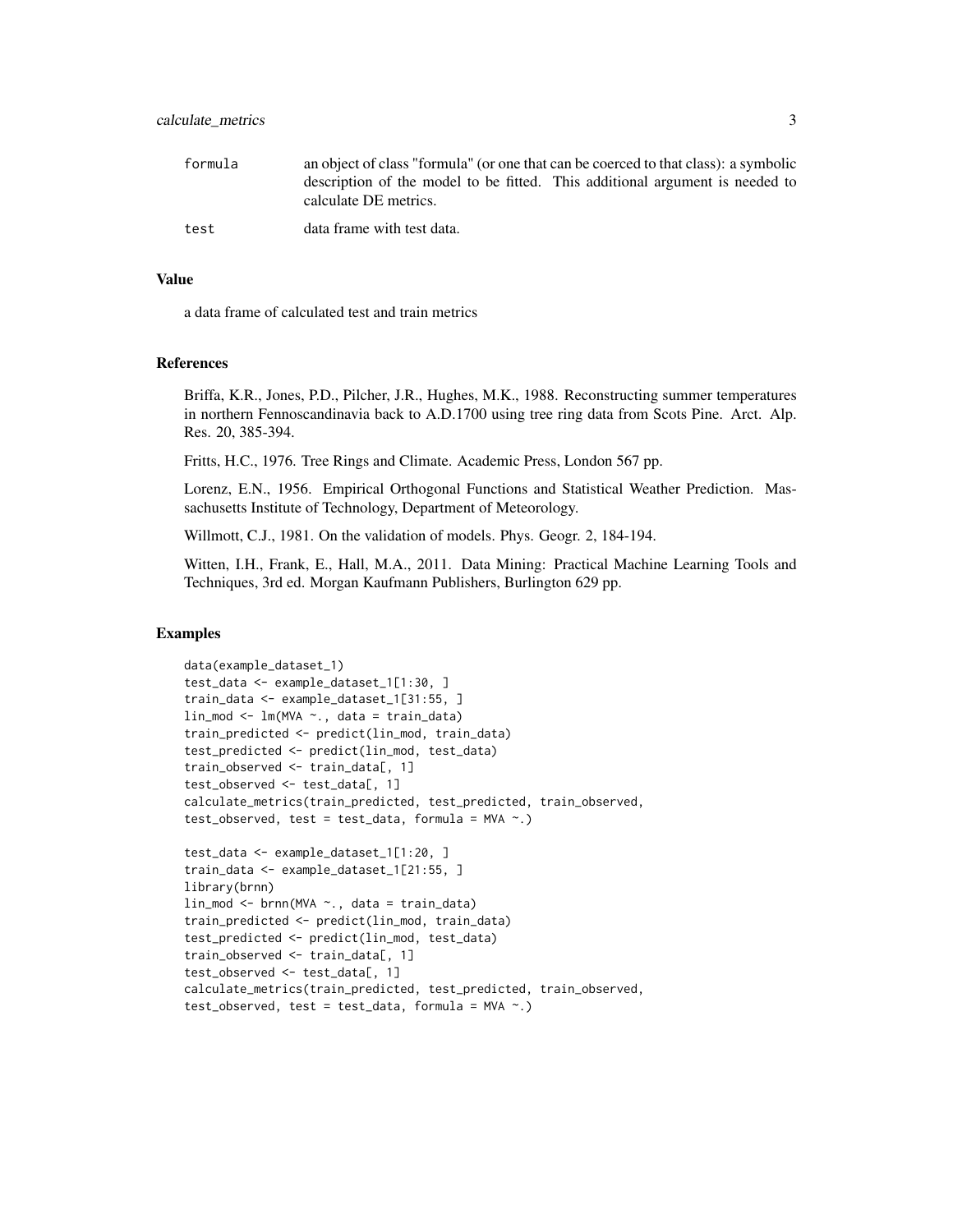<span id="page-3-0"></span>compare\_methods *compare\_methods*

#### Description

Calculates performance metrics for calibration (train) and validation (test) data of different regression methods: multiple linear regression (MLR), artificial neural networks with Bayesian regularization training algorithm (BRNN), (ensemble of) model trees (MT) and random forest of regression trees (RF). With the subset argument, specific methods of interest could be specified. Calculated performance metrics are the correlation coefficient (r), the root mean squared error (RMSE), the root relative squared error (RRSE), the index of agreement (d), the reduction of error (RE), the coefficient of efficiency (CE), the detrended efficiency (DE) and mean bias. For each of the considered methods, there are also residual diagnostic plots available, separately for calibration, holdout and edge data, if applicable.

#### Usage

```
compare\_methods(formula, dataset, k = 10, repeats = 2,optimize = TRUE, dataset_complete = NULL, BRNN_neurons = 1,
 MT_committees = 1, MT_neighbors = 5, MT_rules = 200,
 MT_unbiased = TRUE, MT_extrapolation = 100, MT_sample = 0,
  RF_ntree = 500, RF_maxnodes = 5, RF_mtry = 1, RF_nodesize = 1,
  seed_factor = 5, digits = 3, blocked_CV = FALSE,
  PCA_transformation = FALSE, log_preprocess = TRUE,
  components_selection = "automatic", eigenvalues_threshold = 1,
  N_{\text{components}} = 2, round_bias_cal = 15, round_bias_val = 4,
  n_bins = 30, edge_share = 0.1, MLR_stepwise = FALSE,
  stepwise_direction = "backward", methods = c("MLR", "BRNN", "MT",
  "RF"), tuning_metric = "RMSE", BRNN_neurons_vector = c(1, 2, 3),
  MT\_commities\_vector = c(1, 5, 10), MT\_neighbors\_vector = c(0, 5),MT_rules_vector = c(100, 200), MT_unbiased_vector = c(TRUE, FALSE),
 MT_extrapolation_vector = c(100), MT_sample_vector = c(0),
  RF_ntree_vector = c(100, 250, 500), RF_maxnodes_vector = c(5, 10, 20,
  25), RF_mtry_vector = c(1), RF_nodesize_vector = c(1, 5, 10),
  holdout = NULL, holdout\_share = 0.1, holdout\_manual = NULL,total_reproducibility = FALSE)
```
#### Arguments

| formula | an object of class "formula" (or one that can be coerced to that class): a symbolic<br>description of the model to be fitted. |
|---------|-------------------------------------------------------------------------------------------------------------------------------|
| dataset | a data frame with dependent and independent variables as columns and (op-<br>tional) years as row names.                      |
| k       | number of folds for cross-validation                                                                                          |
| repeats | number of cross-validation repeats. Should be equal or more than 1.                                                           |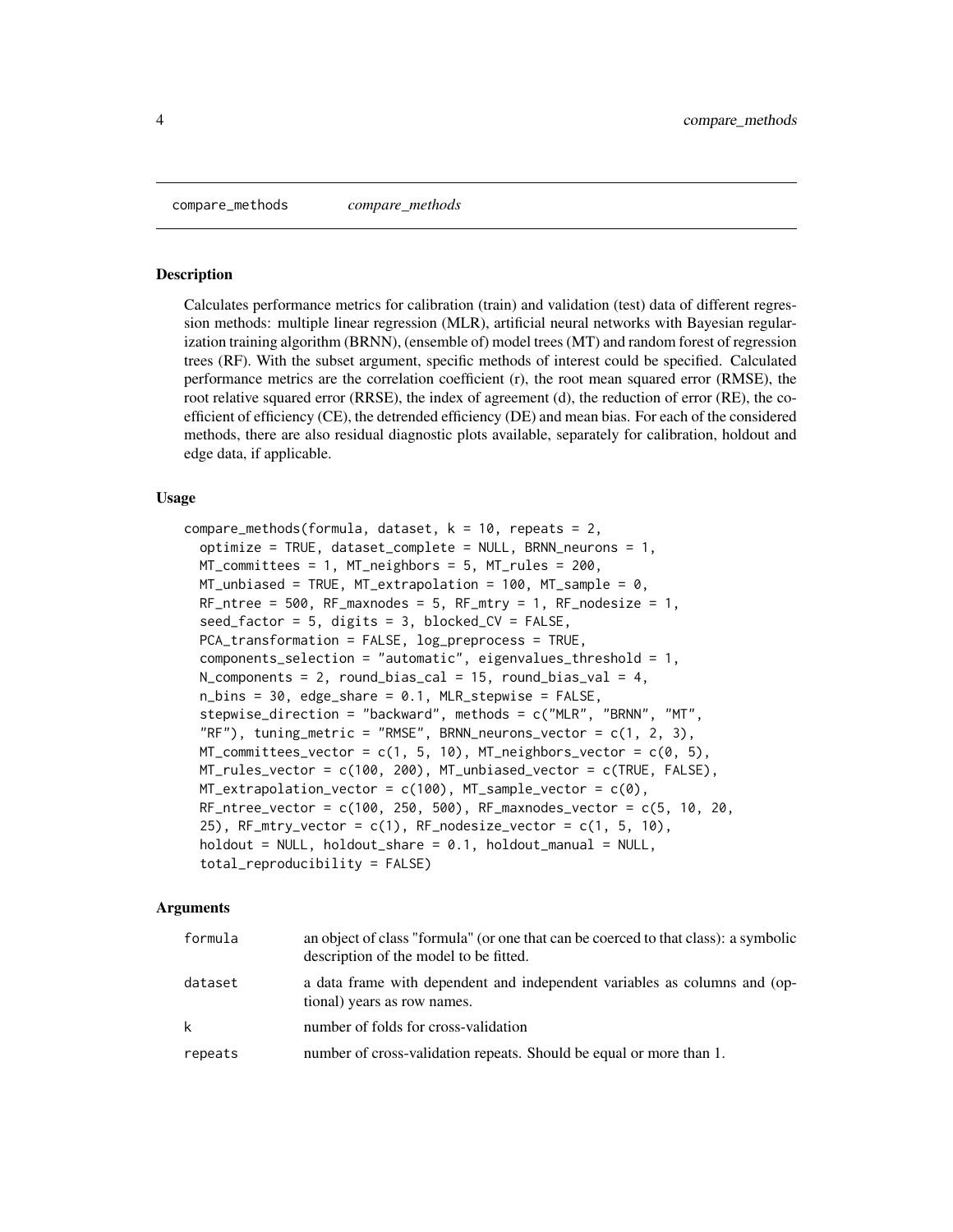| optimize              | if set to TRUE (default), the optimal values for the tuning parameters will be<br>selected in a preliminary cross-validation procedure                                                                                                                                                                                                                                                                                                                  |  |  |
|-----------------------|---------------------------------------------------------------------------------------------------------------------------------------------------------------------------------------------------------------------------------------------------------------------------------------------------------------------------------------------------------------------------------------------------------------------------------------------------------|--|--|
| dataset_complete      |                                                                                                                                                                                                                                                                                                                                                                                                                                                         |  |  |
|                       | optional, a data frame with the full length of tree-ring parameter, which will be<br>used to reconstruct the climate variable specified with the formula argument                                                                                                                                                                                                                                                                                       |  |  |
| BRNN_neurons          | number of neurons to be used for the brnn method                                                                                                                                                                                                                                                                                                                                                                                                        |  |  |
| MT_committees         | an integer: how many committee models (e.g. boosting iterations) should be<br>used?                                                                                                                                                                                                                                                                                                                                                                     |  |  |
| MT_neighbors          | how many, if any, neighbors should be used to correct the model predictions                                                                                                                                                                                                                                                                                                                                                                             |  |  |
| MT_rules              | an integer (or NA): define an explicit limit to the number of rules used (NA let's<br>Cubist decide).                                                                                                                                                                                                                                                                                                                                                   |  |  |
| MT_unbiased           | a logical: should unbiased rules be used?                                                                                                                                                                                                                                                                                                                                                                                                               |  |  |
| MT_extrapolation      |                                                                                                                                                                                                                                                                                                                                                                                                                                                         |  |  |
|                       | a number between 0 and 100: since Cubist uses linear models, predictions can be<br>outside of the outside of the range seen the training set. This parameter controls<br>how much rule predictions are adjusted to be consistent with the training set.                                                                                                                                                                                                 |  |  |
| MT_sample             | a number between 0 and 99.9: this is the percentage of the dataset to be randomly<br>selected for model building (not for out-of-bag type evaluation)                                                                                                                                                                                                                                                                                                   |  |  |
| RF_ntree              | number of trees to grow. This should not be set to too small a number, to ensure<br>that every input row gets predicted at least a few times                                                                                                                                                                                                                                                                                                            |  |  |
| RF_maxnodes           | maximum number of terminal nodes trees in the forest can have                                                                                                                                                                                                                                                                                                                                                                                           |  |  |
| RF_mtry               | number of variables randomly sampled as candidates at each split                                                                                                                                                                                                                                                                                                                                                                                        |  |  |
| RF_nodesize           | minimum size of terminal nodes. Setting this number larger causes smaller trees<br>to be grown (and thus take less time).                                                                                                                                                                                                                                                                                                                               |  |  |
| seed_factor           | an integer that will be used to change the seed options for different repeats.                                                                                                                                                                                                                                                                                                                                                                          |  |  |
| digits                | integer of number of digits to be displayed in the final result tables                                                                                                                                                                                                                                                                                                                                                                                  |  |  |
| blocked_CV            | default is FALSE, if changed to TRUE, blocked cross-validation will be used to<br>compare regression methods.                                                                                                                                                                                                                                                                                                                                           |  |  |
| PCA_transformation    |                                                                                                                                                                                                                                                                                                                                                                                                                                                         |  |  |
|                       | if set to TRUE, all independent variables will be transformed using PCA trans-<br>formation.                                                                                                                                                                                                                                                                                                                                                            |  |  |
| log_preprocess        | if set to TRUE, variables will be transformed with logarithmic transformation<br>before used in PCA                                                                                                                                                                                                                                                                                                                                                     |  |  |
| components_selection  |                                                                                                                                                                                                                                                                                                                                                                                                                                                         |  |  |
|                       | character string specifying how to select the Principal Components used as pre-<br>dictors. There are three options: "automatic", "manual" and "plot_selection".                                                                                                                                                                                                                                                                                        |  |  |
|                       | If parameter is set to automatic, all scores with eigenvalues above 1 will be se-<br>lected. This threshold could be changed by changing the eigenvalues_threshold<br>argument. If parameter is set to "manual", user should set the number of compo-<br>nents with N_components argument. If component selection is se to "plot_selection",<br>Scree plot will be shown and user must manually enter the number of compo-<br>nents used as predictors. |  |  |
| eigenvalues_threshold |                                                                                                                                                                                                                                                                                                                                                                                                                                                         |  |  |
|                       | threshold for automatic selection of Principal Components                                                                                                                                                                                                                                                                                                                                                                                               |  |  |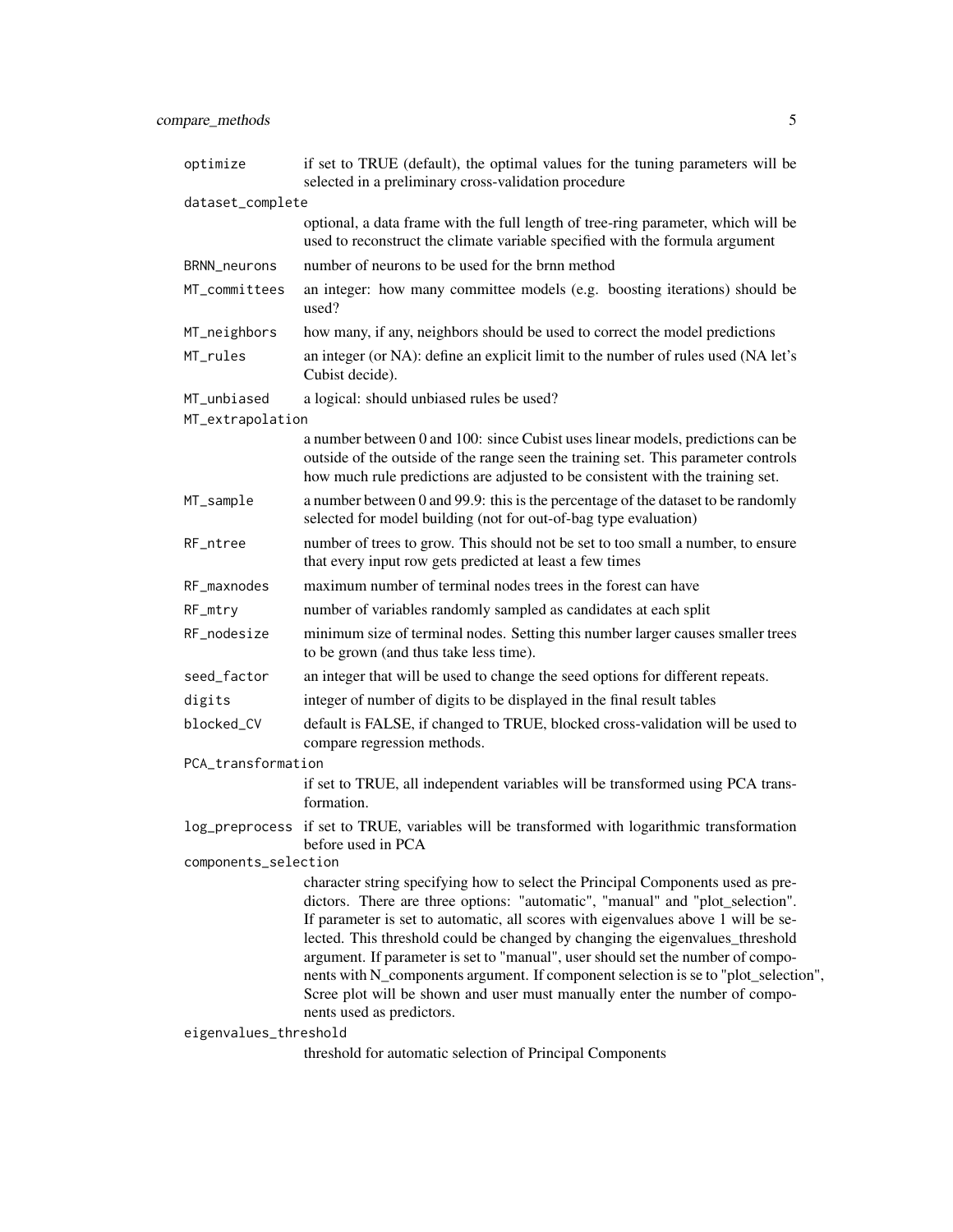| N_components            | number of Principal Components used as predictors                                                                                                                                                                                              |
|-------------------------|------------------------------------------------------------------------------------------------------------------------------------------------------------------------------------------------------------------------------------------------|
| round_bias_cal          | number of digits for bias in calibration period. Effects the outlook of the final<br>ggplot of mean bias for calibration data (element 3 of the output list)                                                                                   |
|                         | round_bias_val number of digits for bias in validation period. Effects the outlook of the final<br>ggplot of mean bias for validation data (element 4 of the output list)                                                                      |
| n_bins                  | number of bins used for the histograms of mean bias                                                                                                                                                                                            |
| edge_share              | the share of the data to be considered as the edge (extreme) data. This argu-<br>ment could be between 0.10 and 0.50. If the argument is set to 0.10, then the 5<br>considered to be the edge data.                                            |
| MLR_stepwise            | if set to TRUE, stepwise selection of predictors will be used for the MLR method                                                                                                                                                               |
| stepwise_direction      |                                                                                                                                                                                                                                                |
|                         | the mode of stepwise search, can be one of "both", "backward", or "forward",<br>with a default of "backward".                                                                                                                                  |
| methods                 | a vector of strings related to methods that will be compared. A full method<br>vector is methods = $c("MLR", "BRNN", "MT", "RF").$ To use only a subset of<br>methods, pass a vector of methods that you would like to compare.                |
| tuning_metric           | a string that specifies what summary metric will be used to select the optimal<br>value of tuning parameters. By default, the argument is set to "RMSE". It is<br>also possible to use "RSquared".                                             |
| BRNN_neurons_vector     |                                                                                                                                                                                                                                                |
|                         | a vector of possible values for BRNN_neurons argument optimization                                                                                                                                                                             |
| MT_committees_vector    |                                                                                                                                                                                                                                                |
|                         | a vector of possible values for MT_committees argument optimization                                                                                                                                                                            |
| MT_neighbors_vector     |                                                                                                                                                                                                                                                |
|                         | a vector of possible values for MT_neighbors argument optimization                                                                                                                                                                             |
| MT_rules_vector         |                                                                                                                                                                                                                                                |
|                         | a vector of possible values for MT_rules argument optimization                                                                                                                                                                                 |
| MT_unbiased_vector      |                                                                                                                                                                                                                                                |
|                         | a vector of possible values for MT_unbiased argument optimization                                                                                                                                                                              |
| MT_extrapolation_vector | a vector of possible values for MT_extrapolation argument optimization                                                                                                                                                                         |
| MT_sample_vector        |                                                                                                                                                                                                                                                |
|                         | a vector of possible values for MT_sample argument optimization                                                                                                                                                                                |
| RF_ntree_vector         |                                                                                                                                                                                                                                                |
|                         | a vector of possible values for RF_ntree argument optimization                                                                                                                                                                                 |
| RF_maxnodes_vector      |                                                                                                                                                                                                                                                |
|                         | a vector of possible values for RF_maxnodes argument optimization                                                                                                                                                                              |
|                         | RF_mtry_vector a vector of possible values for RF_mtry argument optimization                                                                                                                                                                   |
| RF_nodesize_vector      |                                                                                                                                                                                                                                                |
|                         | a vector of possible values for RF_nodesize argument optimization                                                                                                                                                                              |
| holdout                 | this argument is used to define observations, which are excluded from the cross-<br>validation and hyperparameters optimization. The holdout argument must be<br>a character with one of the following inputs: "early", "late" or "manual". If |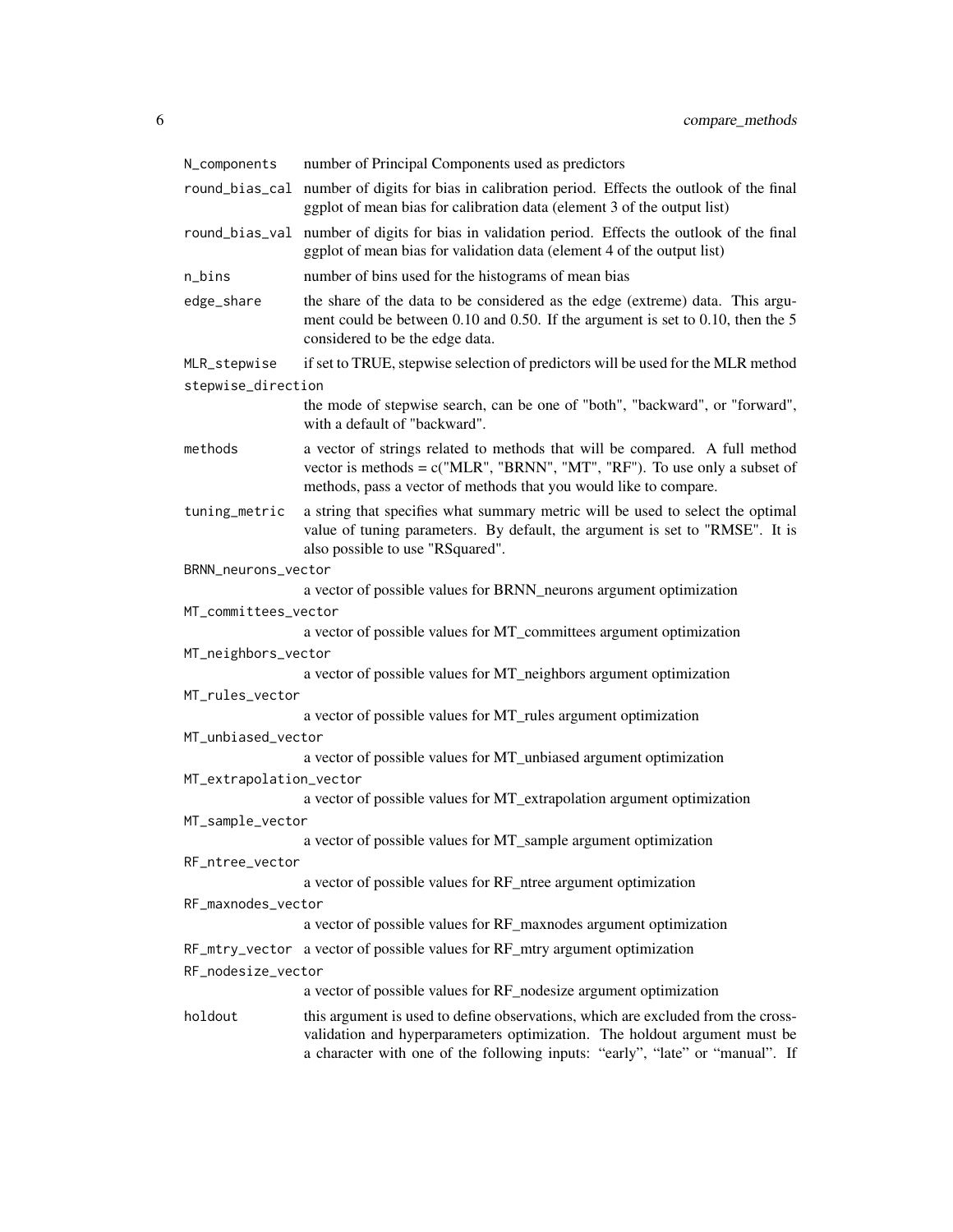"early" or "late" characters are specified, then the early or late years will be used as a holdout data. How many of the "early" or "late" years are used as a holdout is specified with the argument holdout share. If the argument holdout is set to "manual", then supply a vector of years (or row names) to the argument holdout\_manual. Defined years will be used as a holdout. For the holdout data, the same statistical measures are calculated as for the cross-validation. The results for holdout metrics are given in the output element \$holdout\_results.

holdout\_share the share of the whole dataset to be used as a holdout. Default is 0.10.

holdout\_manual a vector of years (or row names) which will be used as a holdout. calculated as for the cross-validation.

total\_reproducibility

logical, default is FALSE. This argument ensures total reproducibility despite the inclusion/exclusion of different methods. By default, the optimization is done only for the methods, that are included in the methods vector. If one method is absent or added, the optimization phase is different, and this affects all the final cross-validation results. By setting the total reproducibility  $= TRUE$ , all methods will be optimized, even though they are not included in the methods vector and the final results will be subset based on the methods vector. Setting the total\_reproducibility to TRUE will result in longer optimization phase as well.

#### Value

a list with twelve elements:

| \$mean_std                 | data frame with calculated metrics for the selected regression methods. For each regressi                 |
|----------------------------|-----------------------------------------------------------------------------------------------------------|
| <b>Sranks</b>              | data frame with ranks of calculated metrics: mean rank and share of rank_1 are given                      |
| \$edge_results             | data frame with calculated performance metrics for the central-edge test. The central part                |
| \$holdout_results          | calculated metrics for the holdout data                                                                   |
| \$bias_cal                 | ggplot object of mean bias for calibration data                                                           |
| 6 \$bias_val               | ggplot object of mean bias for validation data                                                            |
| \$transfer_functions       | ggplot or plotly object with transfer functions of methods                                                |
|                            | \$transfer_functions_together ggplot or plotly object with transfer functions of methods plotted together |
| \$parameter_values         | a data frame with specifications of parameters used for different regression methods                      |
| 0 \$PCA_output             | princomp object: the result output of the PCA analysis                                                    |
| <b>S</b> reconstructions   | ggplot object: reconstructed dependent variable based on the dataset_complete argument                    |
| \$reconstructions_together | ggplot object: reconstructed dependent variable based on the dataset_complete argument                    |
| \$normal_QQ_cal            | normal q-q plot for calibration data                                                                      |
| \$normal_QQ_holdout        | normal q-q plot for holdout data                                                                          |
| \$normal_QQ_edge           | normal q-q plot for edge data                                                                             |
| \$residuals_vs_fitted_cal  | residuals vs fitted values plot for calibration data                                                      |
|                            | \$residuals_vs_fitted_holdout residuals vs fitted values plot for holdout data                            |
| \$residuals_vs_fitted_edge | residuals vs fitted values plot for edge data                                                             |
|                            |                                                                                                           |

# References

Bishop, C.M., 1995. Neural Networks for Pattern Recognition. Oxford University Press, Inc. 482 pp.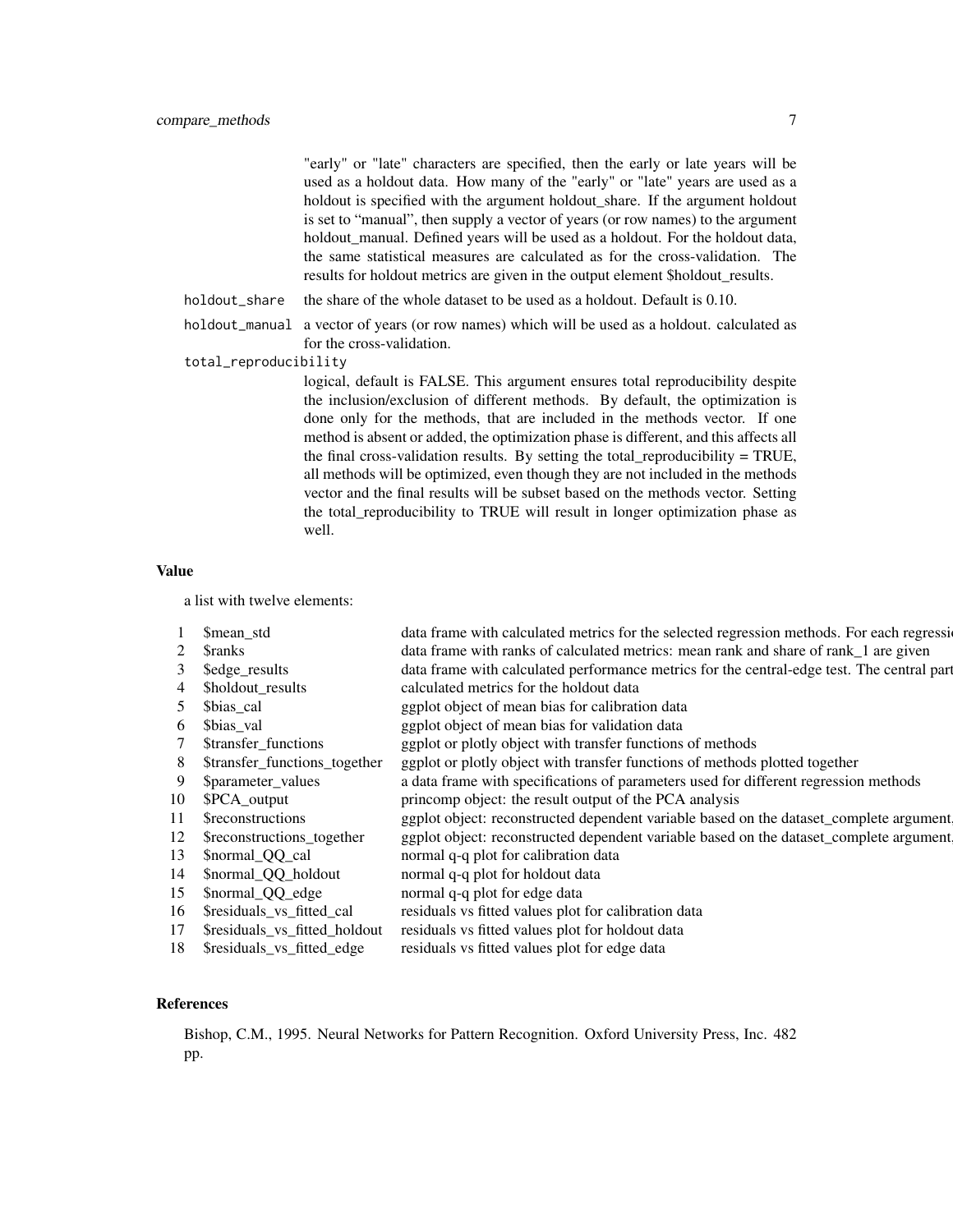Breiman, L., 1996. Bagging predictors. Machine Learning 24, 123-140.

Breiman, L., 2001. Random forests. Machine Learning 45, 5-32.

Burden, F., Winkler, D., 2008. Bayesian Regularization of Neural Networks, in: Livingstone, D.J. (ed.), Artificial Neural Networks: Methods and Applications, vol. 458. Humana Press, Totowa, NJ, pp. 23-42.

Hastie, T., Tibshirani, R., Friedman, J.H., 2009. The Elements of Statistical Learning : Data Mining, Inference, and Prediction, 2nd ed. Springer, New York xxii, 745 p. pp.

Ho, T.K., 1995. Random decision forests, Proceedings of the Third International Conference on Document Analysis and Recognition Volume 1. IEEE Computer Society, pp. 278-282.

Hornik, K., Buchta, C., Zeileis, A., 2009. Open-source machine learning: R meets Weka. Comput. Stat. 24, 225-232.

Perez-Rodriguez, P., Gianola, D., 2016. Brnn: Brnn (Bayesian Regularization for Feed-forward Neural Networks). R package version 0.6.

Quinlan, J.R., 1992. Learning with Continuous Classes, Proceedings of the 5th Australian Joint Conference on Artificial Intelligence (AI '92). World Scientific, Hobart, pp. 343-348.

### Examples

## Not run:

```
# An example with default settings of machine learning algorithms
library(dendroTools)
data(example_dataset_1)
example_1 <- compare_methods(formula = MVA~., dataset = example_dataset_1,
edge\_share = 0, holdout = "late")
example_1$mean_std
example_1$holdout_results
example_1$edge_results
example_1$ranks
example_1$bias_cal
example_1$bias_val
example_1$transfer_functions
example_1$transfer_functions_together
example_1$PCA_output
example_1$parameter_values
example_1$residuals_vs_fitted_cal
example_1$residuals_vs_fitted_edge
example_1$residuals_vs_fitted_holdout
example_1$normal_QQ_cal
example_1$normal_QQ_edge
example_1$normal_QQ_holdout
example_2 <- compare_methods(formula = MVA ~ T_APR,
dataset = example_dataset_1, k = 5, repeats = 10, BRNN_neurons = 1,
RF_ntree = 100, RF_mtry = 2, RF_maxnodes = 35, seed_factor = 5)
example_2$mean_std
```
example\_2\$ranks example\_2\$bias\_cal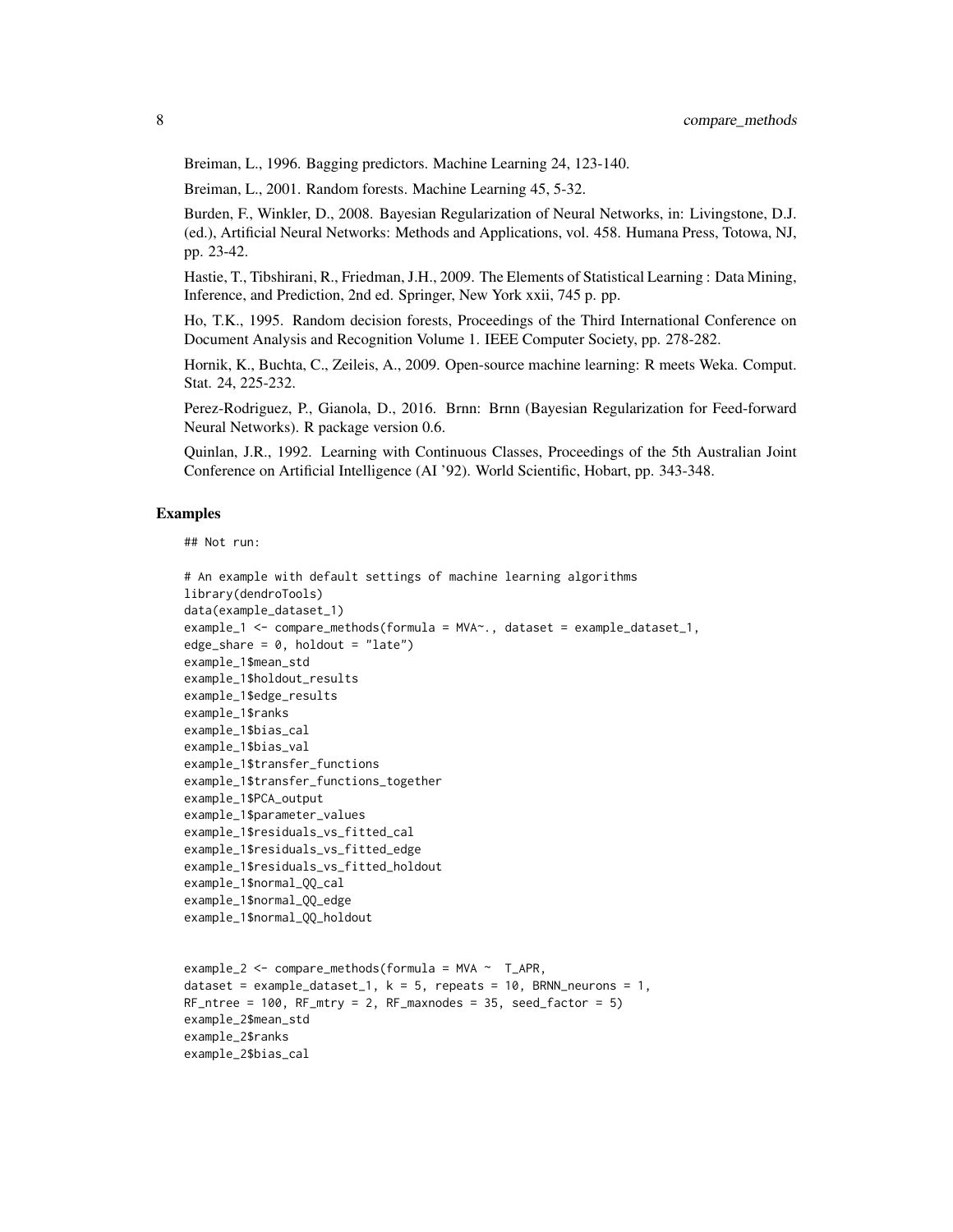#### <span id="page-8-0"></span>critical\_r 9

```
example_2$transfer_functions
example_2$transfer_functions_together
example_2$PCA_output
example_2$parameter_values
example_3 <- compare_methods(formula = MVA ~ .,
dataset = example_dataset_1, k = 2, repeats = 5,
methods = c("MLR", "BRNN", "MT"),optimize = TRUE, MLR_stepwise = TRUE)
example_3$mean_std
example_3$ranks
example_3$bias_val
example_3$transfer_functions
example_3$transfer_functions_together
example_3$parameter_values
library(dendroTools)
library(ggplot2)
data(dataset_TRW)
comparison_TRW <- compare_methods(formula = T_Jun_Jul ~ TRW, dataset = dataset_TRW,
k = 3, repeats = 10, optimize = FALSE, methods = c("MLR", "BRNN", "RF", "MT"),
seed_factor = 5, dataset_complete = dataset_TRW_complete, MLR_stepwise = TRUE,
stepwise_direction = "backward")
comparison_TRW$mean_std
comparison_TRW$bias_val
comparison_TRW$transfer_functions + xlab(expression(paste('TRW'))) +
ylab("June-July Mean Temperature [°C]")
comparison_TRW$reconstructions
comparison_TRW$reconstructions_together
comparison_TRW$edge_results
```
## End(Not run)

critical\_r *critical\_r*

#### Description

Calculates critical value of Pearson correlation coefficient for a selected alpha.

#### Usage

 $critical_r(n, alpha = 0.05)$ 

#### Arguments

| n     | number of observations |
|-------|------------------------|
| alpha | significance level     |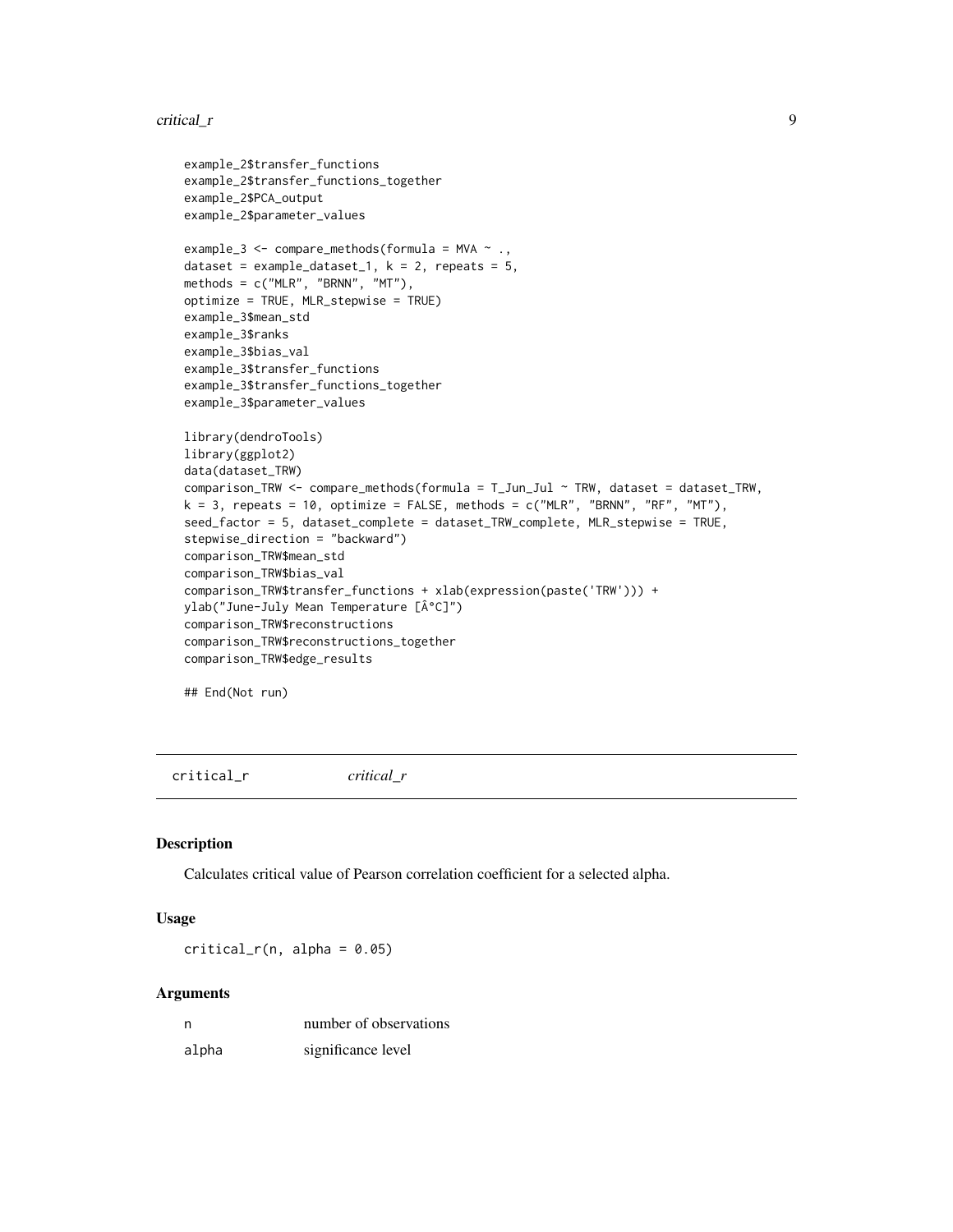#### <span id="page-9-0"></span>Value

calculated critical value of Pearson correlation coefficient

### Examples

threshold\_1 <- critical\_r( $n = 55$ , alpha = 0.01) threshold\_2 <- critical\_r( $n = 55$ , alpha = 0.05)

daily\_response *daily\_response*

#### Description

Function calculates all possible values of a selected statistical metric between one or more response variables and daily sequences of environmental data. Calculations are based on moving window which is defined with two arguments: window width and a location in a matrix of daily sequences of environmental data. Window width could be fixed (use fixed\_width) or variable width (use lower\_limit and upper\_limit arguments). In this case, all window widths between lower and upper limit will be used. All calculated metrics are stored in a matrix. The location of stored calculated metric in the matrix is indicating a window width (row names) and a location in a matrix of daily sequences of environmental data (column names).

# Usage

```
daily_response(response, env_data, method = "lm", metric = "r.squared",
  lower-limit = 30, upper_limit = 90, fixed_width = 0,
 previous_year = FALSE, neurons = 1, brnn_smooth = TRUE,
  remove_insignificant = TRUE, alpha = 0.05,
  row_names_subset = FALSE, PCA_transformation = FALSE,
  log_preprocess = TRUE, components_selection = "automatic",
  eigenvalues_threshold = 1, N_components = 2,
  aggregate_function = "mean", temporal_stability_check = "sequential",
  k = 2, k_running_window = 30, cross_validation_type = "blocked",
  subset_years = NULL, plot_specific_window = NULL, ylimits = NULL,
  seed = NULL, tidy_env_data = FALSE, reference_window = "start")
```
#### Arguments

| response | a data frame with tree-ring proxy variables as columns and (optional) years as<br>row names. Row names should be matched with those from a env data data<br>frame. If not, set row names subset $= TRUE$ .                                                                                                                                                                                                                                                                                                                                     |
|----------|------------------------------------------------------------------------------------------------------------------------------------------------------------------------------------------------------------------------------------------------------------------------------------------------------------------------------------------------------------------------------------------------------------------------------------------------------------------------------------------------------------------------------------------------|
| env_data | a data frame of daily sequences of environmental data as columns and years as<br>row names. Each row represents a year and each column represents a day of<br>a year. Row.names should be matched with those from a response data frame.<br>If not, set row_names_subset = TRUE. Alternatively, env_data could be a tidy<br>data with three columns, i.e. Year, DOY and third column representing values<br>of mean temperatures, sum of precipitation etc. If tidy data is passed to the<br>function, set the argument tidy_env_data to TRUE. |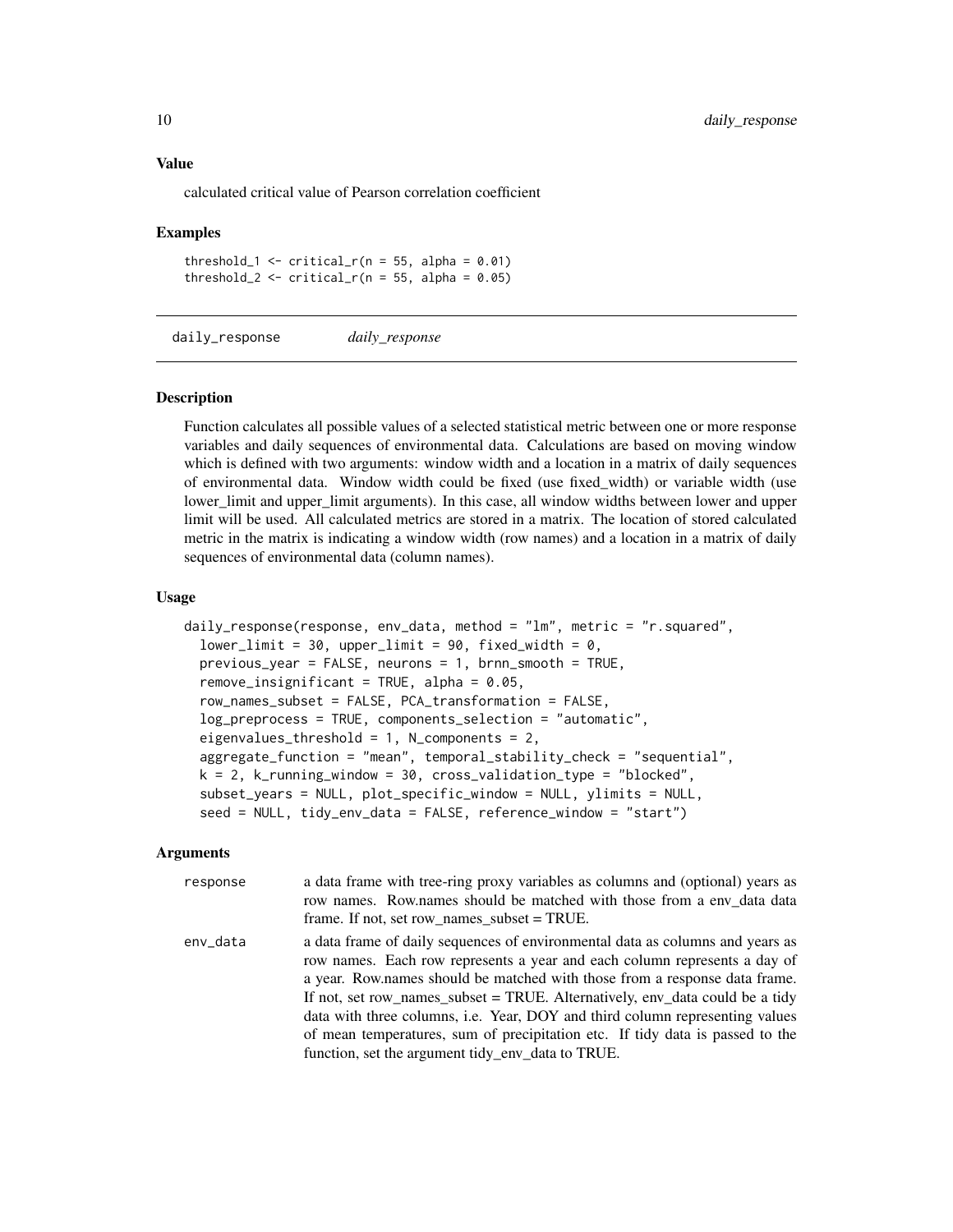| method                   | a character string specifying which method to use. Current possibilities are<br>"cor", "lm" and "brnn".                                                                                                                                                                                                                                                                                                                                                                                                                                                                                                                            |  |
|--------------------------|------------------------------------------------------------------------------------------------------------------------------------------------------------------------------------------------------------------------------------------------------------------------------------------------------------------------------------------------------------------------------------------------------------------------------------------------------------------------------------------------------------------------------------------------------------------------------------------------------------------------------------|--|
| metric                   | a character string specifying which metric to use. Current possibilities are<br>"r.squared" and "adj.r.squared". If method = "cor", metric is not relevant.                                                                                                                                                                                                                                                                                                                                                                                                                                                                        |  |
| lower_limit              | lower limit of window width                                                                                                                                                                                                                                                                                                                                                                                                                                                                                                                                                                                                        |  |
| upper_limit              | upper limit of window width                                                                                                                                                                                                                                                                                                                                                                                                                                                                                                                                                                                                        |  |
| fixed_width              | fixed width used for calculation. If fixed_width is assigned a value, upper_limit<br>and lower_limit will be ignored                                                                                                                                                                                                                                                                                                                                                                                                                                                                                                               |  |
| previous_year            | if set to TRUE, env_data and response variables will be rearranged in a way, that<br>also previous year will be used for calculations of selected statistical metric.                                                                                                                                                                                                                                                                                                                                                                                                                                                              |  |
| neurons                  | positive integer that indicates the number of neurons used for brnn method                                                                                                                                                                                                                                                                                                                                                                                                                                                                                                                                                         |  |
| brnn_smooth              | if set to TRUE, a smoothing algorithm is applied that removes unrealistic calcu-<br>lations which are a result of neural net failure.                                                                                                                                                                                                                                                                                                                                                                                                                                                                                              |  |
| remove_insignificant     |                                                                                                                                                                                                                                                                                                                                                                                                                                                                                                                                                                                                                                    |  |
|                          | if set to TRUE, removes all correlations bellow the significant threshold level,<br>based on a selected alpha. For "lm" and "brnn" method, squared threshold is<br>used, which corresponds to R squared statistics.                                                                                                                                                                                                                                                                                                                                                                                                                |  |
| alpha                    | significance level used to remove insignificant calculations.                                                                                                                                                                                                                                                                                                                                                                                                                                                                                                                                                                      |  |
| row_names_subset         |                                                                                                                                                                                                                                                                                                                                                                                                                                                                                                                                                                                                                                    |  |
|                          | if set to TRUE, row.names are used to subset env_data and response data frames.<br>Only years from both data frames are kept.                                                                                                                                                                                                                                                                                                                                                                                                                                                                                                      |  |
| PCA_transformation       |                                                                                                                                                                                                                                                                                                                                                                                                                                                                                                                                                                                                                                    |  |
|                          | if set to TRUE, all variables in the response data frame will be transformed using<br>PCA transformation.                                                                                                                                                                                                                                                                                                                                                                                                                                                                                                                          |  |
|                          | log_preprocess if set to TRUE, variables will be transformed with logarithmic transformation<br>before used in PCA                                                                                                                                                                                                                                                                                                                                                                                                                                                                                                                 |  |
| components_selection     |                                                                                                                                                                                                                                                                                                                                                                                                                                                                                                                                                                                                                                    |  |
|                          | character string specifying how to select the Principal Components used as pre-<br>dictors. There are three options: "automatic", "manual" and "plot_selection". If<br>argument is set to automatic, all scores with eigenvalues above 1 will be selected.<br>This threshold could be changed by changing the eigenvalues_threshold argu-<br>ment. If parameter is set to "manual", user should set the number of components<br>with N_components argument. If components selection is set to "plot_selection",<br>Scree plot will be shown and a user must manually enter the number of compo-<br>nents to be used as predictors. |  |
| eigenvalues_threshold    |                                                                                                                                                                                                                                                                                                                                                                                                                                                                                                                                                                                                                                    |  |
|                          | threshold for automatic selection of Principal Components                                                                                                                                                                                                                                                                                                                                                                                                                                                                                                                                                                          |  |
| N_components             | number of Principal Components used as predictors                                                                                                                                                                                                                                                                                                                                                                                                                                                                                                                                                                                  |  |
| aggregate_function       |                                                                                                                                                                                                                                                                                                                                                                                                                                                                                                                                                                                                                                    |  |
|                          | character string specifying how the daily data should be aggregated. The default<br>is 'mean', the two other options are 'median' and 'sum'                                                                                                                                                                                                                                                                                                                                                                                                                                                                                        |  |
| temporal_stability_check |                                                                                                                                                                                                                                                                                                                                                                                                                                                                                                                                                                                                                                    |  |
|                          | character string, specifying, how temporal stability between the optimal selec-<br>tion and response variable(s) will be analysed. Current possibilities are "sequen-<br>tial", "progressive" and "running_window". Sequential check will split data into                                                                                                                                                                                                                                                                                                                                                                          |  |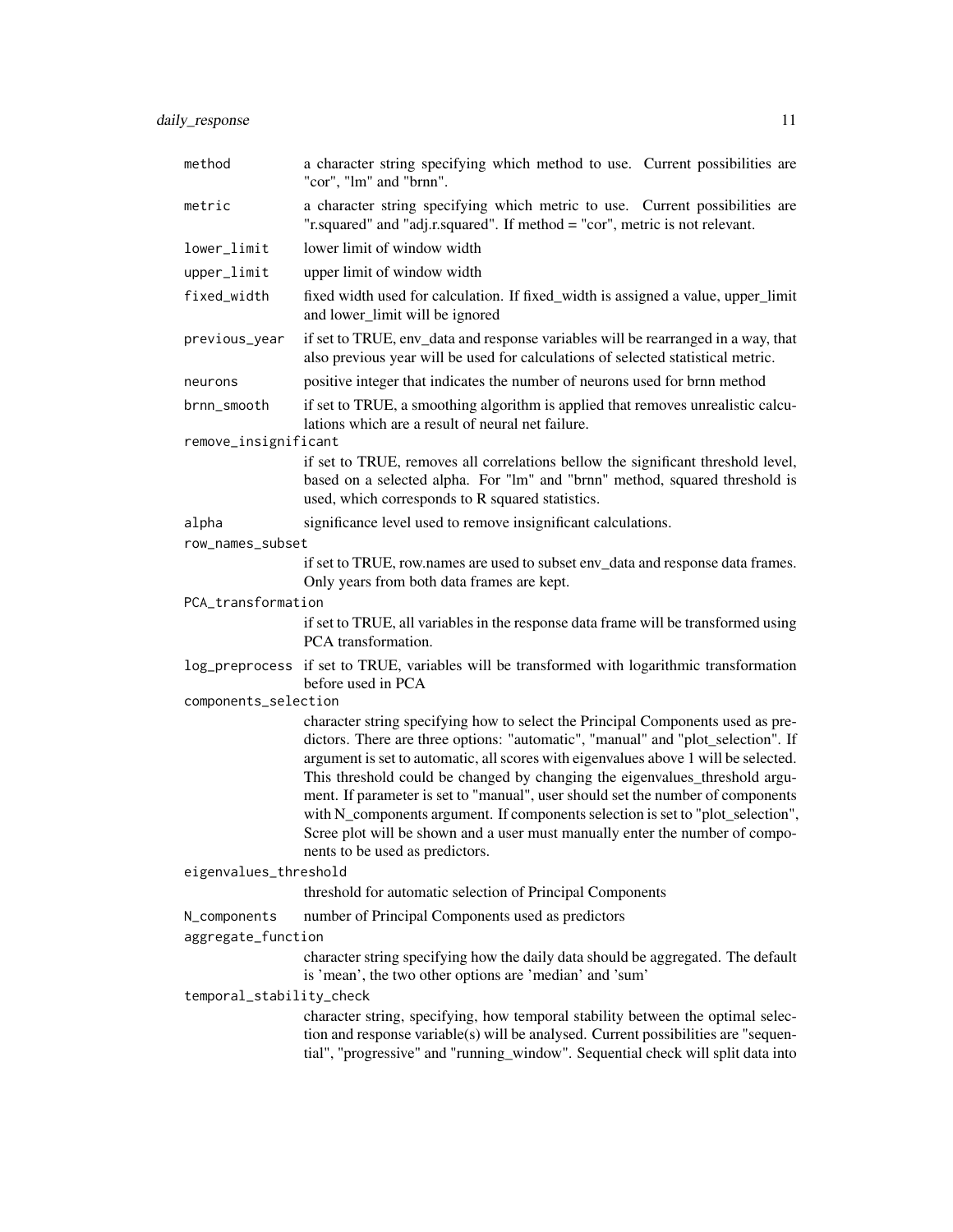|                       | k splits and calculate selected metric for each split. Progressive check will split<br>data into k splits, calculate metric for the first split and then progressively add<br>1 split at a time and calculate selected metric. For running window, select the<br>length of running window with the k_running_window argument.                                                                                                                                                                                                                                                                                                                                                                                                                                                                                                                                                                                                                                                                                                                                                                                                                                         |
|-----------------------|-----------------------------------------------------------------------------------------------------------------------------------------------------------------------------------------------------------------------------------------------------------------------------------------------------------------------------------------------------------------------------------------------------------------------------------------------------------------------------------------------------------------------------------------------------------------------------------------------------------------------------------------------------------------------------------------------------------------------------------------------------------------------------------------------------------------------------------------------------------------------------------------------------------------------------------------------------------------------------------------------------------------------------------------------------------------------------------------------------------------------------------------------------------------------|
| k                     | integer, number of breaks (splits) for temporal stability and cross validation anal-<br>ysis.                                                                                                                                                                                                                                                                                                                                                                                                                                                                                                                                                                                                                                                                                                                                                                                                                                                                                                                                                                                                                                                                         |
| k_running_window      |                                                                                                                                                                                                                                                                                                                                                                                                                                                                                                                                                                                                                                                                                                                                                                                                                                                                                                                                                                                                                                                                                                                                                                       |
|                       | the length of running window for temporal stability check. Applicalbe only if<br>temporal_stability argument is set to running window.                                                                                                                                                                                                                                                                                                                                                                                                                                                                                                                                                                                                                                                                                                                                                                                                                                                                                                                                                                                                                                |
| cross_validation_type |                                                                                                                                                                                                                                                                                                                                                                                                                                                                                                                                                                                                                                                                                                                                                                                                                                                                                                                                                                                                                                                                                                                                                                       |
|                       | character string, specifying, how to perform cross validation between the opti-<br>mal selection and response variables. If the argument is set to "blocked", years<br>will not be shuffled. If the argument is set to "randomized", years will be shuf-<br>fled.                                                                                                                                                                                                                                                                                                                                                                                                                                                                                                                                                                                                                                                                                                                                                                                                                                                                                                     |
| subset_years          | a subset of years to be analyzed. Should be given in the form of subset_years =<br>c(1980, 2005)                                                                                                                                                                                                                                                                                                                                                                                                                                                                                                                                                                                                                                                                                                                                                                                                                                                                                                                                                                                                                                                                      |
| plot_specific_window  |                                                                                                                                                                                                                                                                                                                                                                                                                                                                                                                                                                                                                                                                                                                                                                                                                                                                                                                                                                                                                                                                                                                                                                       |
|                       | integer representing window width to be displayed for plot_specific                                                                                                                                                                                                                                                                                                                                                                                                                                                                                                                                                                                                                                                                                                                                                                                                                                                                                                                                                                                                                                                                                                   |
| ylimits               | limit of the y axes for plot_extreme and plot_specific. It should be given in the<br>form of: ylimits = $c(0,1)$                                                                                                                                                                                                                                                                                                                                                                                                                                                                                                                                                                                                                                                                                                                                                                                                                                                                                                                                                                                                                                                      |
| seed                  | optional seed argument for reproducible results                                                                                                                                                                                                                                                                                                                                                                                                                                                                                                                                                                                                                                                                                                                                                                                                                                                                                                                                                                                                                                                                                                                       |
| tidy_env_data         | if set to TRUE, env_data should be inserted as a data frame with three columns:<br>"Year", "DOY", "Precipitation/Temperature/etc."                                                                                                                                                                                                                                                                                                                                                                                                                                                                                                                                                                                                                                                                                                                                                                                                                                                                                                                                                                                                                                    |
| reference_window      |                                                                                                                                                                                                                                                                                                                                                                                                                                                                                                                                                                                                                                                                                                                                                                                                                                                                                                                                                                                                                                                                                                                                                                       |
|                       | character string, the reference_window argument describes, how each calcula-<br>tion is referred. There are three different options: 'start' (default), 'end' and<br>'middle'. If the reference_window argument is set to 'start', then each calcula-<br>tion is related to the starting day of window. If the reference_window argument<br>is set to 'middle', each calculation is related to the middle day of window calcu-<br>lation. If the reference_window argument is set to 'end', then each calculation<br>is related to the ending day of window calculation. For example, if we consider<br>correlations with window from DOY 15 to DOY 35. If reference window is set<br>to 'start', then this calculation will be related to the DOY 15. If the reference<br>window is set to 'end', then this calculation will be related to the DOY 35. If the<br>reference_window is set to 'middle', then this calculation is related to DOY 25.<br>The optimal selection, which describes the optimal consecutive days that returns<br>the highest calculated metric and is obtained by the \$plot_extreme output, is the<br>same for all three reference windows. |

# Value

a list with 13 elements:

| 2 Smethod<br>the character string of a method<br>3 Smetric<br>the character string indicating the metric used for calculations |  |
|--------------------------------------------------------------------------------------------------------------------------------|--|
|                                                                                                                                |  |
|                                                                                                                                |  |

4 \$analysed\_period the character string specifying the analysed period based on the information from row names. If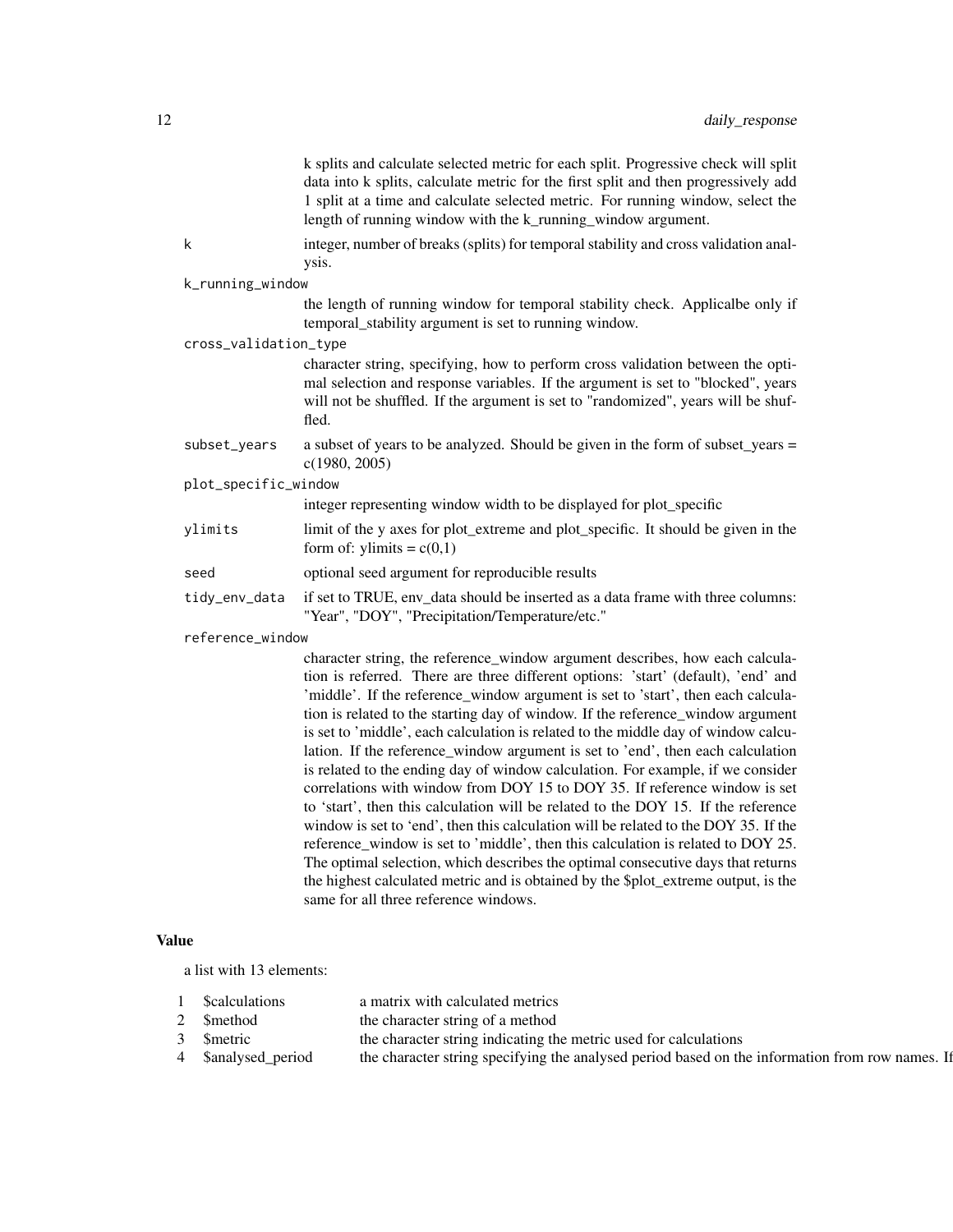#### daily\_response 13

- 5 \$optimized\_return data frame with two columns, response variable and aggregated (averaged) daily data that return 6 \$optimized\_return\_all a data frame with aggregated daily data, that returned the optimal result for the entire env\_data
- 7 \$transfer function a ggplot object: scatter plot of optimized return and a transfer line of the selected method
- 8 \$temporal\_stability a data frame with calculations of selected metric for different temporal subsets
- 9 \$cross validation a data frame with cross validation results
	-
- 10 \$plot\_heatmap ggplot2 object: a heatmap of calculated metrics
- 11 \$plot\_extreme ggplot2 object: line plot of a row with the highest value in a matrix of calculated metrics
- 12 \$plot\_specific ggplot2 object: line plot of a row with a selected window width in a matrix of calculated metrics
- 13 \$PCA output princomp object: the result output of the PCA analysis

# Examples

# Load data

```
## Not run:
# Load the dendroTools R package
library(dendroTools)
```

```
data(data_MVA)
data(data_TRW)
data(data_TRW_1)
data(example_proxies_individual)
data(example_proxies_1)
data(LJ_daily_temperatures)
```

```
# 1 Example with fixed width
example_fixed_width <- daily_response(response = data_MVA, env_data = LJ_daily_temperatures,
                                     method = "cor", fixed_width = 0,
```

```
row_names_subset = TRUE, remove_insignificant = TRUE,
 alpha = 0.05, aggregate_function = 'mean',
 reference_window = "end")
```
example\_fixed\_width\$plot\_extreme

```
# 2 Example for past and present
example_MVA_past <- daily_response(response = data_MVA, env_data = LJ_daily_temperatures,
method = "cor", lower_limit = 21, upper_limit = 180,
row_names_subset = TRUE, previous_year = TRUE,
remove_insignificant = TRUE, alpha = 0.05,
plot_specific_window = 60, subset_years = c(1940, 1980), aggregate_function = 'sum')
example_MVA_present <- daily_response(response = data_MVA, env_data = LJ_daily_temperatures,
                                     method = "cor", lower_limit = 21, upper_limit = 60,
                                      row_names_subset = TRUE, previous_year = TRUE,
                                      remove_insignificant = TRUE, alpha = 0.05,
                                 plot_specific_window = 60, subset_years = c(1981, 2010),
                                      aggregate_function = 'sum')
example_MVA_past$plot_heatmap
example_MVA_present$plot_heatmap
```
example\_MVA\_past\$plot\_specific example\_MVA\_present\$plot\_specific

# 3 Example PCA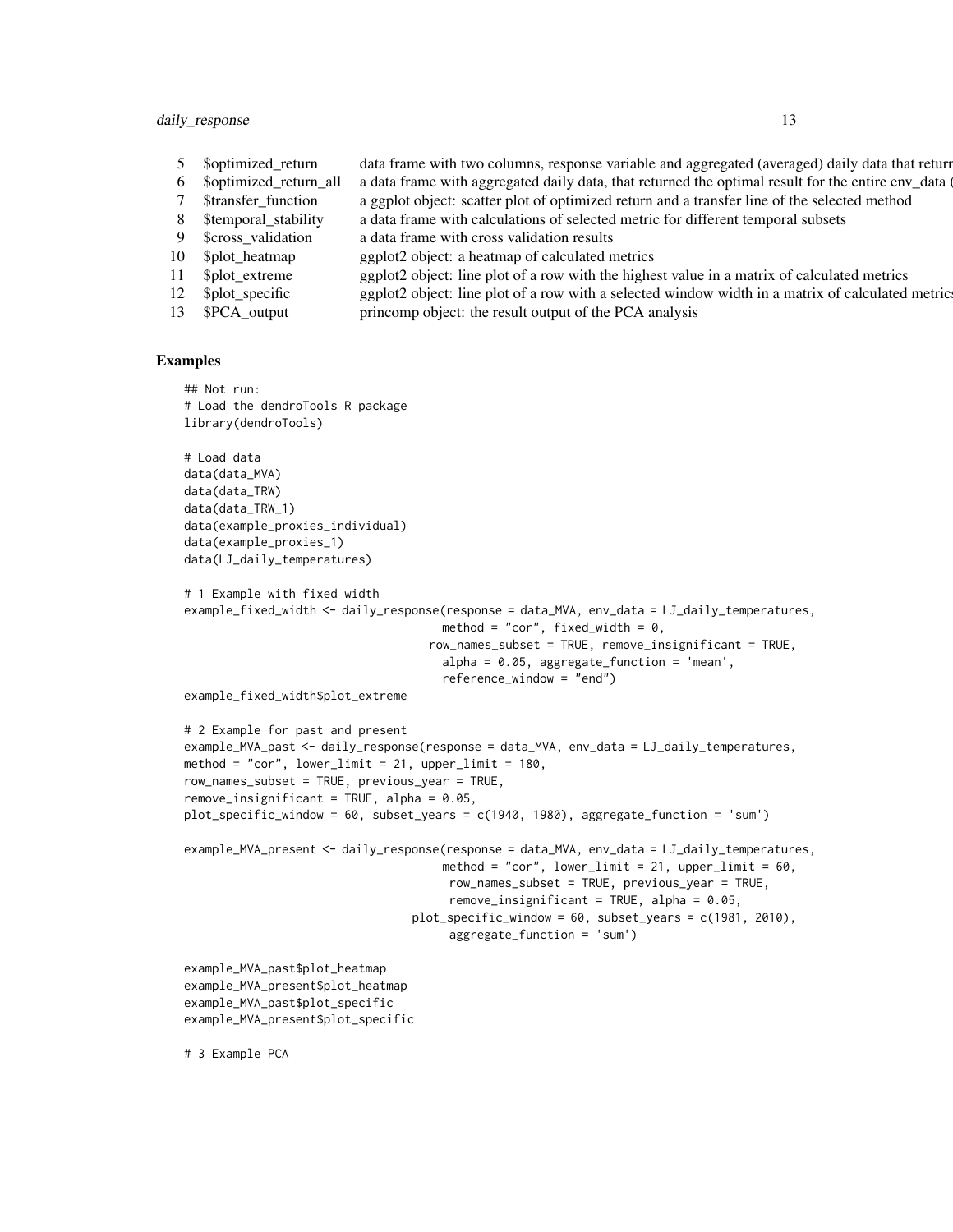```
example_PCA <- daily_response(response = example_proxies_individual,
                              env_data = LJ_daily_temperatures, method = "lm",
                              lower\_limit = 21, upper_limit = 180,
                              row_names_subset = TRUE, remove_insignificant = TRUE,
                              alpha = 0.01, PCA_transformation = TRUE,
                              components_selection = "manual", N_components = 2)
summary(example_PCA$PCA_output)
example_PCA$plot_heatmap
# 4 Example negative correlations
example_neg_cor <- daily_response(response = data_TRW_1, env_data = LJ_daily_temperatures,
                                  method = "cor", lower_limit = 21, upper_limit = 180,
                                  row_names_subset = TRUE, remove_insignificant = TRUE,
                                  alpha = 0.05example_neg_cor$plot_heatmap
example_neg_cor$plot_extreme
example_neg_cor$temporal_stability
# 5 Example of multiproxy analysis
summary(example_proxies_1)
cor(example_proxies_1)
example_multiproxy <- daily_response(response = example_proxies_1,
                                     env_data = LJ_daily_temperatures,
                                     method = "lm", metric = "adj.r.squared",
                                     lower\_limit = 21, upper_limit = 180,
                                     row_names_subset = TRUE, previous_year = FALSE,
                                     remove_insignificant = TRUE, alpha = 0.05)
example_multiproxy$plot_heatmap
# 6 Example to test the temporal stability
example_MVA_ts <- daily_response(response = data_MVA, env_data = LJ_daily_temperatures,
method = "brnn", lower_limit = 100, metric = "adj.r.squared", upper_limit = 180,
row_names_subset = TRUE, remove_insignificant = TRUE, alpha = 0.05,
temporal_stability_check = "running_window", k_running_window = 10)
example_MVA_ts$temporal_stability
## End(Not run)
```
dataset\_MVA *MVA and mean April temperature*

#### **Description**

A dataset with a mean vessel area (MVA) chronology of Quercus robur from a lowland oak forest in Eastern Slovenia and a mean April temperature. This dataset includes years for the period 2012-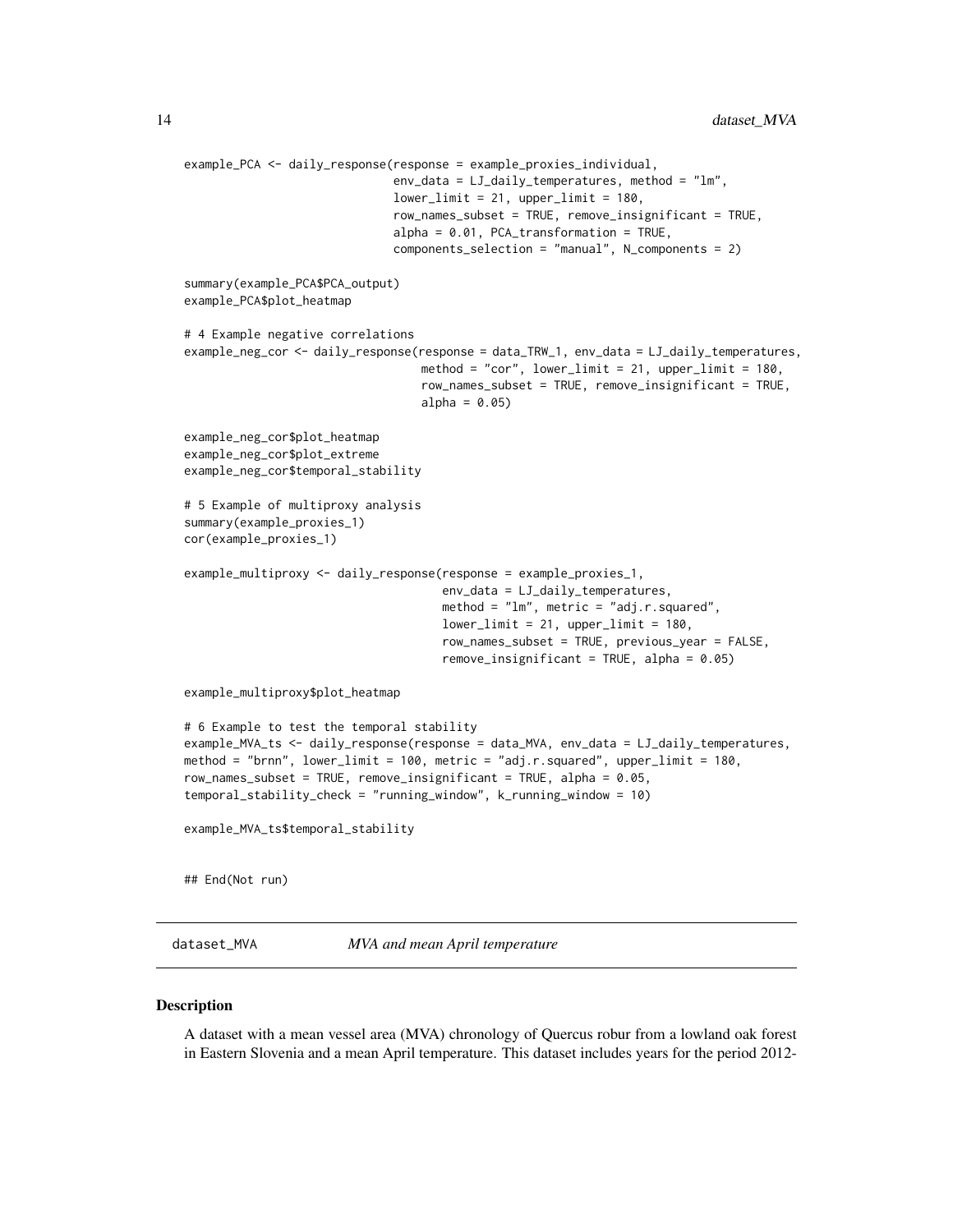<span id="page-14-0"></span>1934. For a detailed description about the MVA chronology development, sampling site and the calculations of mean monthly correlations, see Jevšenak and Levanič (2015).

#### Usage

dataset\_MVA

# Format

A data frame with 79 rows and 2 variables:

MVA Mean vessel area measurements from 2012 - 1934

T\_Apr Mean April temperature for the meteorological station Maribor from 2012 - 1934

#### Source

Jevšenak J., Levanič T. 2015. Dendrochronological and wood-anatomical features of differently vital pedunculate oak (Quercus robur L.) stands and their response to climate. Topola, 195/196: 85-96

#### dataset\_MVA\_individual

*Example of dataset with individual chronologies of MVA and mean April temperature*

#### **Description**

A dataset of individual tree-ring chronologies from a lowland forest in Slovenia. The first row represents a value of a year in 2015.

#### Usage

dataset\_MVA\_individual

#### Format

A data frame with 56 rows and 54 columns :

T\_Apr mean April temperature for Ljubljana

MVA\_1 Mean vessel area chronology for tree 1

MVA\_2 Mean vessel area chronology for tree 2 [mm^2]

MVA\_3 Mean vessel area chronology for tree 3 [mm^2]

MVA\_4 Mean vessel area chronology for tree 4 [mm^2]

MVA\_5 Mean vessel area chronology for tree 5 [mm^2]

MVA\_6 Mean vessel area chronology for tree 6 [mm^2]

MVA\_7 Mean vessel area chronology for tree 7 [mm^2]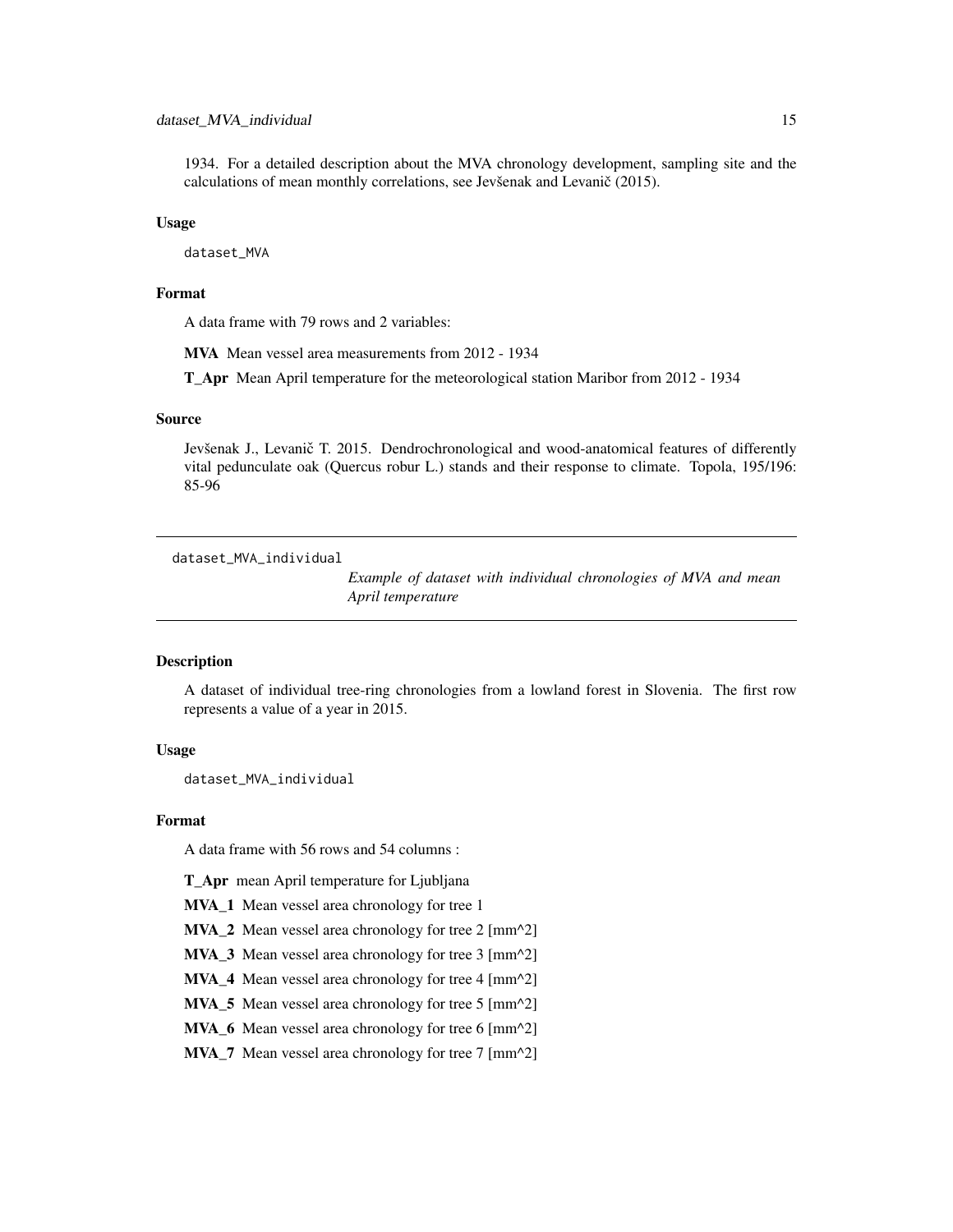<span id="page-15-0"></span>MVA\_8 Mean vessel area chronology for tree 8 [mm^2]

MVA\_9 Mean vessel area chronology for tree 9 [mm^2]

MVA\_10 Mean vessel area chronology for tree 10 [mm^2]

#### Source

prof. dr. Tom Levanic, Slovenian Forestry Institute, Vecna pot 2, Ljubljana, Slovenia

dataset\_TRW *TRW and mean June - JUly temperature from Albania*

# Description

A dataset with a tree-ring width (TRW) chronology of Pinus nigra from Albania and mean June-July temperature. This TRW chronology has a span of 59 years (period 2009 - 1951) and was already used to reconstruct summer temperatures by Levanič et al. (2015). In this paper, all the details about sample replication, site description and correlation statistics are described.

#### Usage

dataset\_TRW

# Format

A data frame with 59 rows and 2 variables:

TRW Standardised tree-ring width chronology of Pinus nigra from Albania

T\_Jun\_Jul Mean June - July temperature for Albania downloaded from KNMI Climate Explorer

#### Source

Levanič, T., Poljanšek, S., Toromani, E., 2015. Early summer temperatures reconstructed from black pine (Pinus nigra Arnold) tree-ring widths from Albania. The Holocene 25, 469-481.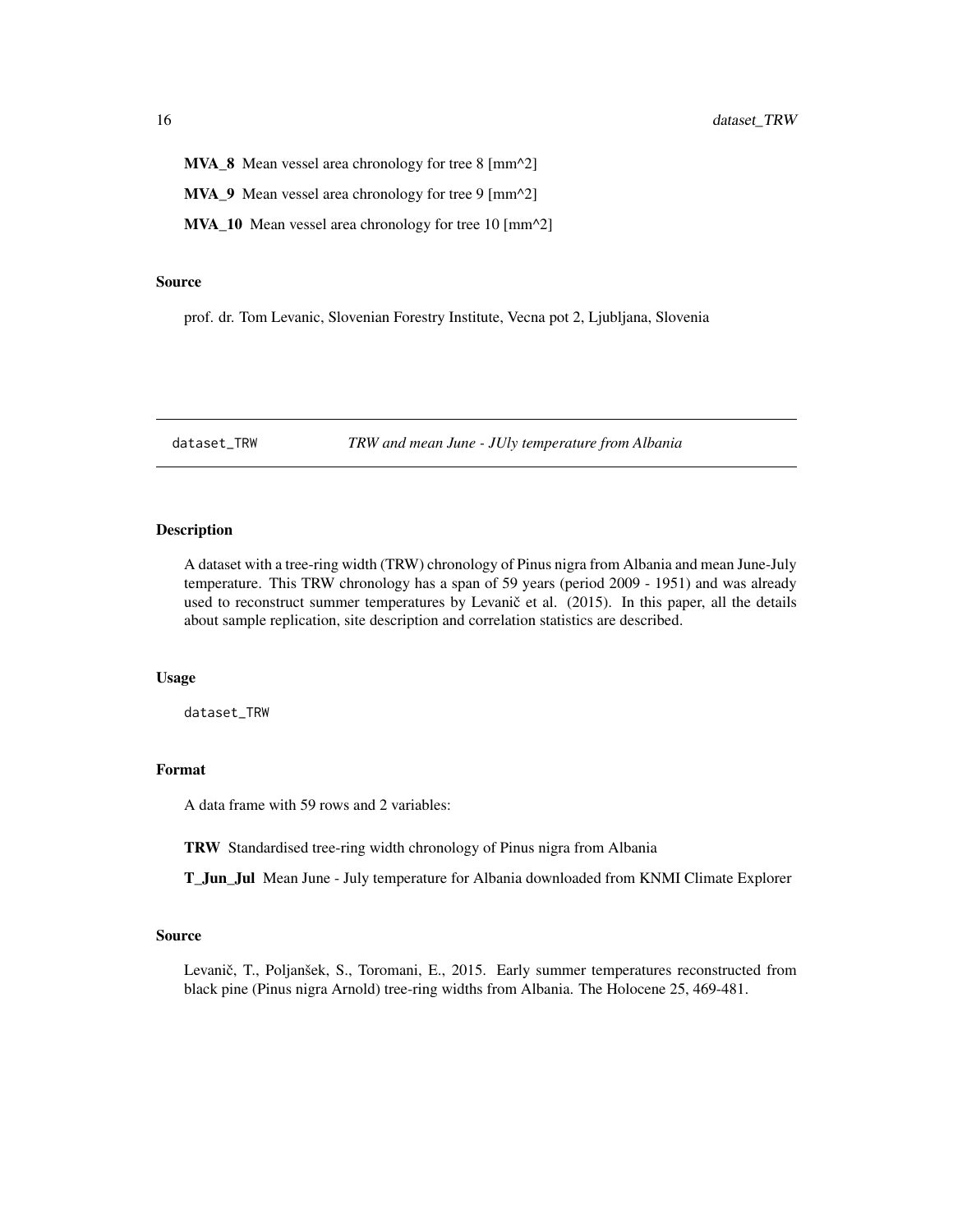<span id="page-16-0"></span>dataset\_TRW\_complete *The complete dataset of standardized tree-ring chronology from Albania*

### Description

A dataset with a tree-ring width (TRW) chronology of Pinus nigra from Albania This TRW chronology has a span of 551 years (period 2009 - 1459) and was already used to reconstruct summer temperatures by Levanič et al. (2015). In this paper, all the details about sample replication, site description and correlation statistics are described.

#### Usage

dataset\_TRW\_complete

# Format

A data frame with 551 rows and 1 variable:

TRW Standardised tree-ring width chronology of Pinus nigra from Albania

#### Source

Levanič, T., Poljanšek, S., Toromani, E., 2015. Early summer temperatures reconstructed from black pine (Pinus nigra Arnold) tree-ring widths from Albania. The Holocene 25, 469-481.

| data MVA |
|----------|
|----------|

Mean vessel area example proxy from 2012 - 1940

#### Description

A dataset with MVA proxy records from a lowland forest Mlace in Slovenia. The first row represents a value of a year in 2012. Row names represent years.

#### Usage

data\_MVA

# Format

A data frame with 73 rows and 1 variable:

MVA Mean vessel area [mm^2] indices from 2012 - 1940

#### Source

prof. dr. Tom Levanic, Slovenian Forestry Institute, Vecna pot 2, Ljubljana, Slovenia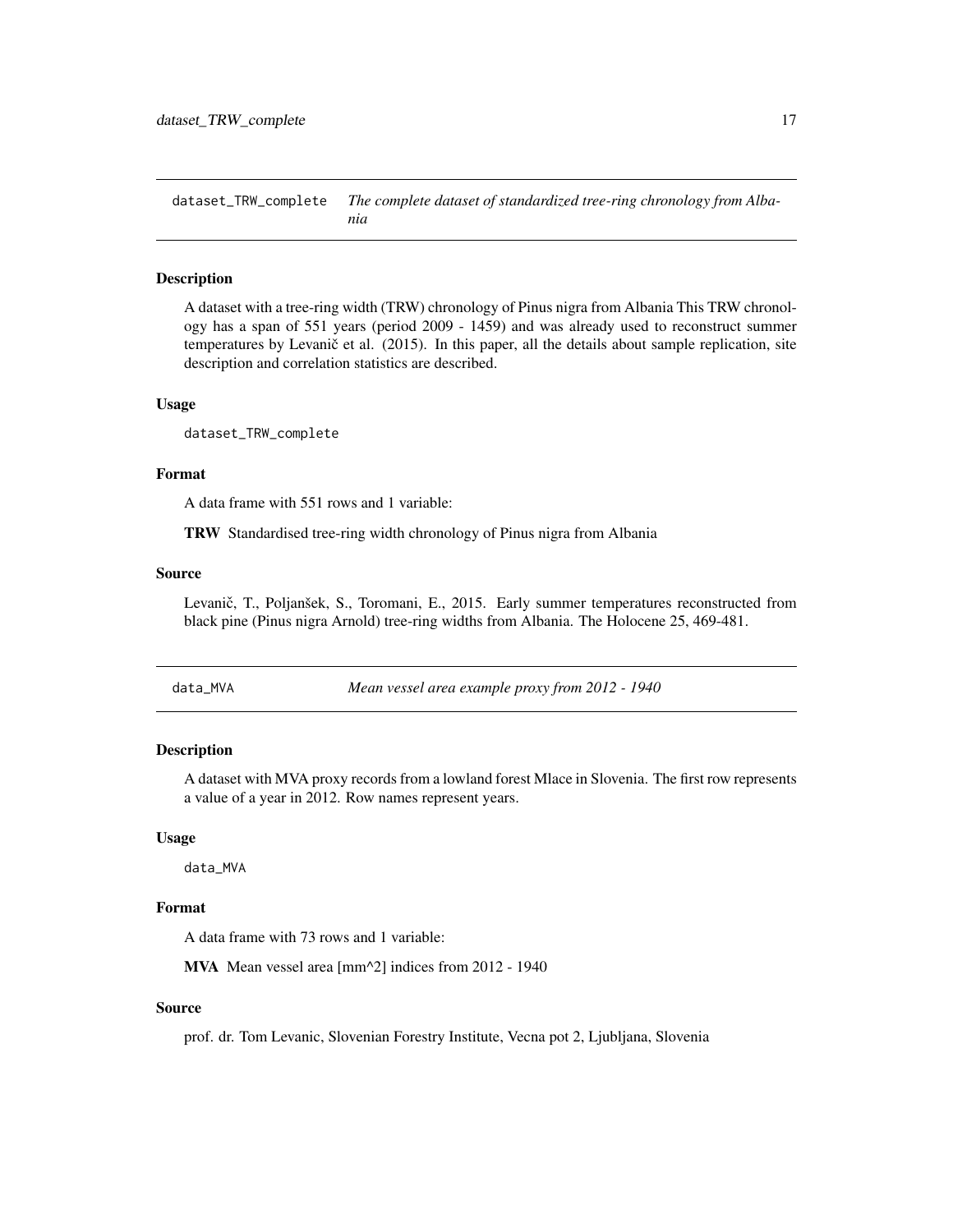<span id="page-17-0"></span>

# Description

A dataset with TRW proxy records from a site in Slovenian Alps - Vrsic. The first row represents a TRW value in a year 1757. Row names represent years.

#### Usage

data\_TRW

# Format

A data frame with 225 rows and 1 variable:

TRW residual TRW indices from 1981 - 1757

# Source

Schweingruber, F.H., 1981. Vrsic Krajnska Gora - PCAB - ITRDB YUGO001. https://www.ncdc.noaa.gov/paleo/study/4728.

data\_TRW\_1 *Tree-ring width (TRW) data from 2012 - 1961*

#### Description

A dataset of tree-ring widths (TRW) from a site in Krakovo forest (Slovenia). The first row represents a value of a year in 1961.

#### Usage

data\_TRW\_1

#### Format

A data frame with 52 rows and 1 variable:

TRW Standardized tree-ring width indices from 2012 - 1961

# Source

prof. dr. Tom Levanic, Slovenian Forestry Institute, Vecna pot 2, Ljubljana, Slovenia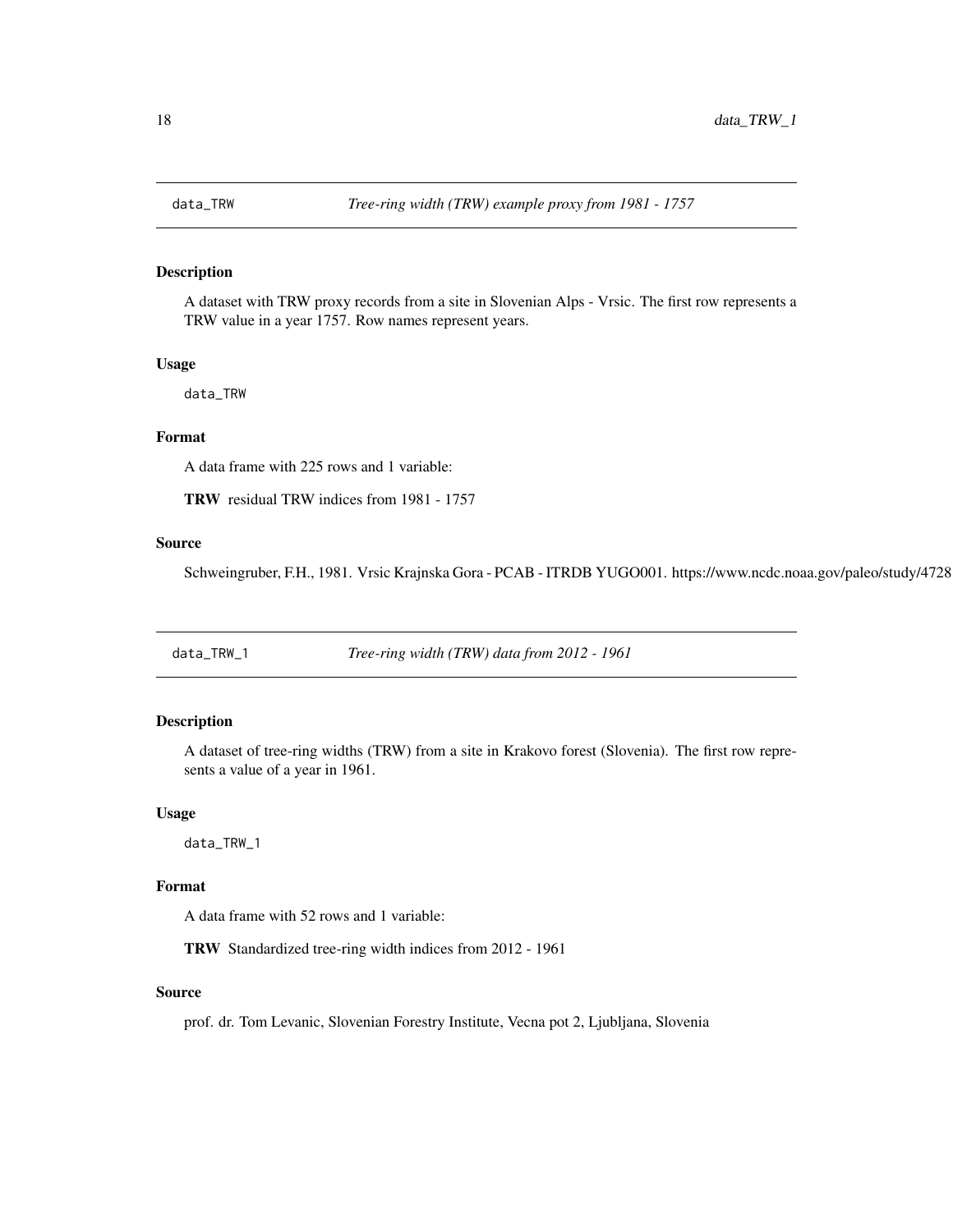<span id="page-18-0"></span>example\_dataset\_1 *Example of dataset as required for compare\_methods()*

#### **Description**

A dataset of Mean Vessel Area (MVA) tree-ring parameter from a lowland forest in Slovenia. The first row represents a value of a year in 2012.

#### Usage

```
example_dataset_1
```
# Format

A data frame with 58 rows and 3 columns :

MVA Mean Vessel Area measurements from 2012 - 1955

T\_APR Mean April temperatures from 2012 - 1955

T\_aug\_sep Mean August-September temperatures from preceding growing season from 2012 - 1955

#### Source

prof. dr. Tom Levanic, Slovenian Forestry Institute, Vecna pot 2, Ljubljana, Slovenia

example\_proxies\_1 *Tree-ring example proxies 1 from 2015 - 1961*

#### Description

A dataset with three tree-ring proxy records from a site near Ljubljana (Slovenia). The first row represents a value of a year in 1961. The three proxy records are MVA (Mean vessel area [mm ^2]), O (stable oxygen isotope ratios) and TRW (Tree-ring widths)

#### Usage

example\_proxies\_1

#### Format

A data frame with 55 rows and 3 variables:

MVA Mean vessel area [mm^2] indices from 2015 - 1961

O18 Scaled Stable oxygen isotope ratios from 2015 - 1961

TRW Tree-ring widths from 2015 - 1961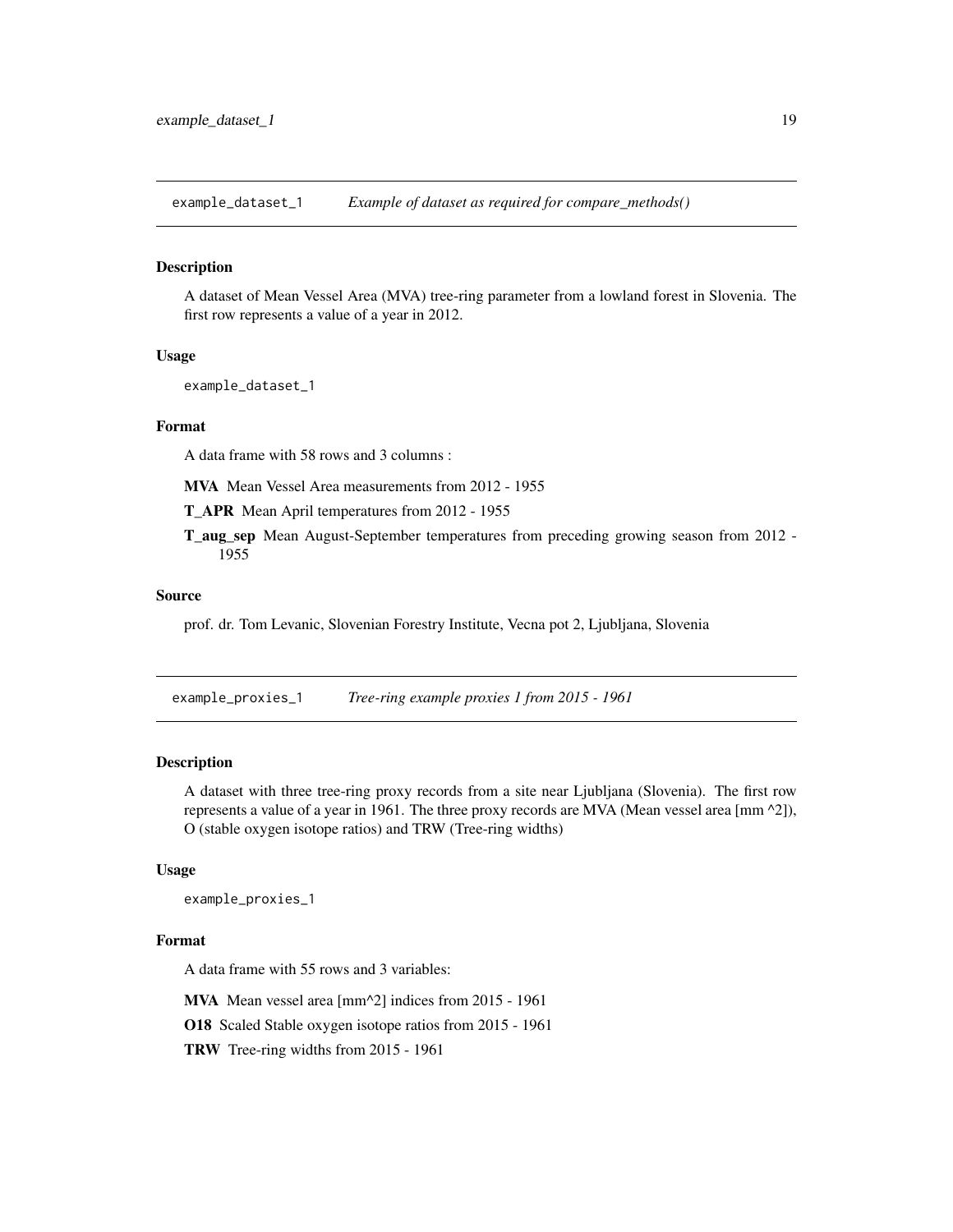<span id="page-19-0"></span>prof. dr. Tom Levanic, Slovenian Forestry Institute, Vecna pot 2, Ljubljana, Slovenia

example\_proxies\_individual

*Example of dataset with individual chronologies of MVA.*

# **Description**

A dataset of individual tree-ring chronologies from a lowland forest in Slovenia. The first row represents a value of a year in 2015.

# Usage

example\_proxies\_individual

# Format

A data frame with 56 rows and 54 columns :

- MVA\_1 Mean vessel area chronology for tree 1
- MVA\_2 Mean vessel area chronology for tree 2
- MVA\_3 Mean vessel area chronology for tree 3
- MVA\_4 Mean vessel area chronology for tree 4
- MVA\_5 Mean vessel area chronology for tree 5
- MVA\_6 Mean vessel area chronology for tree 6
- MVA\_7 Mean vessel area chronology for tree 7
- MVA\_8 Mean vessel area chronology for tree 8
- MVA\_9 Mean vessel area chronology for tree 9
- MVA\_10 Mean vessel area chronology for tree 10

#### Source

prof. dr. Tom Levanic, Slovenian Forestry Institute, Vecna pot 2, Ljubljana, Slovenia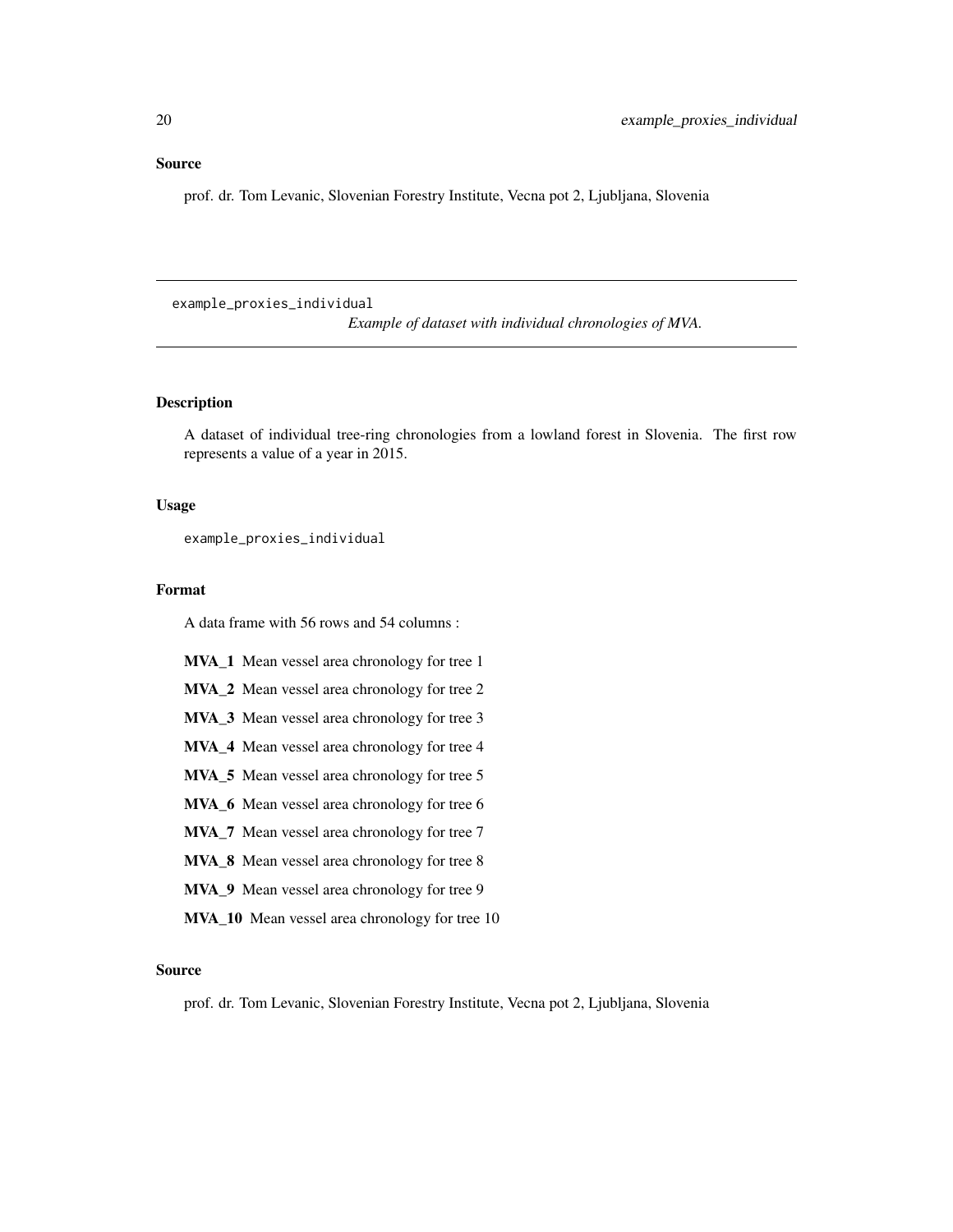#### <span id="page-20-0"></span>Description

Visual presentation of daily data to spot missing values.

### Usage

```
glimpse_daily_data(env_data, na.color = "red", low_color = "blue",
 high_color = "green", tidy_env_data = FALSE)
```
#### Arguments

| env_data      | a data frame of daily sequences of environmental data as columns and years<br>as row names. Each row represents a year and each column represents a day<br>of a year. Alternatively, env_data could be a tidy data with three columns, i.e.<br>Year, DOY and third column representing values of mean temperatures, sum<br>of precipitation etc. If tidy data is passed to the function, set the argument<br>tidy_env_data to TRUE. |  |
|---------------|-------------------------------------------------------------------------------------------------------------------------------------------------------------------------------------------------------------------------------------------------------------------------------------------------------------------------------------------------------------------------------------------------------------------------------------|--|
| na.color      | color to use for missing values                                                                                                                                                                                                                                                                                                                                                                                                     |  |
| low_color     | colours for low end of the gradient                                                                                                                                                                                                                                                                                                                                                                                                 |  |
| high_color    | colours for high end of the gradient                                                                                                                                                                                                                                                                                                                                                                                                |  |
| tidy_env_data | if set to TRUE, env_data should be inserted as a data frame with three columns:<br>"Year", "DOY", "Precipitation/Temperature/etc."                                                                                                                                                                                                                                                                                                  |  |

# Examples

```
data("LJ_daily_temperatures")
glimpse_daily_data(env_data = LJ_daily_temperatures, tidy_env_data = FALSE, na.color = "white")
data("LJ_daily_precipitation")
glimpse_daily_data(env_data = LJ_daily_precipitation, tidy_env_data = TRUE, na.color = "white")
```
KRE\_daily\_temperatures

*Daily mean temperatures for Kredarica (Alps in Slovenia) from 2017 - 1955*

# Description

A dataset of daily mean temperatures in Kredarica (Slovenia). The first row represents temperatures in 1955. The first column represents the first day of a year, the second column represents the second day of a year, etc. Row names represent years.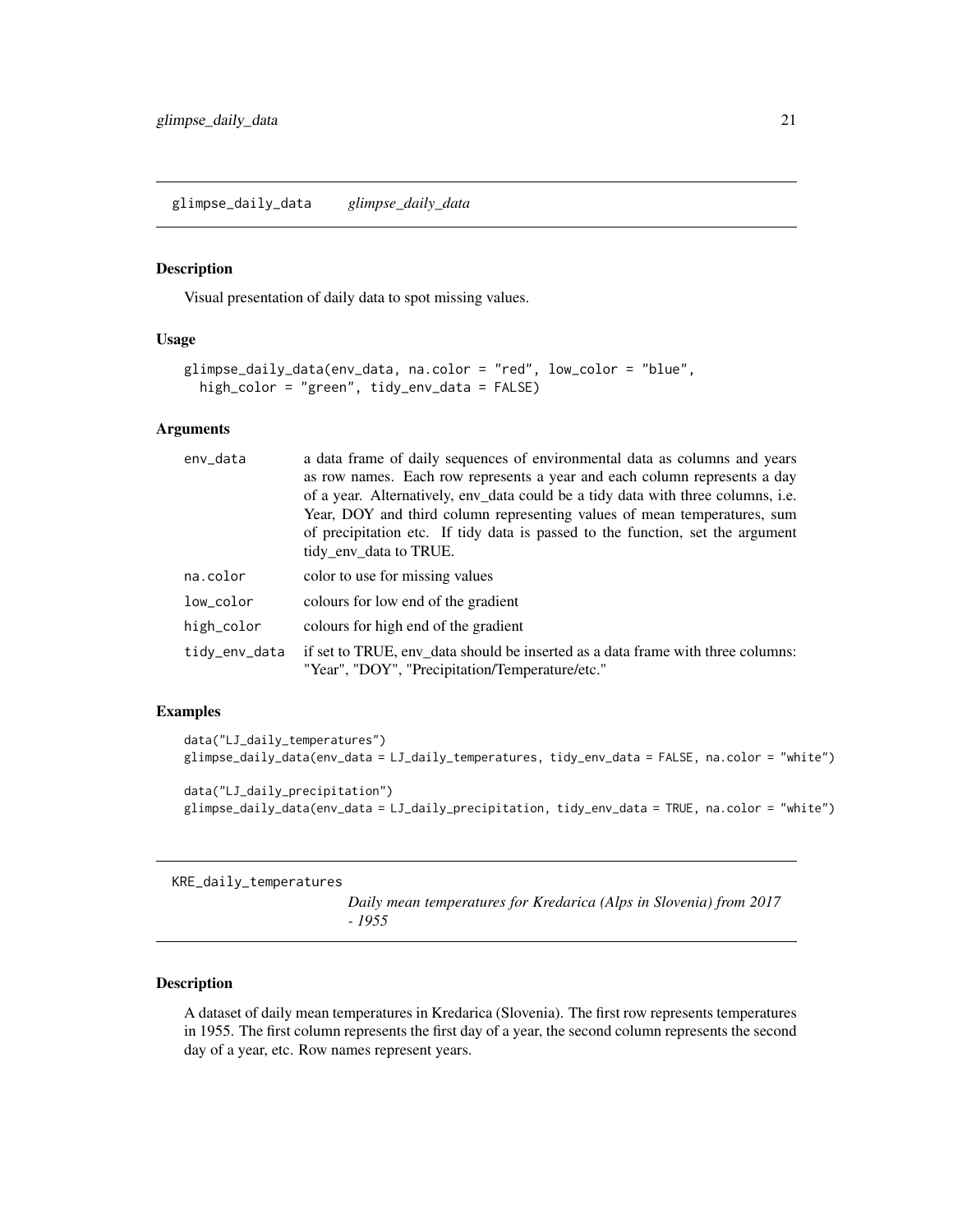#### Usage

KRE\_daily\_temperatures

#### Format

A data frame with 63 rows and 366 variables:

X1 Temperatures on the day 1 of a year X2 Temperatures on the day 2 of a year X3 Temperatures on the day 3 of a year X4 Temperatures on the day 4 of a year X5 Temperatures on the day 5 of a year X6 Temperatures on the day 6 of a year X7 Temperatures on the day 7 of a year X8 Temperatures on the day 8 of a year X9 Temperatures on the day 9 of a year X10 Temperatures on the day 10 of a year X11 Temperatures on the day 11 of a year X12 Temperatures on the day 12 of a year X13 Temperatures on the day 13 of a year X14 Temperatures on the day 14 of a year X15 Temperatures on the day 15 of a year X16 Temperatures on the day 16 of a year X17 Temperatures on the day 17 of a year X18 Temperatures on the day 18 of a year X19 Temperatures on the day 19 of a year X20 Temperatures on the day 20 of a year X21 Temperatures on the day 21 of a year X22 Temperatures on the day 22 of a year X23 Temperatures on the day 23 of a year X24 Temperatures on the day 24 of a year X25 Temperatures on the day 25 of a year X26 Temperatures on the day 26 of a year X27 Temperatures on the day 27 of a year X28 Temperatures on the day 28 of a year X29 Temperatures on the day 29 of a year X30 Temperatures on the day 30 of a year X31 Temperatures on the day 31 of a year X32 Temperatures on the day 32 of a year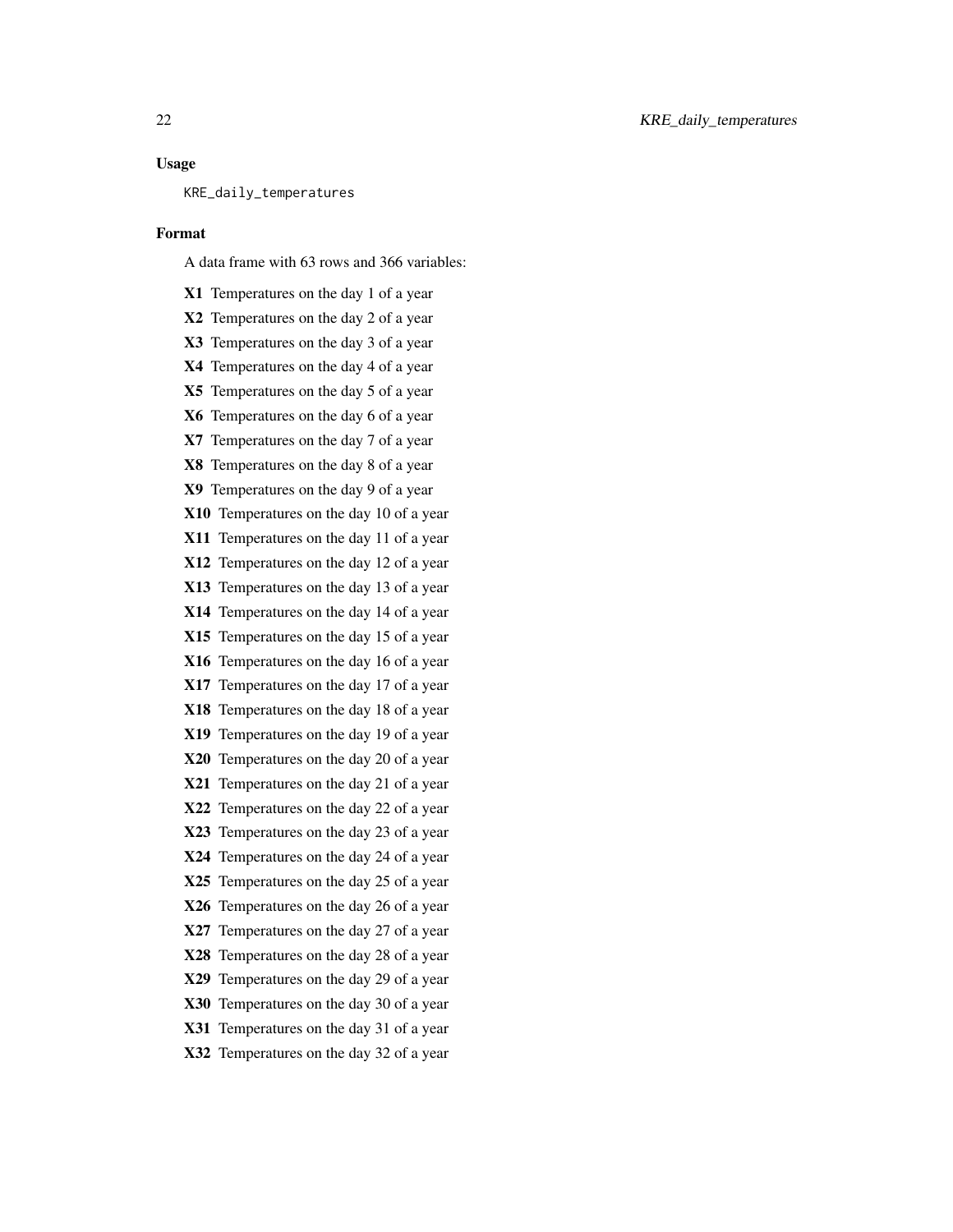X33 Temperatures on the day 33 of a year X34 Temperatures on the day 34 of a year X35 Temperatures on the day 35 of a year X36 Temperatures on the day 36 of a year X37 Temperatures on the day 37 of a year X38 Temperatures on the day 38 of a year X39 Temperatures on the day 39 of a year X40 Temperatures on the day 40 of a year X41 Temperatures on the day 41 of a year X42 Temperatures on the day 42 of a year X43 Temperatures on the day 43 of a year X44 Temperatures on the day 44 of a year X45 Temperatures on the day 45 of a year X46 Temperatures on the day 46 of a year X47 Temperatures on the day 47 of a year X48 Temperatures on the day 48 of a year X49 Temperatures on the day 49 of a year X50 Temperatures on the day 50 of a year X51 Temperatures on the day 51 of a year X52 Temperatures on the day 52 of a year X53 Temperatures on the day 53 of a year X54 Temperatures on the day 54 of a year X55 Temperatures on the day 55 of a year X56 Temperatures on the day 56 of a year X57 Temperatures on the day 57 of a year X58 Temperatures on the day 58 of a year X59 Temperatures on the day 59 of a year X60 Temperatures on the day 60 of a year X61 Temperatures on the day 61 of a year X62 Temperatures on the day 62 of a year X63 Temperatures on the day 63 of a year X64 Temperatures on the day 64 of a year X65 Temperatures on the day 65 of a year X66 Temperatures on the day 66 of a year X67 Temperatures on the day 67 of a year X68 Temperatures on the day 68 of a year X69 Temperatures on the day 69 of a year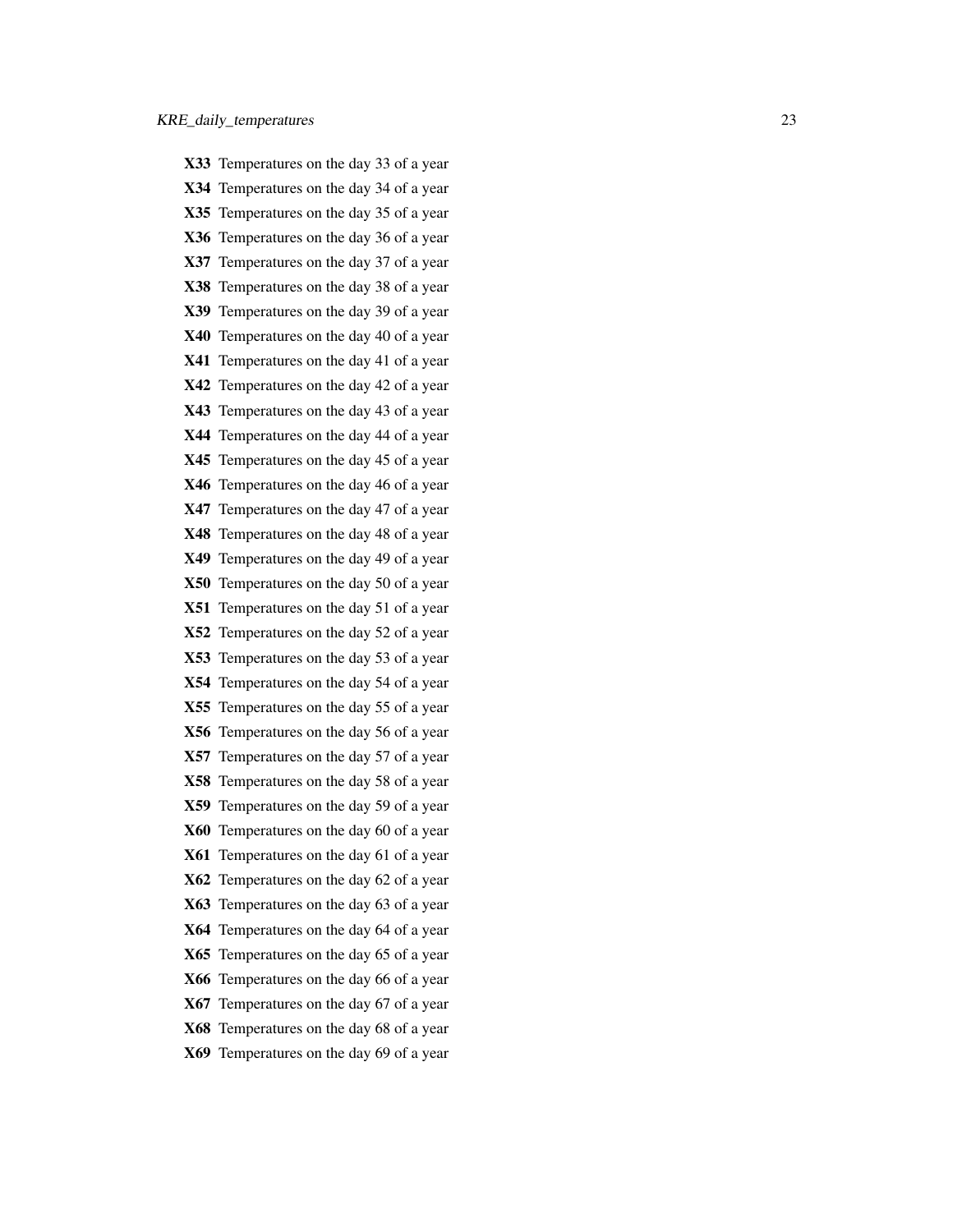X70 Temperatures on the day 70 of a year X71 Temperatures on the day 71 of a year X72 Temperatures on the day 72 of a year X73 Temperatures on the day 73 of a year X74 Temperatures on the day 74 of a year X75 Temperatures on the day 75 of a year X76 Temperatures on the day 76 of a year X77 Temperatures on the day 77 of a year X78 Temperatures on the day 78 of a year X79 Temperatures on the day 79 of a year X80 Temperatures on the day 80 of a year X81 Temperatures on the day 81 of a year X82 Temperatures on the day 82 of a year X83 Temperatures on the day 83 of a year X84 Temperatures on the day 84 of a year X85 Temperatures on the day 85 of a year X86 Temperatures on the day 86 of a year X87 Temperatures on the day 87 of a year X88 Temperatures on the day 88 of a year X89 Temperatures on the day 89 of a year X90 Temperatures on the day 90 of a year X91 Temperatures on the day 91 of a year X92 Temperatures on the day 92 of a year X93 Temperatures on the day 93 of a year X94 Temperatures on the day 94 of a year X95 Temperatures on the day 95 of a year X96 Temperatures on the day 96 of a year X97 Temperatures on the day 97 of a year X98 Temperatures on the day 98 of a year X99 Temperatures on the day 99 of a year X100 Temperatures on the day 100 of a year X101 Temperatures on the day 101 of a year X102 Temperatures on the day 102 of a year X103 Temperatures on the day 103 of a year X104 Temperatures on the day 104 of a year X105 Temperatures on the day 105 of a year X106 Temperatures on the day 106 of a year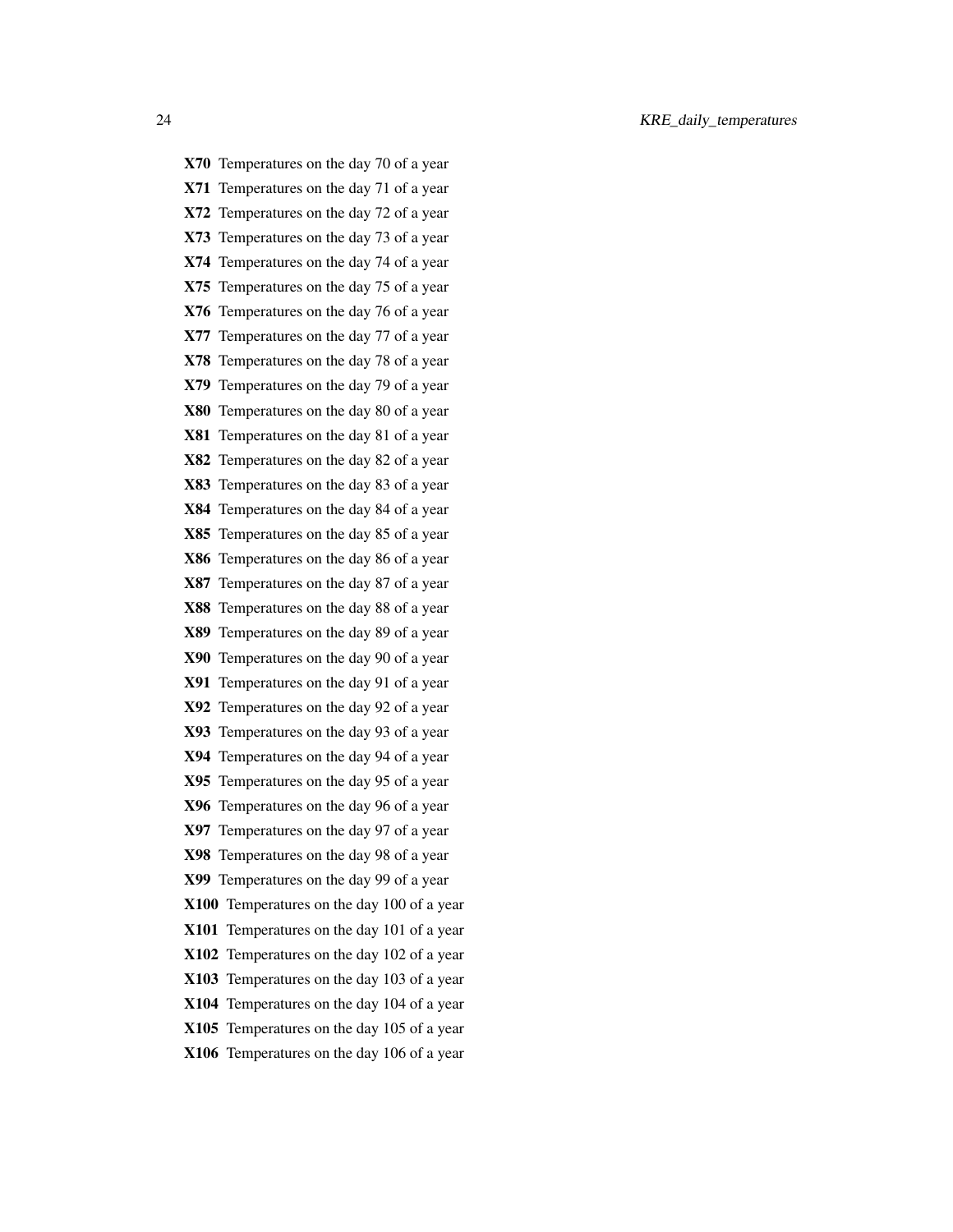|      | X107 Temperatures on the day 107 of a year |
|------|--------------------------------------------|
|      | X108 Temperatures on the day 108 of a year |
|      | X109 Temperatures on the day 109 of a year |
|      | X110 Temperatures on the day 110 of a year |
|      | X111 Temperatures on the day 111 of a year |
|      | X112 Temperatures on the day 112 of a year |
|      | X113 Temperatures on the day 113 of a year |
|      | X114 Temperatures on the day 114 of a year |
|      | X115 Temperatures on the day 115 of a year |
|      | X116 Temperatures on the day 116 of a year |
|      | X117 Temperatures on the day 117 of a year |
|      | X118 Temperatures on the day 118 of a year |
|      | X119 Temperatures on the day 119 of a year |
|      | X120 Temperatures on the day 120 of a year |
|      | X121 Temperatures on the day 121 of a year |
|      | X122 Temperatures on the day 122 of a year |
|      | X123 Temperatures on the day 123 of a year |
|      | X124 Temperatures on the day 124 of a year |
|      | X125 Temperatures on the day 125 of a year |
|      | X126 Temperatures on the day 126 of a year |
|      | X127 Temperatures on the day 127 of a year |
|      | X128 Temperatures on the day 128 of a year |
|      | X129 Temperatures on the day 129 of a year |
|      | X130 Temperatures on the day 130 of a year |
|      | X131 Temperatures on the day 131 of a year |
|      | X132 Temperatures on the day 132 of a year |
|      | X133 Temperatures on the day 133 of a year |
|      | X134 Temperatures on the day 134 of a year |
|      | X135 Temperatures on the day 135 of a year |
|      | X136 Temperatures on the day 136 of a year |
|      | X137 Temperatures on the day 137 of a year |
|      | X138 Temperatures on the day 138 of a year |
| X139 | Temperatures on the day 139 of a year      |
|      | X140 Temperatures on the day 140 of a year |
| X141 | Temperatures on the day 141 of a year      |
|      | X142 Temperatures on the day 142 of a year |
|      | X143 Temperatures on the day 143 of a year |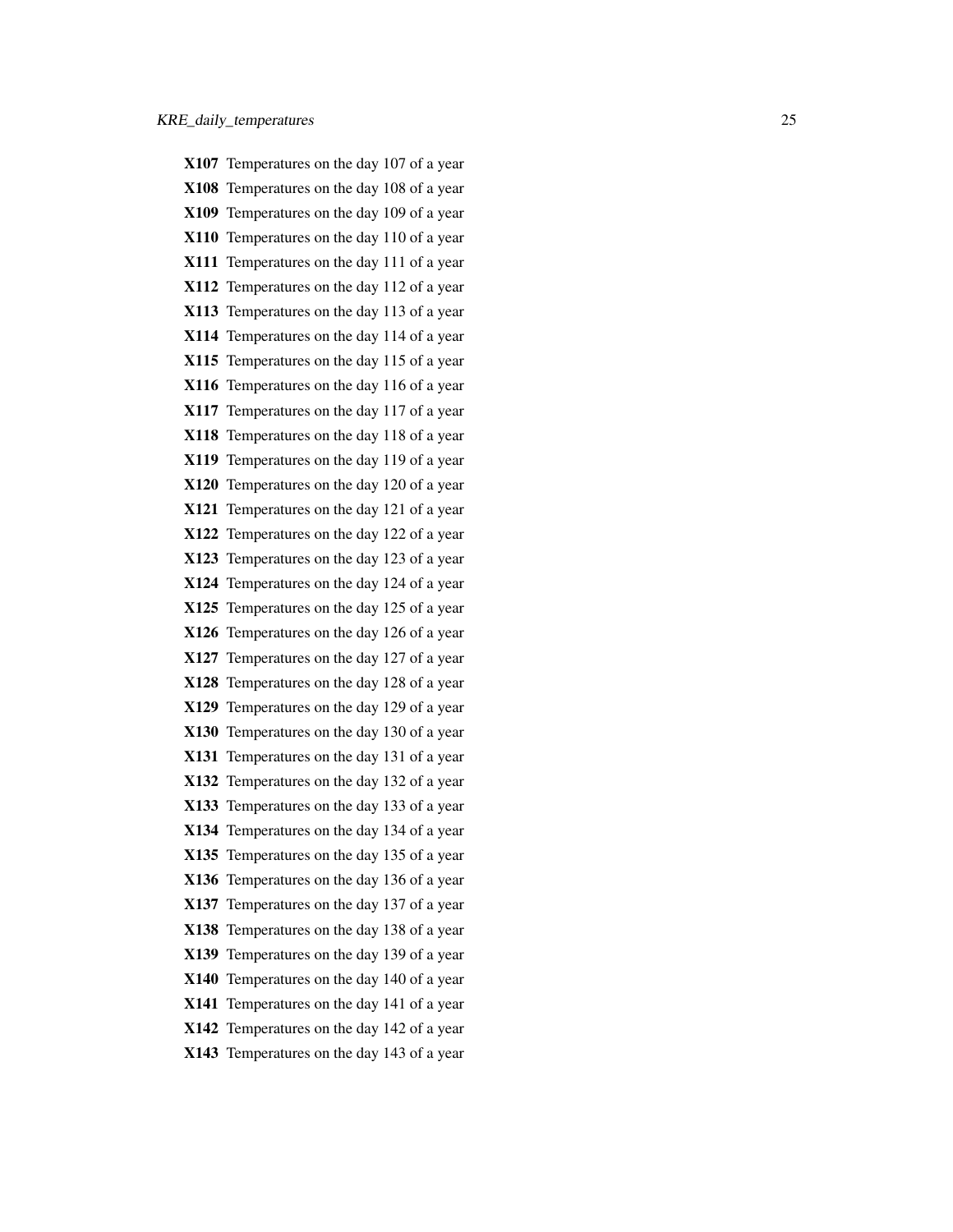| X144 Temperatures on the day 144 of a year |
|--------------------------------------------|
| X145 Temperatures on the day 145 of a year |
| X146 Temperatures on the day 146 of a year |
| X147 Temperatures on the day 147 of a year |
| X148 Temperatures on the day 148 of a year |
| X149 Temperatures on the day 149 of a year |
| X150 Temperatures on the day 150 of a year |
| X151 Temperatures on the day 151 of a year |
| X152 Temperatures on the day 152 of a year |
| X153 Temperatures on the day 153 of a year |
| X154 Temperatures on the day 154 of a year |
| X155 Temperatures on the day 155 of a year |
| X156 Temperatures on the day 156 of a year |
| X157 Temperatures on the day 157 of a year |
| X158 Temperatures on the day 158 of a year |
| X159 Temperatures on the day 159 of a year |
| X160 Temperatures on the day 160 of a year |
| X161 Temperatures on the day 161 of a year |
| X162 Temperatures on the day 162 of a year |
| X163 Temperatures on the day 163 of a year |
| X164 Temperatures on the day 164 of a year |
| X165 Temperatures on the day 165 of a year |
| X166 Temperatures on the day 166 of a year |
| X167 Temperatures on the day 167 of a year |
| X168 Temperatures on the day 168 of a year |
| X169 Temperatures on the day 169 of a year |
| X170 Temperatures on the day 170 of a year |
| X171 Temperatures on the day 171 of a year |
| X172 Temperatures on the day 172 of a year |
| X173 Temperatures on the day 173 of a year |
| X174 Temperatures on the day 174 of a year |
| X175 Temperatures on the day 175 of a year |
| X176 Temperatures on the day 176 of a year |
| X177 Temperatures on the day 177 of a year |
| X178 Temperatures on the day 178 of a year |
| X179 Temperatures on the day 179 of a year |
| X180 Temperatures on the day 180 of a year |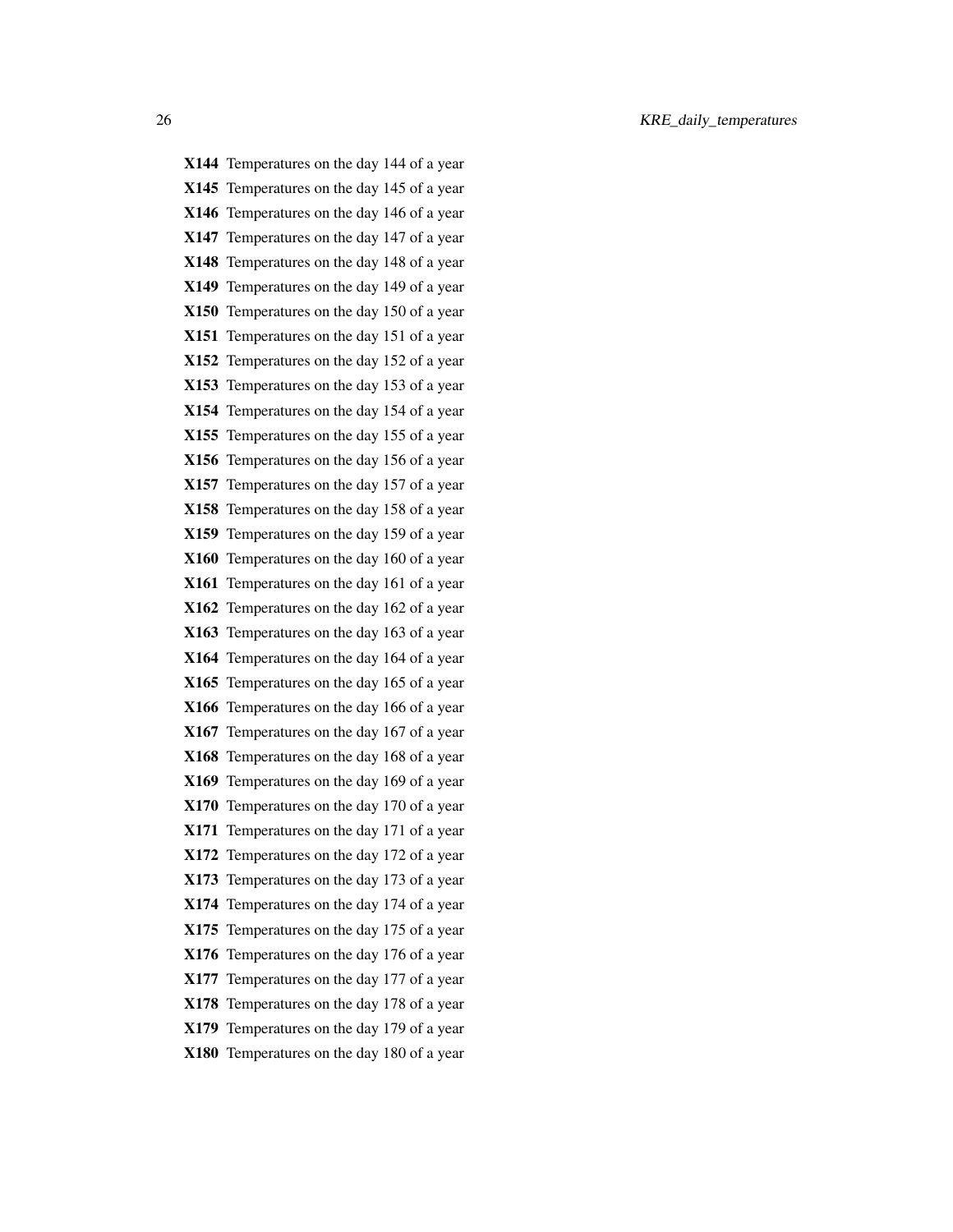X181 Temperatures on the day 181 of a year X182 Temperatures on the day 182 of a year X183 Temperatures on the day 183 of a year X184 Temperatures on the day 184 of a year X185 Temperatures on the day 185 of a year X186 Temperatures on the day 186 of a year X187 Temperatures on the day 187 of a year X188 Temperatures on the day 188 of a year X189 Temperatures on the day 189 of a year X190 Temperatures on the day 190 of a year X191 Temperatures on the day 191 of a year X192 Temperatures on the day 192 of a year X193 Temperatures on the day 193 of a year X194 Temperatures on the day 194 of a year X195 Temperatures on the day 195 of a year X196 Temperatures on the day 196 of a year X197 Temperatures on the day 197 of a year X198 Temperatures on the day 198 of a year X199 Temperatures on the day 199 of a year X200 Temperatures on the day 200 of a year X201 Temperatures on the day 201 of a year X202 Temperatures on the day 202 of a year X203 Temperatures on the day 203 of a year X204 Temperatures on the day 204 of a year X205 Temperatures on the day 205 of a year X206 Temperatures on the day 206 of a year X207 Temperatures on the day 207 of a year X208 Temperatures on the day 208 of a year X209 Temperatures on the day 209 of a year X210 Temperatures on the day 210 of a year X211 Temperatures on the day 211 of a year X212 Temperatures on the day 212 of a year X213 Temperatures on the day 213 of a year X214 Temperatures on the day 214 of a year X215 Temperatures on the day 215 of a year X216 Temperatures on the day 216 of a year X217 Temperatures on the day 217 of a year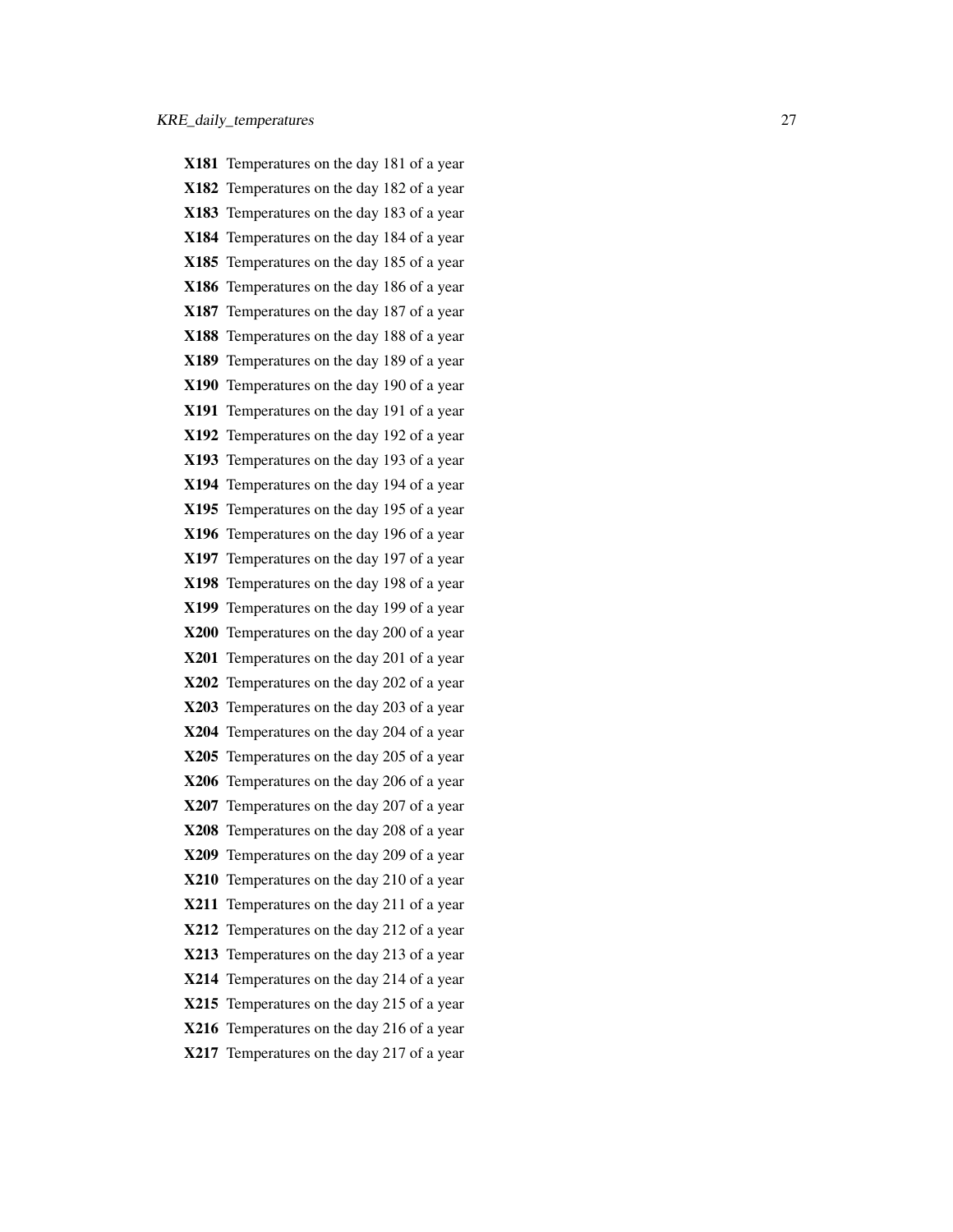|      | X218 Temperatures on the day 218 of a year |
|------|--------------------------------------------|
|      | X219 Temperatures on the day 219 of a year |
|      | X220 Temperatures on the day 220 of a year |
|      | X221 Temperatures on the day 221 of a year |
|      | X222 Temperatures on the day 222 of a year |
|      | X223 Temperatures on the day 223 of a year |
|      | X224 Temperatures on the day 224 of a year |
|      | X225 Temperatures on the day 225 of a year |
|      | X226 Temperatures on the day 226 of a year |
|      | X227 Temperatures on the day 227 of a year |
|      | X228 Temperatures on the day 228 of a year |
|      | X229 Temperatures on the day 229 of a year |
|      | X230 Temperatures on the day 230 of a year |
|      | X231 Temperatures on the day 231 of a year |
|      | X232 Temperatures on the day 232 of a year |
|      | X233 Temperatures on the day 233 of a year |
|      | X234 Temperatures on the day 234 of a year |
|      | X235 Temperatures on the day 235 of a year |
|      | X236 Temperatures on the day 236 of a year |
|      | X237 Temperatures on the day 237 of a year |
|      | X238 Temperatures on the day 238 of a year |
|      | X239 Temperatures on the day 239 of a year |
|      | X240 Temperatures on the day 240 of a year |
|      | X241 Temperatures on the day 241 of a year |
|      | X242 Temperatures on the day 242 of a year |
|      | X243 Temperatures on the day 243 of a year |
|      | X244 Temperatures on the day 244 of a year |
|      | X245 Temperatures on the day 245 of a year |
|      | X246 Temperatures on the day 246 of a year |
|      | X247 Temperatures on the day 247 of a year |
|      | X248 Temperatures on the day 248 of a year |
|      | X249 Temperatures on the day 249 of a year |
| X250 | Temperatures on the day 250 of a year      |
| X251 | Temperatures on the day 251 of a year      |
|      | X252 Temperatures on the day 252 of a year |
|      | X253 Temperatures on the day 253 of a year |
|      | X254 Temperatures on the day 254 of a year |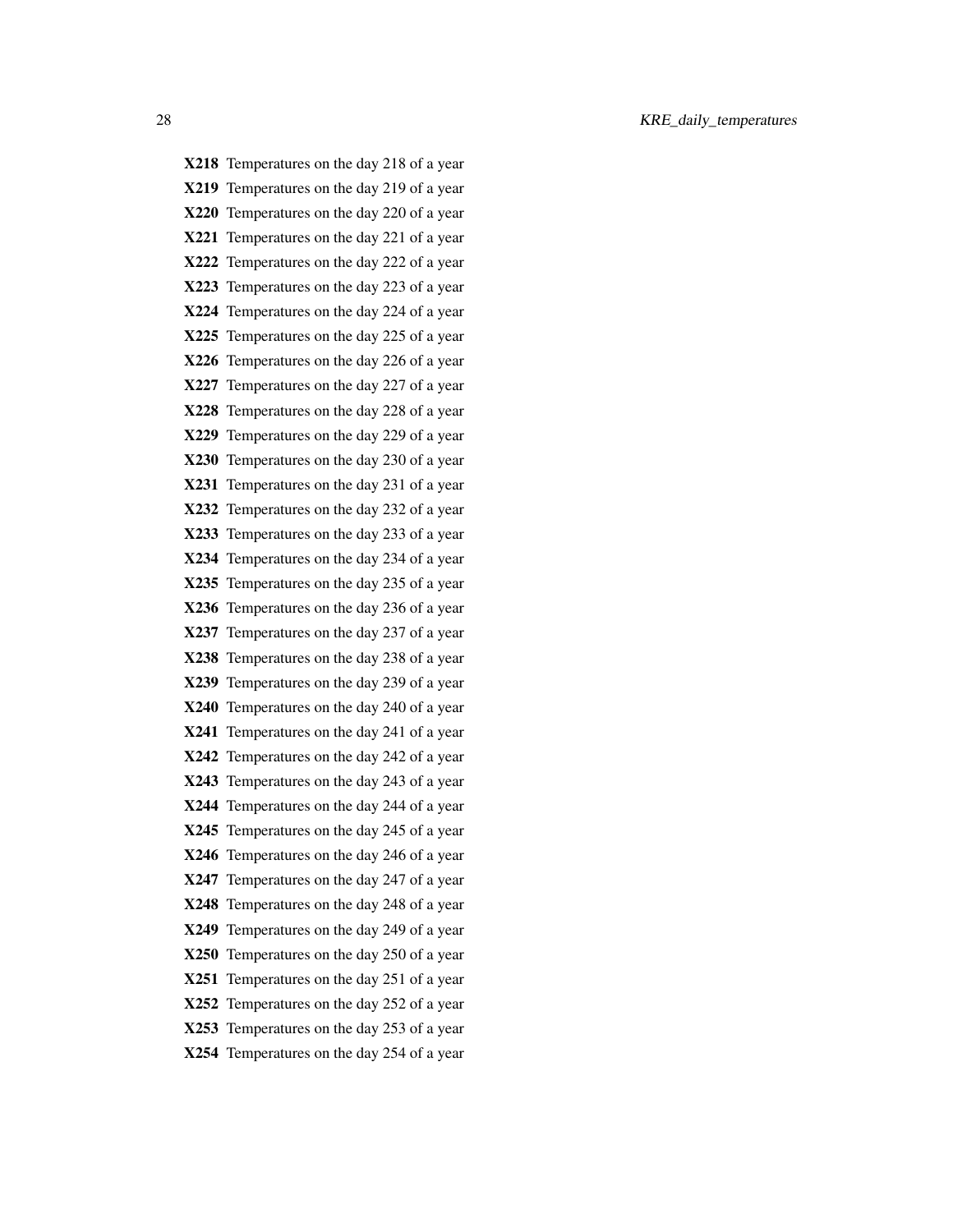|      | X255 Temperatures on the day 255 of a year |
|------|--------------------------------------------|
|      | X256 Temperatures on the day 256 of a year |
|      | X257 Temperatures on the day 257 of a year |
|      | X258 Temperatures on the day 258 of a year |
|      | X259 Temperatures on the day 259 of a year |
|      | X260 Temperatures on the day 260 of a year |
|      | X261 Temperatures on the day 261 of a year |
|      | X262 Temperatures on the day 262 of a year |
|      | X263 Temperatures on the day 263 of a year |
|      | X264 Temperatures on the day 264 of a year |
|      | X265 Temperatures on the day 265 of a year |
|      | X266 Temperatures on the day 266 of a year |
|      | X267 Temperatures on the day 267 of a year |
|      | X268 Temperatures on the day 268 of a year |
|      | X269 Temperatures on the day 269 of a year |
|      | X270 Temperatures on the day 270 of a year |
|      | X271 Temperatures on the day 271 of a year |
|      | X272 Temperatures on the day 272 of a year |
|      | X273 Temperatures on the day 273 of a year |
|      | X274 Temperatures on the day 274 of a year |
|      | X275 Temperatures on the day 275 of a year |
|      | X276 Temperatures on the day 276 of a year |
|      | X277 Temperatures on the day 277 of a year |
|      | X278 Temperatures on the day 278 of a year |
|      | X279 Temperatures on the day 279 of a year |
|      | X280 Temperatures on the day 280 of a year |
|      | X281 Temperatures on the day 281 of a year |
|      | X282 Temperatures on the day 282 of a year |
|      | X283 Temperatures on the day 283 of a year |
|      | X284 Temperatures on the day 284 of a year |
|      | X285 Temperatures on the day 285 of a year |
|      | X286 Temperatures on the day 286 of a year |
| X287 | Temperatures on the day 287 of a year      |
|      | X288 Temperatures on the day 288 of a year |
|      | X289 Temperatures on the day 289 of a year |
|      | X290 Temperatures on the day 290 of a year |
|      | X291 Temperatures on the day 291 of a year |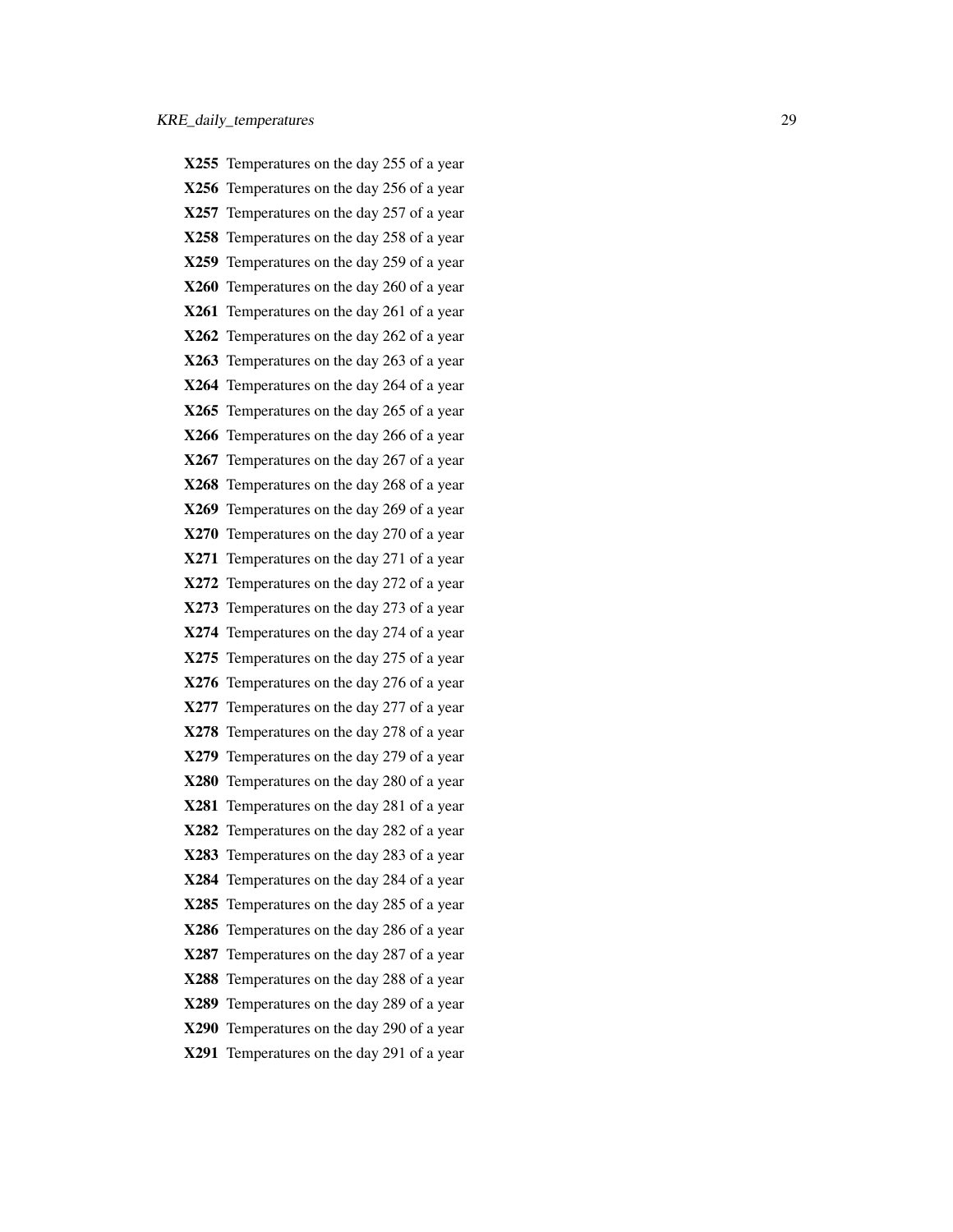X292 Temperatures on the day 292 of a year X293 Temperatures on the day 293 of a year X294 Temperatures on the day 294 of a year X295 Temperatures on the day 295 of a year X296 Temperatures on the day 296 of a year X297 Temperatures on the day 297 of a year X298 Temperatures on the day 298 of a year X299 Temperatures on the day 299 of a year X300 Temperatures on the day 300 of a year X301 Temperatures on the day 301 of a year X302 Temperatures on the day 302 of a year X303 Temperatures on the day 303 of a year X304 Temperatures on the day 304 of a year X305 Temperatures on the day 305 of a year X306 Temperatures on the day 306 of a year X307 Temperatures on the day 307 of a year X308 Temperatures on the day 308 of a year X309 Temperatures on the day 309 of a year X310 Temperatures on the day 310 of a year X311 Temperatures on the day 311 of a year X312 Temperatures on the day 312 of a year X313 Temperatures on the day 313 of a year X314 Temperatures on the day 314 of a year X315 Temperatures on the day 315 of a year X316 Temperatures on the day 316 of a year X317 Temperatures on the day 317 of a year X318 Temperatures on the day 318 of a year X319 Temperatures on the day 319 of a year X320 Temperatures on the day 320 of a year X321 Temperatures on the day 321 of a year X322 Temperatures on the day 322 of a year X323 Temperatures on the day 323 of a year X324 Temperatures on the day 324 of a year X325 Temperatures on the day 325 of a year X326 Temperatures on the day 326 of a year X327 Temperatures on the day 327 of a year X328 Temperatures on the day 328 of a year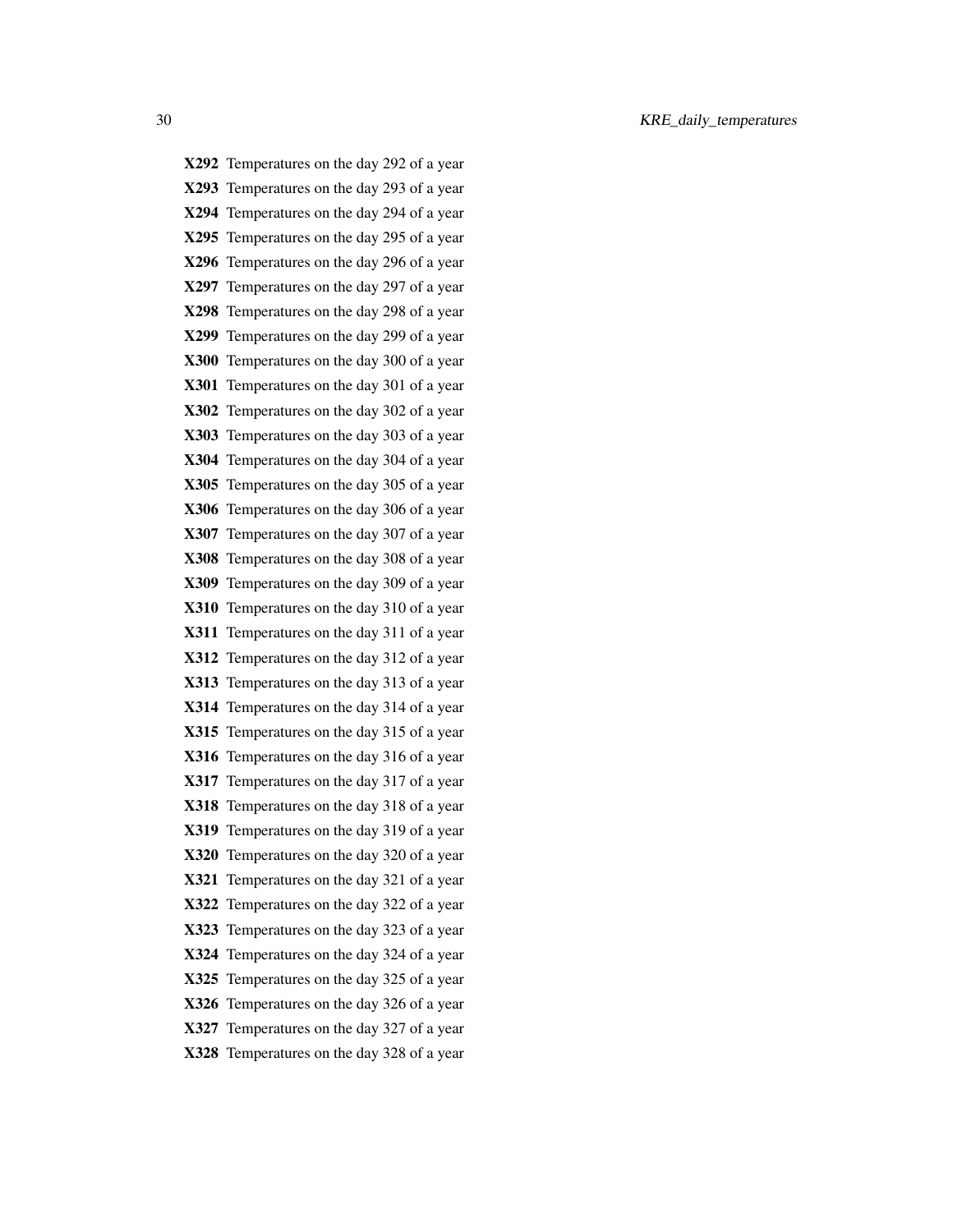|      | X329 Temperatures on the day 329 of a year |
|------|--------------------------------------------|
|      | X330 Temperatures on the day 330 of a year |
|      | X331 Temperatures on the day 331 of a year |
|      | X332 Temperatures on the day 332 of a year |
|      | X333 Temperatures on the day 333 of a year |
|      | X334 Temperatures on the day 334 of a year |
|      | X335 Temperatures on the day 335 of a year |
|      | X336 Temperatures on the day 336 of a year |
| X337 | Temperatures on the day 337 of a year      |
|      | X338 Temperatures on the day 338 of a year |
|      | X339 Temperatures on the day 339 of a year |
|      | X340 Temperatures on the day 340 of a year |
|      | X341 Temperatures on the day 341 of a year |
|      | X342 Temperatures on the day 342 of a year |
|      | X343 Temperatures on the day 343 of a year |
|      | X344 Temperatures on the day 344 of a year |
|      | X345 Temperatures on the day 345 of a year |
|      | X346 Temperatures on the day 346 of a year |
|      | X347 Temperatures on the day 347 of a year |
|      | X348 Temperatures on the day 348 of a year |
| X349 | Temperatures on the day 349 of a year      |
|      | X350 Temperatures on the day 350 of a year |
|      | X351 Temperatures on the day 351 of a year |
|      | X352 Temperatures on the day 352 of a year |
|      | X353 Temperatures on the day 353 of a year |
| X354 | Temperatures on the day 354 of a year      |
| X355 | Temperatures on the day 355 of a year      |
|      | X356 Temperatures on the day 356 of a year |
|      | X357 Temperatures on the day 357 of a year |
|      | X358 Temperatures on the day 358 of a year |
|      | X359 Temperatures on the day 359 of a year |
|      | X360 Temperatures on the day 360 of a year |
|      | X361 Temperatures on the day 361 of a year |
| X362 | Temperatures on the day 362 of a year      |
| X363 | Temperatures on the day 363 of a year      |
| X364 | Temperatures on the day 364 of a year      |
| X365 | Temperatures on the day 365 of a year      |
| X366 | Temperatures on the day 366 of a year      |

# Source

<http://meteo.arso.gov.si/met/sl/archive/>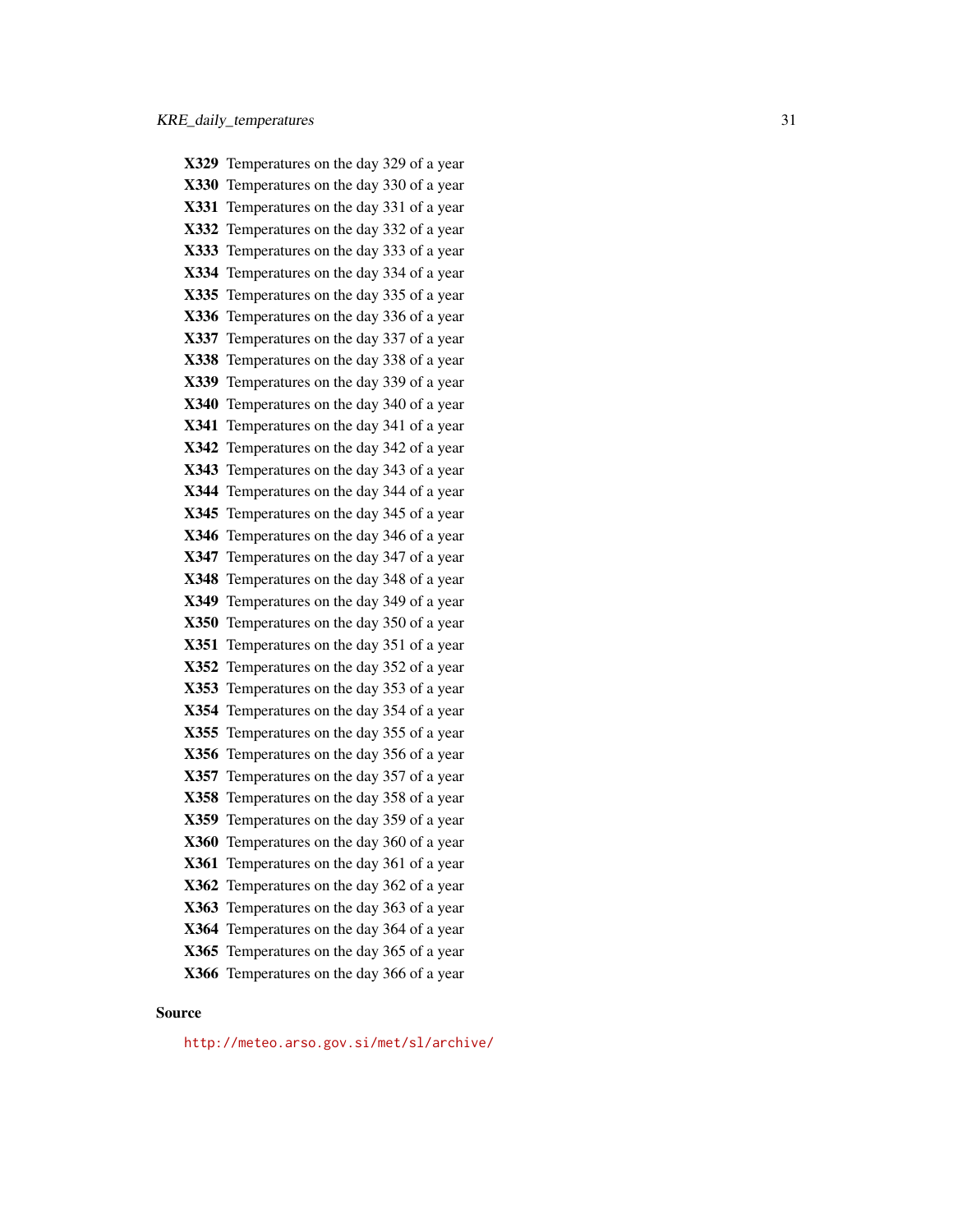### <span id="page-31-0"></span>LJ\_daily\_precipitation

*Daily precipitation for Ljubljana from 2017 - 1899*

# Description

A dataset of daily sum of precipitation in Ljubljana (Slovenia). The first row represents precipitation in 1899.

# Usage

LJ\_daily\_precipitation

# Format

A data frame with 43068 rows and 3 variables:

Year year

DOY day of year

Precipitation Sum of precipitation

#### Source

<http://climexp.knmi.nl/start.cgi>

LJ\_daily\_temperatures *Daily mean temperatures for Ljubljana from 2016 - 1930*

# Description

A dataset of daily mean temperatures in Ljubljana (Slovenia). The first row represents temperatures in 1930. The first column represents the first day of a year, the second column represents the second day of a year, etc.

# Usage

LJ\_daily\_temperatures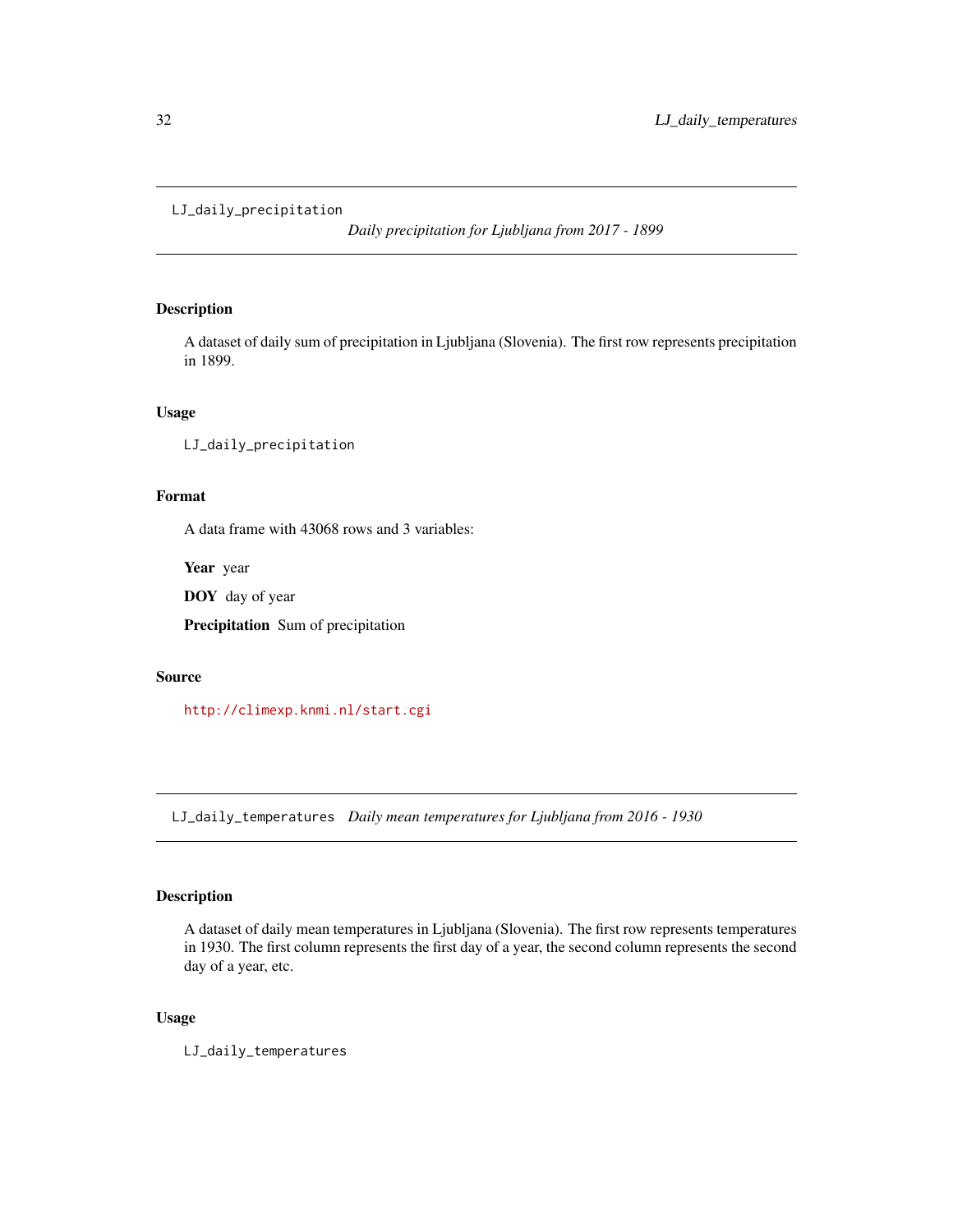### Format

A data frame with 87 rows and 366 variables:

X1 Temperatures on the day 1 of a year X2 Temperatures on the day 2 of a year X3 Temperatures on the day 3 of a year X4 Temperatures on the day 4 of a year X5 Temperatures on the day 5 of a year X6 Temperatures on the day 6 of a year X7 Temperatures on the day 7 of a year X8 Temperatures on the day 8 of a year X9 Temperatures on the day 9 of a year X10 Temperatures on the day 10 of a year X11 Temperatures on the day 11 of a year X12 Temperatures on the day 12 of a year X13 Temperatures on the day 13 of a year X14 Temperatures on the day 14 of a year X15 Temperatures on the day 15 of a year X16 Temperatures on the day 16 of a year X17 Temperatures on the day 17 of a year X18 Temperatures on the day 18 of a year X19 Temperatures on the day 19 of a year X20 Temperatures on the day 20 of a year X21 Temperatures on the day 21 of a year X22 Temperatures on the day 22 of a year X23 Temperatures on the day 23 of a year X24 Temperatures on the day 24 of a year X25 Temperatures on the day 25 of a year X26 Temperatures on the day 26 of a year X27 Temperatures on the day 27 of a year X28 Temperatures on the day 28 of a year X29 Temperatures on the day 29 of a year X30 Temperatures on the day 30 of a year X31 Temperatures on the day 31 of a year X32 Temperatures on the day 32 of a year X33 Temperatures on the day 33 of a year X34 Temperatures on the day 34 of a year X35 Temperatures on the day 35 of a year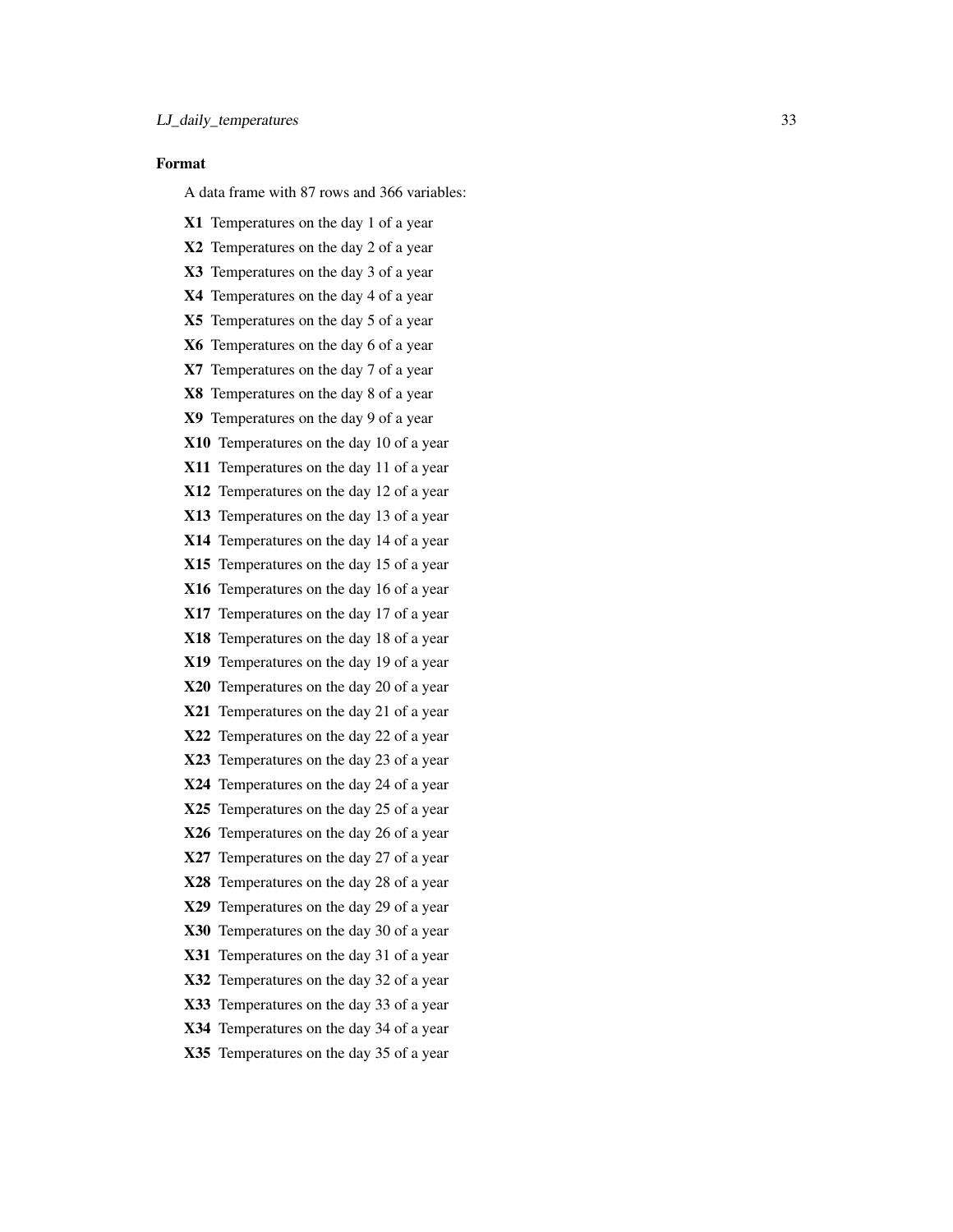X36 Temperatures on the day 36 of a year X37 Temperatures on the day 37 of a year X38 Temperatures on the day 38 of a year X39 Temperatures on the day 39 of a year X40 Temperatures on the day 40 of a year X41 Temperatures on the day 41 of a year X42 Temperatures on the day 42 of a year X43 Temperatures on the day 43 of a year X44 Temperatures on the day 44 of a year X45 Temperatures on the day 45 of a year X46 Temperatures on the day 46 of a year X47 Temperatures on the day 47 of a year X48 Temperatures on the day 48 of a year X49 Temperatures on the day 49 of a year X50 Temperatures on the day 50 of a year X51 Temperatures on the day 51 of a year X52 Temperatures on the day 52 of a year X53 Temperatures on the day 53 of a year X54 Temperatures on the day 54 of a year X55 Temperatures on the day 55 of a year X56 Temperatures on the day 56 of a year X57 Temperatures on the day 57 of a year X58 Temperatures on the day 58 of a year X59 Temperatures on the day 59 of a year X60 Temperatures on the day 60 of a year X61 Temperatures on the day 61 of a year X62 Temperatures on the day 62 of a year X63 Temperatures on the day 63 of a year X64 Temperatures on the day 64 of a year X65 Temperatures on the day 65 of a year X66 Temperatures on the day 66 of a year X67 Temperatures on the day 67 of a year X68 Temperatures on the day 68 of a year X69 Temperatures on the day 69 of a year X70 Temperatures on the day 70 of a year X71 Temperatures on the day 71 of a year X72 Temperatures on the day 72 of a year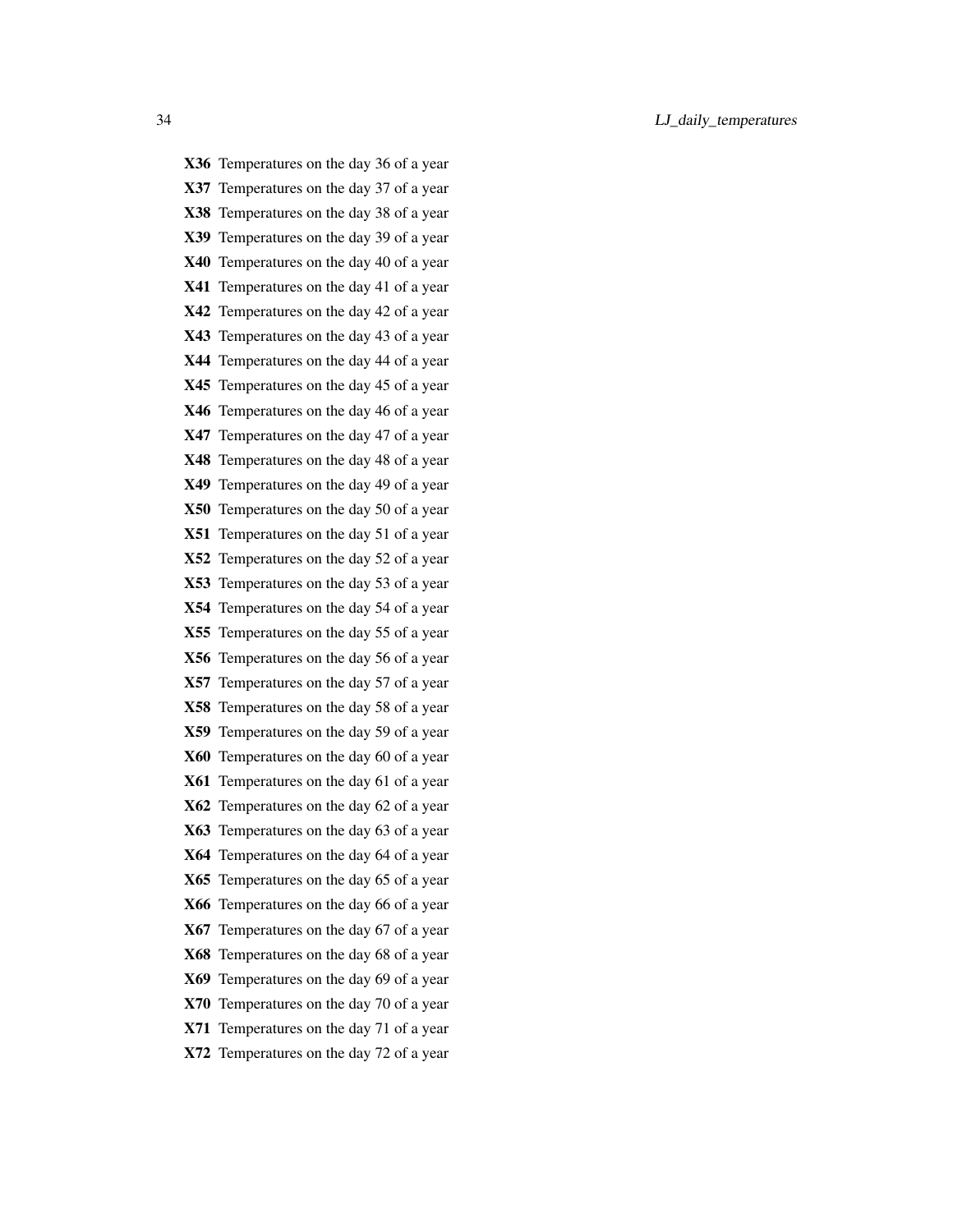X73 Temperatures on the day 73 of a year X74 Temperatures on the day 74 of a year X75 Temperatures on the day 75 of a year X76 Temperatures on the day 76 of a year X77 Temperatures on the day 77 of a year X78 Temperatures on the day 78 of a year X79 Temperatures on the day 79 of a year X80 Temperatures on the day 80 of a year X81 Temperatures on the day 81 of a year X82 Temperatures on the day 82 of a year X83 Temperatures on the day 83 of a year X84 Temperatures on the day 84 of a year X85 Temperatures on the day 85 of a year X86 Temperatures on the day 86 of a year X87 Temperatures on the day 87 of a year X88 Temperatures on the day 88 of a year X89 Temperatures on the day 89 of a year X90 Temperatures on the day 90 of a year X91 Temperatures on the day 91 of a year X92 Temperatures on the day 92 of a year X93 Temperatures on the day 93 of a year X94 Temperatures on the day 94 of a year X95 Temperatures on the day 95 of a year X96 Temperatures on the day 96 of a year X97 Temperatures on the day 97 of a year X98 Temperatures on the day 98 of a year X99 Temperatures on the day 99 of a year X100 Temperatures on the day 100 of a year X101 Temperatures on the day 101 of a year X102 Temperatures on the day 102 of a year X103 Temperatures on the day 103 of a year X104 Temperatures on the day 104 of a year X105 Temperatures on the day 105 of a year X106 Temperatures on the day 106 of a year X107 Temperatures on the day 107 of a year X108 Temperatures on the day 108 of a year X109 Temperatures on the day 109 of a year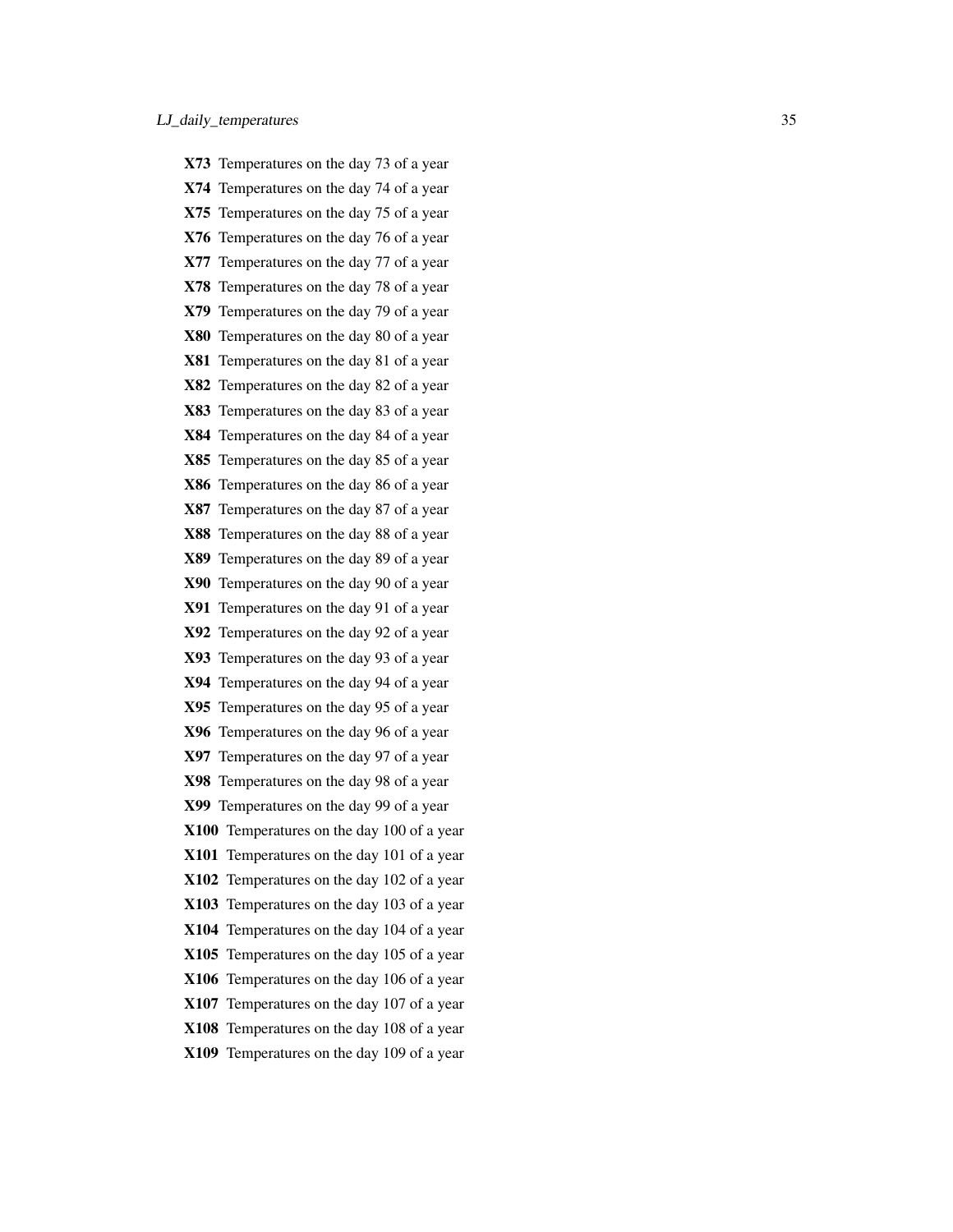X110 Temperatures on the day 110 of a year X111 Temperatures on the day 111 of a year X112 Temperatures on the day 112 of a year X113 Temperatures on the day 113 of a year X114 Temperatures on the day 114 of a year X115 Temperatures on the day 115 of a year X116 Temperatures on the day 116 of a year X117 Temperatures on the day 117 of a year X118 Temperatures on the day 118 of a year X119 Temperatures on the day 119 of a year X120 Temperatures on the day 120 of a year X121 Temperatures on the day 121 of a year X122 Temperatures on the day 122 of a year X123 Temperatures on the day 123 of a year X124 Temperatures on the day 124 of a year X125 Temperatures on the day 125 of a year X126 Temperatures on the day 126 of a year X127 Temperatures on the day 127 of a year X128 Temperatures on the day 128 of a year X129 Temperatures on the day 129 of a year X130 Temperatures on the day 130 of a year X131 Temperatures on the day 131 of a year X132 Temperatures on the day 132 of a year X133 Temperatures on the day 133 of a year X134 Temperatures on the day 134 of a year X135 Temperatures on the day 135 of a year X136 Temperatures on the day 136 of a year X137 Temperatures on the day 137 of a year X138 Temperatures on the day 138 of a year X139 Temperatures on the day 139 of a year X140 Temperatures on the day 140 of a year X141 Temperatures on the day 141 of a year X142 Temperatures on the day 142 of a year X143 Temperatures on the day 143 of a year X144 Temperatures on the day 144 of a year X145 Temperatures on the day 145 of a year X146 Temperatures on the day 146 of a year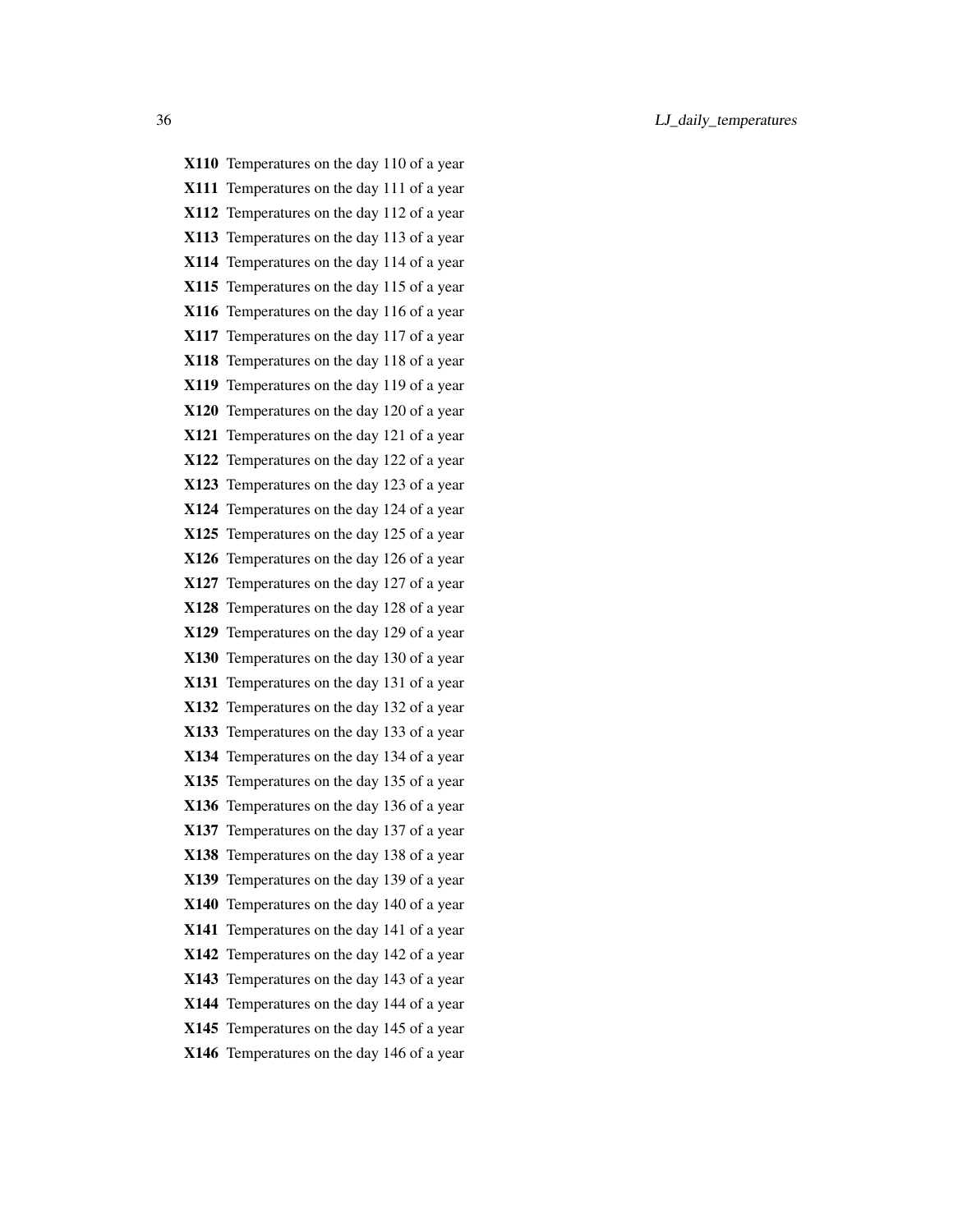|             | X147 Temperatures on the day 147 of a year |
|-------------|--------------------------------------------|
|             | X148 Temperatures on the day 148 of a year |
|             | X149 Temperatures on the day 149 of a year |
|             | X150 Temperatures on the day 150 of a year |
|             | X151 Temperatures on the day 151 of a year |
|             | X152 Temperatures on the day 152 of a year |
|             | X153 Temperatures on the day 153 of a year |
|             | X154 Temperatures on the day 154 of a year |
|             | X155 Temperatures on the day 155 of a year |
|             | X156 Temperatures on the day 156 of a year |
|             | X157 Temperatures on the day 157 of a year |
|             | X158 Temperatures on the day 158 of a year |
|             | X159 Temperatures on the day 159 of a year |
|             | X160 Temperatures on the day 160 of a year |
|             | X161 Temperatures on the day 161 of a year |
|             | X162 Temperatures on the day 162 of a year |
|             | X163 Temperatures on the day 163 of a year |
|             | X164 Temperatures on the day 164 of a year |
|             | X165 Temperatures on the day 165 of a year |
|             | X166 Temperatures on the day 166 of a year |
|             | X167 Temperatures on the day 167 of a year |
|             | X168 Temperatures on the day 168 of a year |
|             | X169 Temperatures on the day 169 of a year |
|             | X170 Temperatures on the day 170 of a year |
| X171        | Temperatures on the day 171 of a year      |
|             | X172 Temperatures on the day 172 of a year |
|             | X173 Temperatures on the day 173 of a year |
|             | X174 Temperatures on the day 174 of a year |
|             | X175 Temperatures on the day 175 of a year |
|             | X176 Temperatures on the day 176 of a year |
| X177        | Temperatures on the day 177 of a year      |
| <b>X178</b> | Temperatures on the day 178 of a year      |
| X179        | Temperatures on the day 179 of a year      |
| X180        | Temperatures on the day 180 of a year      |
| <b>X181</b> | Temperatures on the day 181 of a year      |
|             | X182 Temperatures on the day 182 of a year |
|             | X183 Temperatures on the day 183 of a year |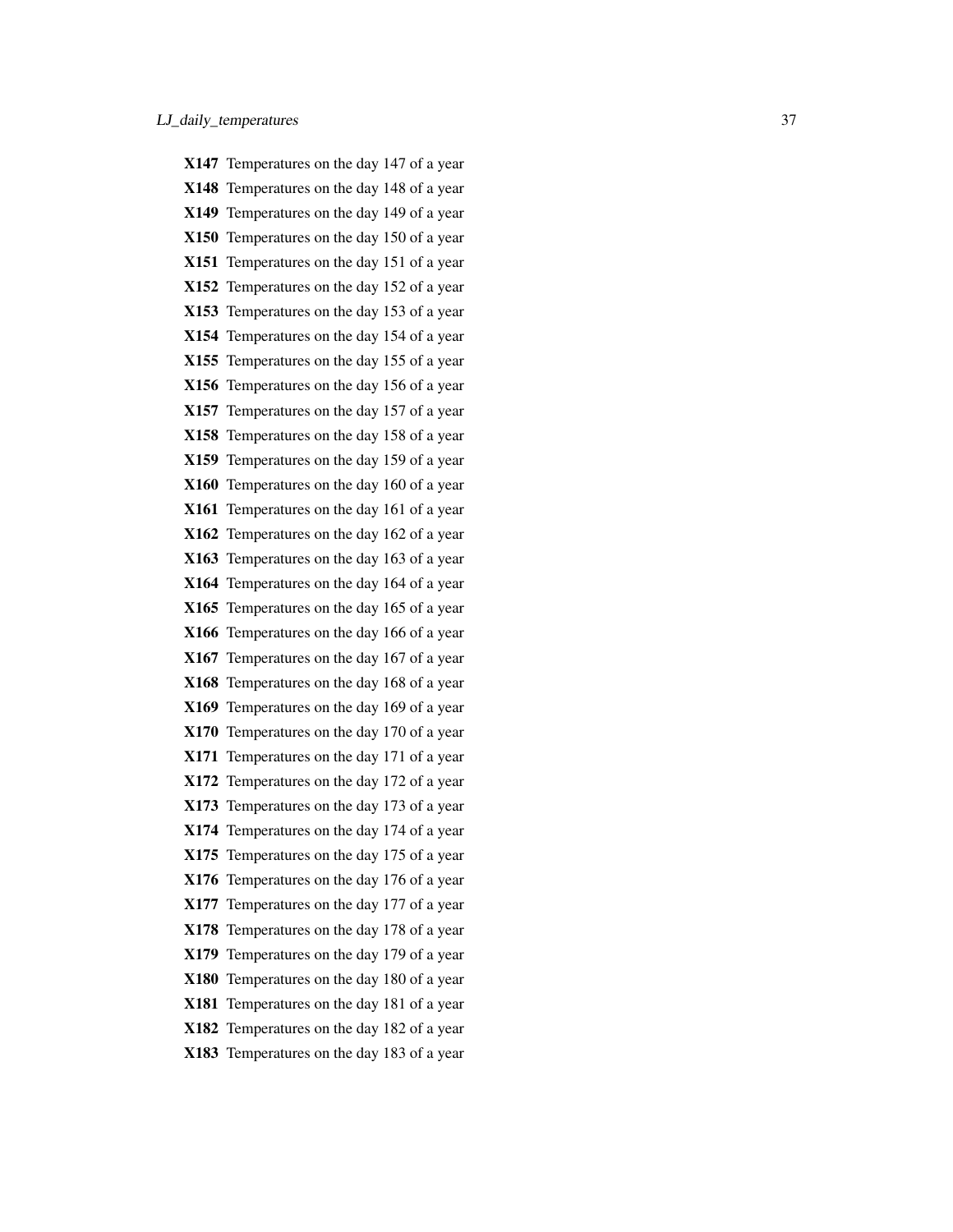X184 Temperatures on the day 184 of a year X185 Temperatures on the day 185 of a year X186 Temperatures on the day 186 of a year X187 Temperatures on the day 187 of a year X188 Temperatures on the day 188 of a year X189 Temperatures on the day 189 of a year X190 Temperatures on the day 190 of a year X191 Temperatures on the day 191 of a year X192 Temperatures on the day 192 of a year X193 Temperatures on the day 193 of a year X194 Temperatures on the day 194 of a year X195 Temperatures on the day 195 of a year X196 Temperatures on the day 196 of a year X197 Temperatures on the day 197 of a year X198 Temperatures on the day 198 of a year X199 Temperatures on the day 199 of a year X200 Temperatures on the day 200 of a year X201 Temperatures on the day 201 of a year X202 Temperatures on the day 202 of a year X203 Temperatures on the day 203 of a year X204 Temperatures on the day 204 of a year X205 Temperatures on the day 205 of a year X206 Temperatures on the day 206 of a year X207 Temperatures on the day 207 of a year X208 Temperatures on the day 208 of a year X209 Temperatures on the day 209 of a year X210 Temperatures on the day 210 of a year X211 Temperatures on the day 211 of a year X212 Temperatures on the day 212 of a year X213 Temperatures on the day 213 of a year X214 Temperatures on the day 214 of a year X215 Temperatures on the day 215 of a year X216 Temperatures on the day 216 of a year X217 Temperatures on the day 217 of a year X218 Temperatures on the day 218 of a year X219 Temperatures on the day 219 of a year X220 Temperatures on the day 220 of a year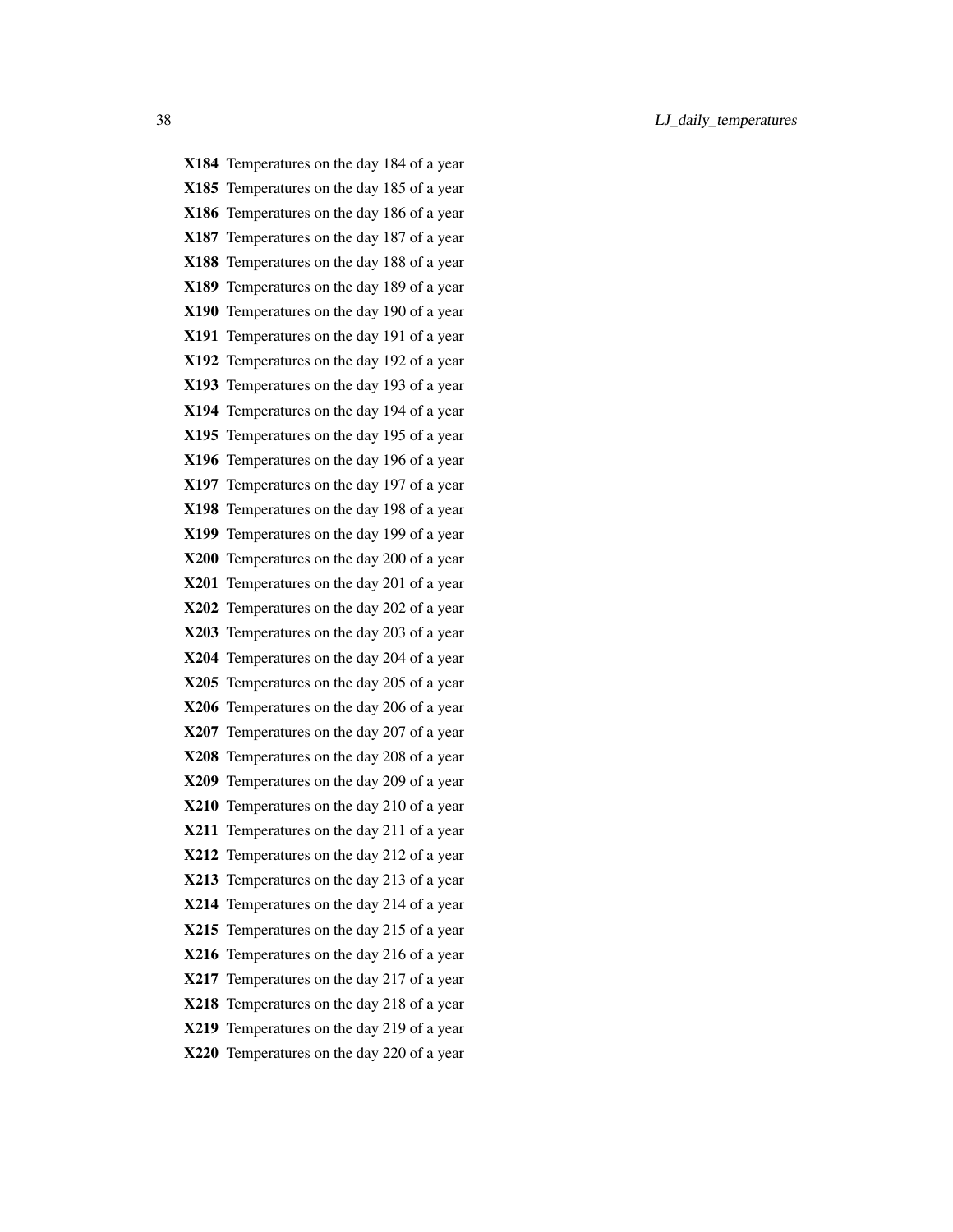| X221        | Temperatures on the day 221 of a year      |
|-------------|--------------------------------------------|
|             | X222 Temperatures on the day 222 of a year |
|             | X223 Temperatures on the day 223 of a year |
|             | X224 Temperatures on the day 224 of a year |
|             | X225 Temperatures on the day 225 of a year |
|             | X226 Temperatures on the day 226 of a year |
| X227        | Temperatures on the day 227 of a year      |
|             | X228 Temperatures on the day 228 of a year |
|             | X229 Temperatures on the day 229 of a year |
| X230        | Temperatures on the day 230 of a year      |
|             | X231 Temperatures on the day 231 of a year |
|             | X232 Temperatures on the day 232 of a year |
| X233        | Temperatures on the day 233 of a year      |
|             | X234 Temperatures on the day 234 of a year |
|             | X235 Temperatures on the day 235 of a year |
| X236        | Temperatures on the day 236 of a year      |
|             | X237 Temperatures on the day 237 of a year |
|             | X238 Temperatures on the day 238 of a year |
| X239        | Temperatures on the day 239 of a year      |
|             | X240 Temperatures on the day 240 of a year |
| X241        | Temperatures on the day 241 of a year      |
|             | X242 Temperatures on the day 242 of a year |
|             | X243 Temperatures on the day 243 of a year |
|             | X244 Temperatures on the day 244 of a year |
|             | X245 Temperatures on the day 245 of a year |
|             | X246 Temperatures on the day 246 of a year |
|             | X247 Temperatures on the day 247 of a year |
|             | X248 Temperatures on the day 248 of a year |
|             | X249 Temperatures on the day 249 of a year |
| X250        | Temperatures on the day 250 of a year      |
| <b>X251</b> | Temperatures on the day 251 of a year      |
| X252        | Temperatures on the day 252 of a year      |
| X253        | Temperatures on the day 253 of a year      |
| X254        | Temperatures on the day 254 of a year      |
| X255        | Temperatures on the day 255 of a year      |
| X256        | Temperatures on the day 256 of a year      |
| X257        | Temperatures on the day 257 of a year      |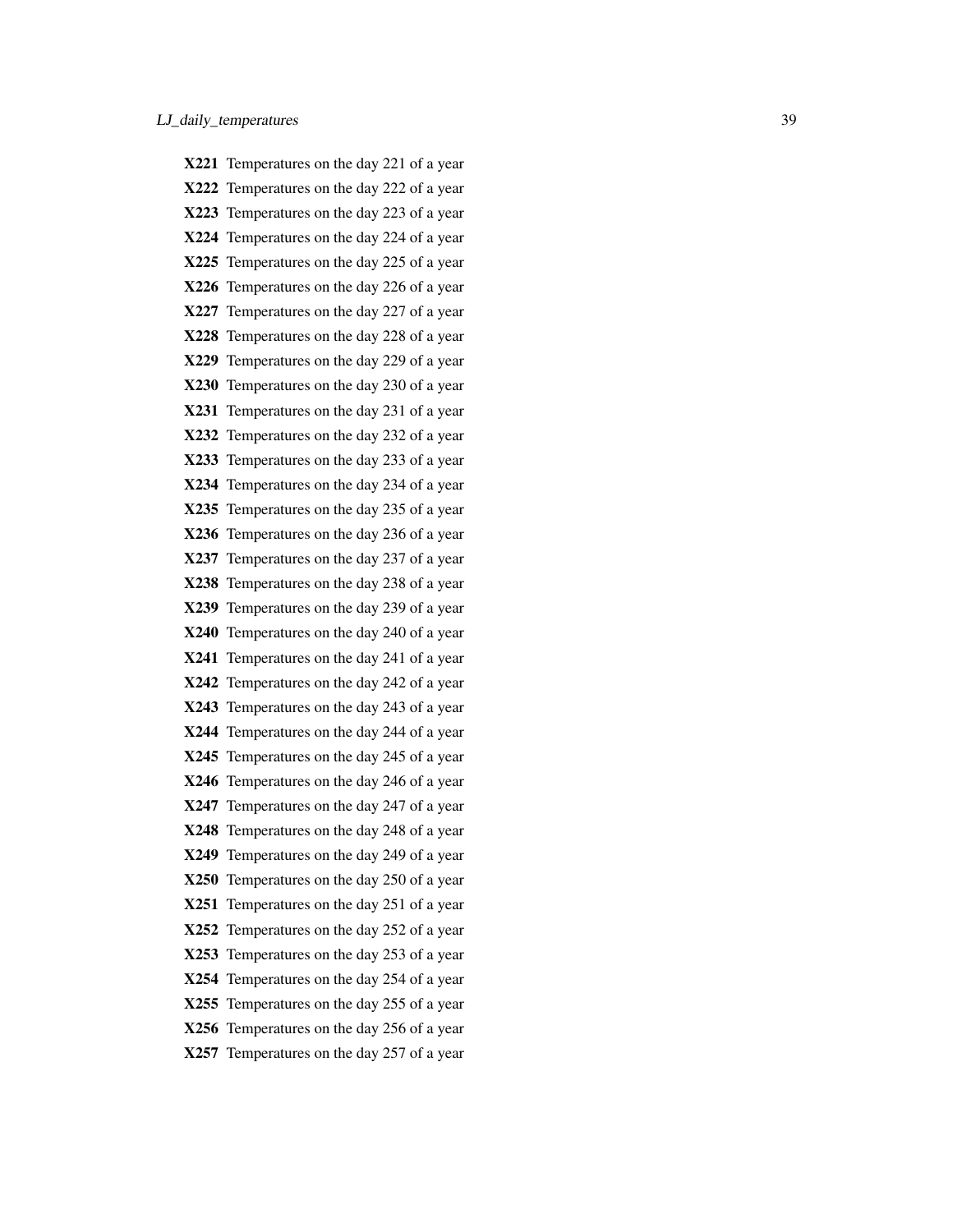X258 Temperatures on the day 258 of a year X259 Temperatures on the day 259 of a year X260 Temperatures on the day 260 of a year X261 Temperatures on the day 261 of a year X262 Temperatures on the day 262 of a year X263 Temperatures on the day 263 of a year X264 Temperatures on the day 264 of a year X265 Temperatures on the day 265 of a year X266 Temperatures on the day 266 of a year X267 Temperatures on the day 267 of a year X268 Temperatures on the day 268 of a year X269 Temperatures on the day 269 of a year X270 Temperatures on the day 270 of a year X271 Temperatures on the day 271 of a year X272 Temperatures on the day 272 of a year X273 Temperatures on the day 273 of a year X274 Temperatures on the day 274 of a year X275 Temperatures on the day 275 of a year X276 Temperatures on the day 276 of a year X277 Temperatures on the day 277 of a year X278 Temperatures on the day 278 of a year X279 Temperatures on the day 279 of a year X280 Temperatures on the day 280 of a year X281 Temperatures on the day 281 of a year X282 Temperatures on the day 282 of a year X283 Temperatures on the day 283 of a year X284 Temperatures on the day 284 of a year X285 Temperatures on the day 285 of a year X286 Temperatures on the day 286 of a year X287 Temperatures on the day 287 of a year X288 Temperatures on the day 288 of a year X289 Temperatures on the day 289 of a year X290 Temperatures on the day 290 of a year X291 Temperatures on the day 291 of a year X292 Temperatures on the day 292 of a year X293 Temperatures on the day 293 of a year X294 Temperatures on the day 294 of a year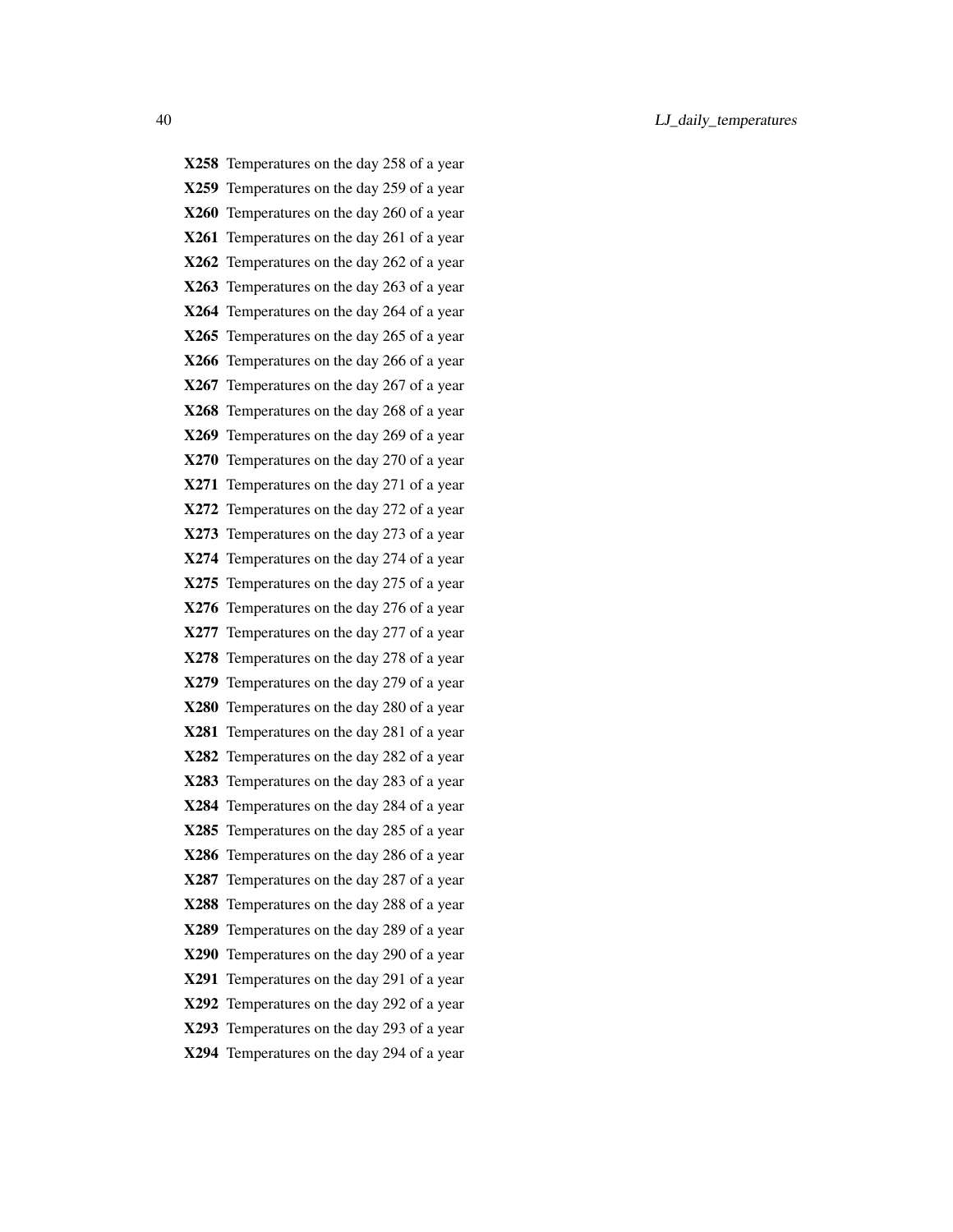|      | X295 Temperatures on the day 295 of a year |
|------|--------------------------------------------|
|      | X296 Temperatures on the day 296 of a year |
|      | X297 Temperatures on the day 297 of a year |
|      | X298 Temperatures on the day 298 of a year |
|      | X299 Temperatures on the day 299 of a year |
|      | X300 Temperatures on the day 300 of a year |
|      | X301 Temperatures on the day 301 of a year |
|      | X302 Temperatures on the day 302 of a year |
|      | X303 Temperatures on the day 303 of a year |
|      | X304 Temperatures on the day 304 of a year |
|      | X305 Temperatures on the day 305 of a year |
|      | X306 Temperatures on the day 306 of a year |
|      | X307 Temperatures on the day 307 of a year |
|      | X308 Temperatures on the day 308 of a year |
|      | X309 Temperatures on the day 309 of a year |
|      | X310 Temperatures on the day 310 of a year |
|      | X311 Temperatures on the day 311 of a year |
|      | X312 Temperatures on the day 312 of a year |
|      | X313 Temperatures on the day 313 of a year |
|      | X314 Temperatures on the day 314 of a year |
|      | X315 Temperatures on the day 315 of a year |
|      | X316 Temperatures on the day 316 of a year |
|      | X317 Temperatures on the day 317 of a year |
|      | X318 Temperatures on the day 318 of a year |
|      | X319 Temperatures on the day 319 of a year |
|      | X320 Temperatures on the day 320 of a year |
|      | X321 Temperatures on the day 321 of a year |
|      | X322 Temperatures on the day 322 of a year |
|      | X323 Temperatures on the day 323 of a year |
|      | X324 Temperatures on the day 324 of a year |
|      | X325 Temperatures on the day 325 of a year |
|      | X326 Temperatures on the day 326 of a year |
| X327 | Temperatures on the day 327 of a year      |
|      | X328 Temperatures on the day 328 of a year |
|      | X329 Temperatures on the day 329 of a year |
|      | X330 Temperatures on the day 330 of a year |
|      | X331 Temperatures on the day 331 of a year |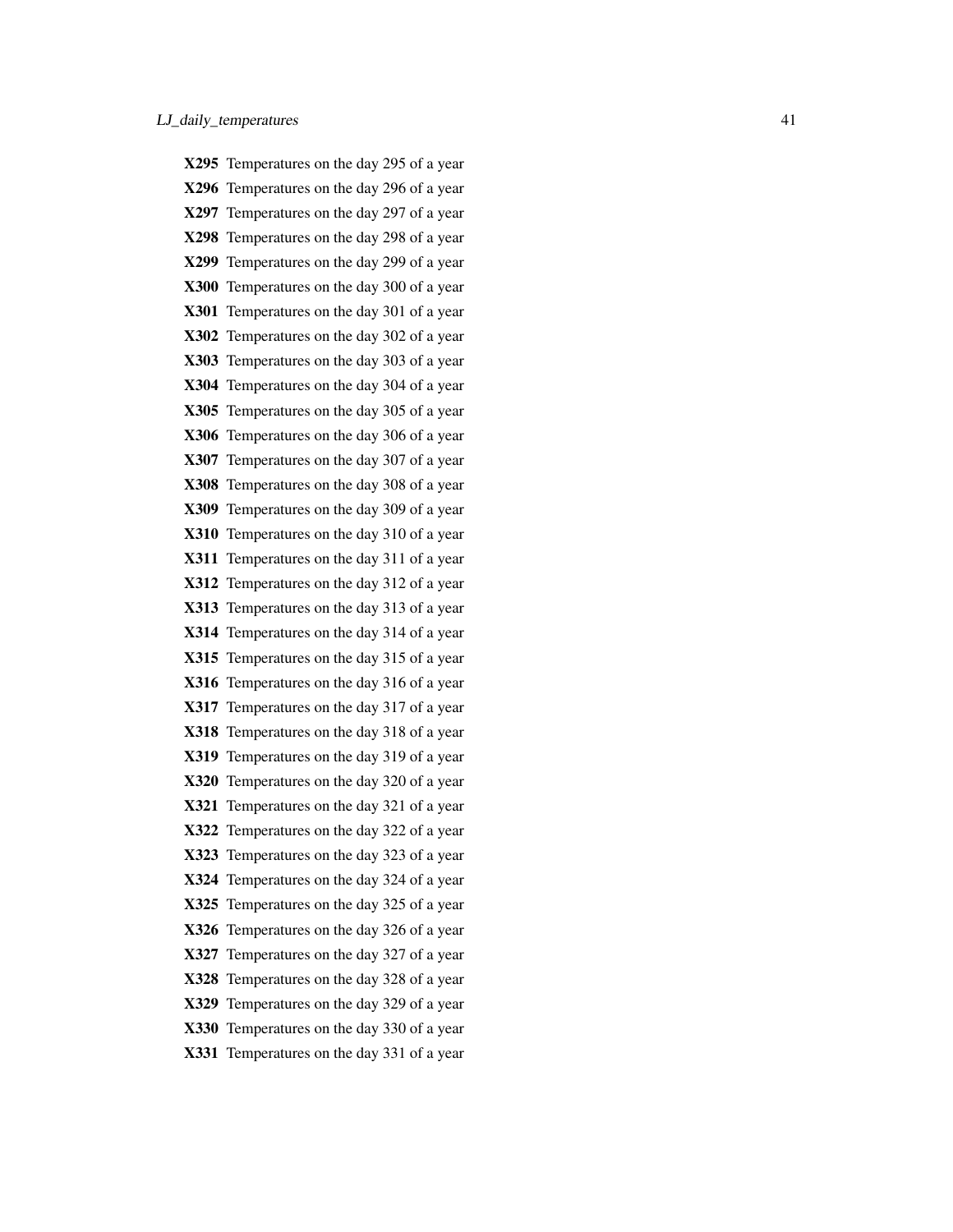X332 Temperatures on the day 332 of a year X333 Temperatures on the day 333 of a year X334 Temperatures on the day 334 of a year X335 Temperatures on the day 335 of a year X336 Temperatures on the day 336 of a year X337 Temperatures on the day 337 of a year X338 Temperatures on the day 338 of a year X339 Temperatures on the day 339 of a year X340 Temperatures on the day 340 of a year X341 Temperatures on the day 341 of a year X342 Temperatures on the day 342 of a year X343 Temperatures on the day 343 of a year X344 Temperatures on the day 344 of a year X345 Temperatures on the day 345 of a year X346 Temperatures on the day 346 of a year X347 Temperatures on the day 347 of a year X348 Temperatures on the day 348 of a year X349 Temperatures on the day 349 of a year X350 Temperatures on the day 350 of a year X351 Temperatures on the day 351 of a year X352 Temperatures on the day 352 of a year X353 Temperatures on the day 353 of a year X354 Temperatures on the day 354 of a year X355 Temperatures on the day 355 of a year X356 Temperatures on the day 356 of a year X357 Temperatures on the day 357 of a year X358 Temperatures on the day 358 of a year X359 Temperatures on the day 359 of a year X360 Temperatures on the day 360 of a year X361 Temperatures on the day 361 of a year X362 Temperatures on the day 362 of a year X363 Temperatures on the day 363 of a year X364 Temperatures on the day 364 of a year X365 Temperatures on the day 365 of a year X366 Temperatures on the day 366 of a year

#### Source

<http://climexp.knmi.nl/start.cgi>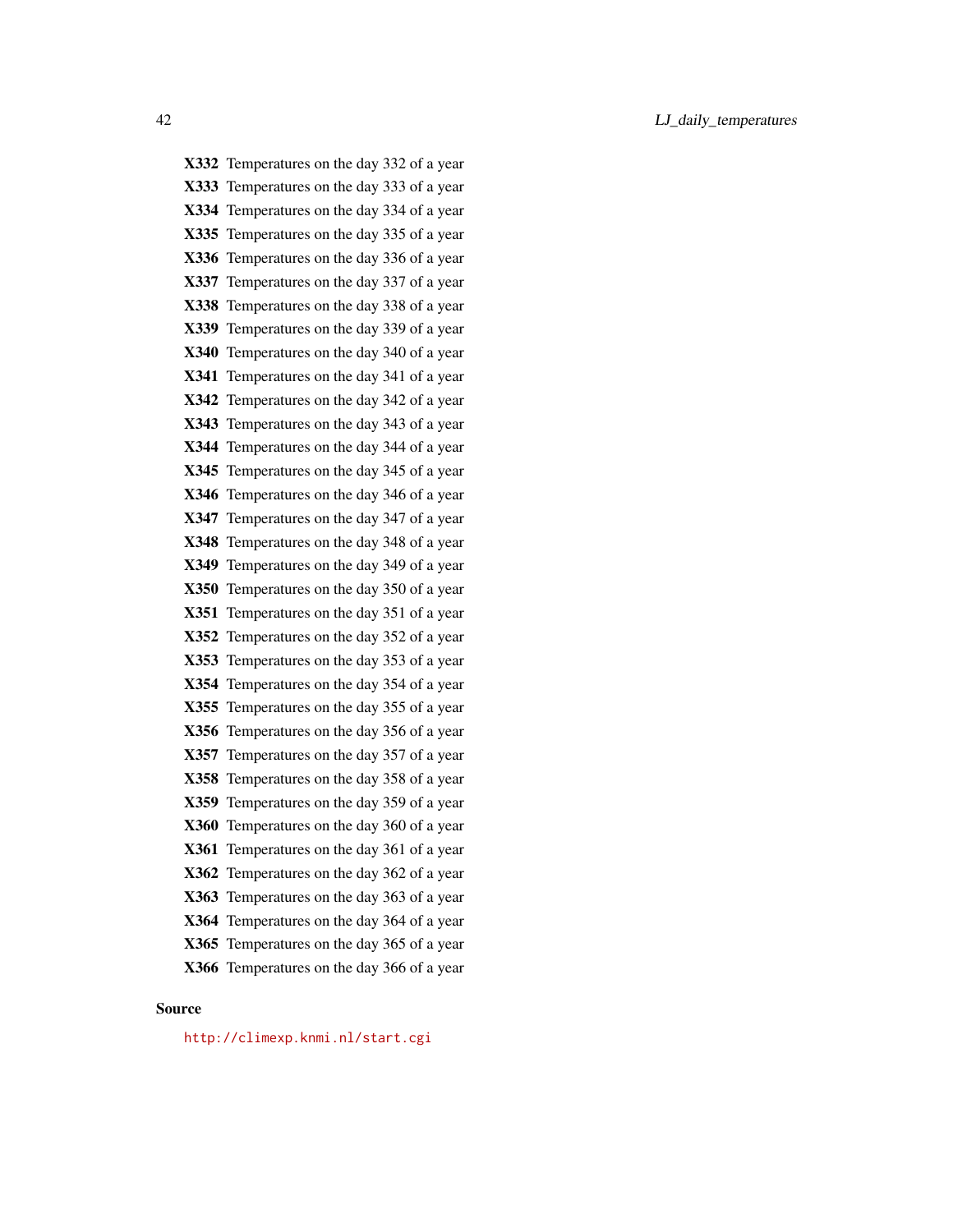<span id="page-42-0"></span>years\_to\_rownames *Function returns a data frame with row names as years*

# Description

Function returns a data frame with row names as years

# Usage

```
years_to_rownames(data, column_year)
```
# Arguments

| data        | a data frame to be manipulated        |
|-------------|---------------------------------------|
| column_year | string specifying a column with years |

# Value

a data frame with years as row names

# Examples

```
data \le data.frame(years = seq(1950, 2015), observations = rnorm(66))
new_data <- years_to_rownames(data = data, column_year = "years")
```

```
data \leq data.frame(observations1 = rnorm(66), years = seq(1950, 2015),
observations2 = rnorm(66), observations3 = rnorm(66))
new_data <- years_to_rownames(data = data, column_year = "years")
```